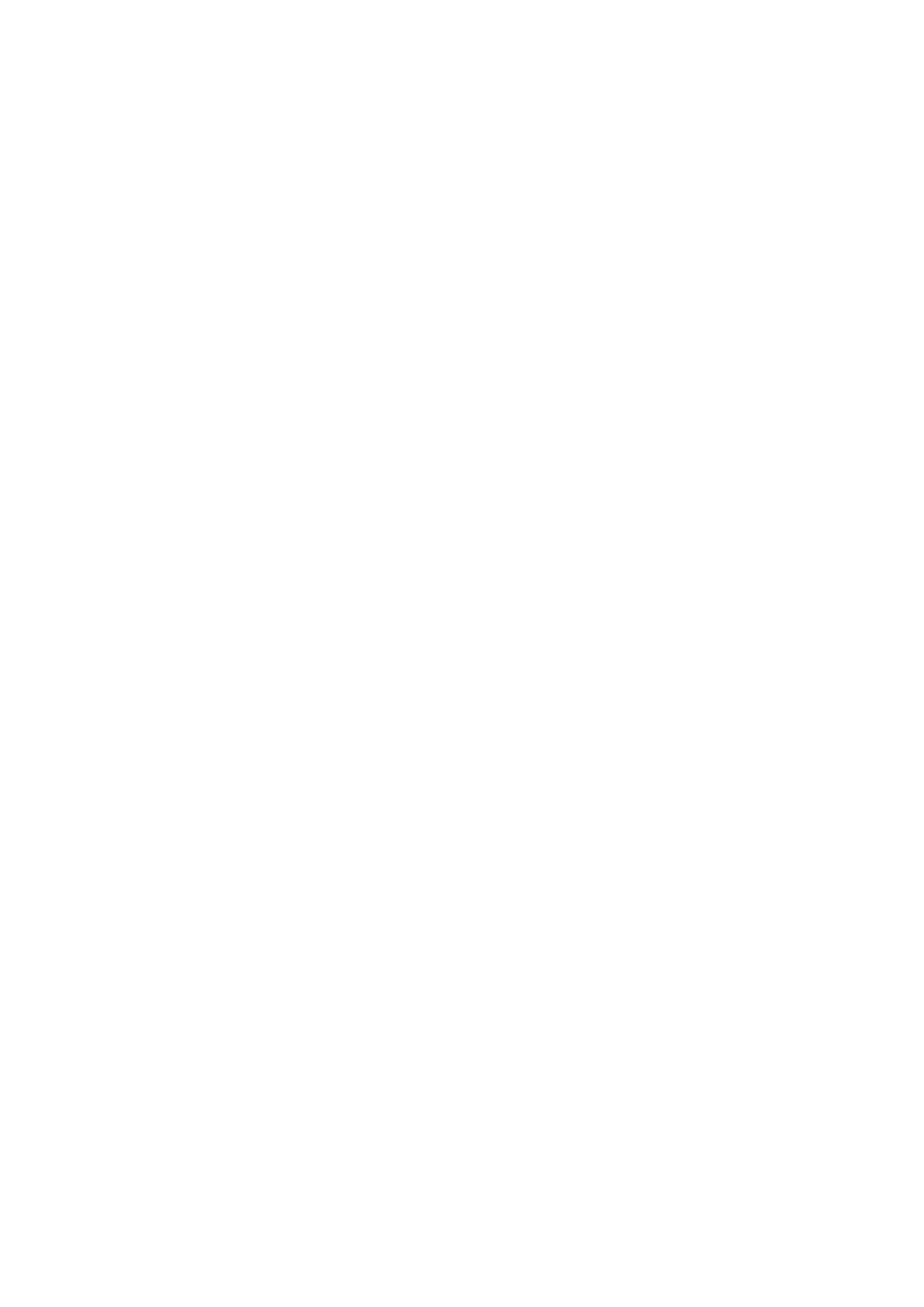

# **Road Transport (Offences) Amendment Regulation 2020 (No 2)**

**Subordinate Law SL2020-22**

made under the **[Road Transport \(General\) Act 1999](http://www.legislation.act.gov.au/a/1999-77)**

### **1 Name of regulation**

This regulation is the *Road Transport (Offences) Amendment Regulation 2020 (No 2)*.

#### **2 Commencement**

This regulation commences on 1 July 2020.

*Note* The naming and commencement provisions automatically commence on the notification day (see [Legislation Act,](http://www.legislation.act.gov.au/a/2001-14) s 75 (1)).

J2020-519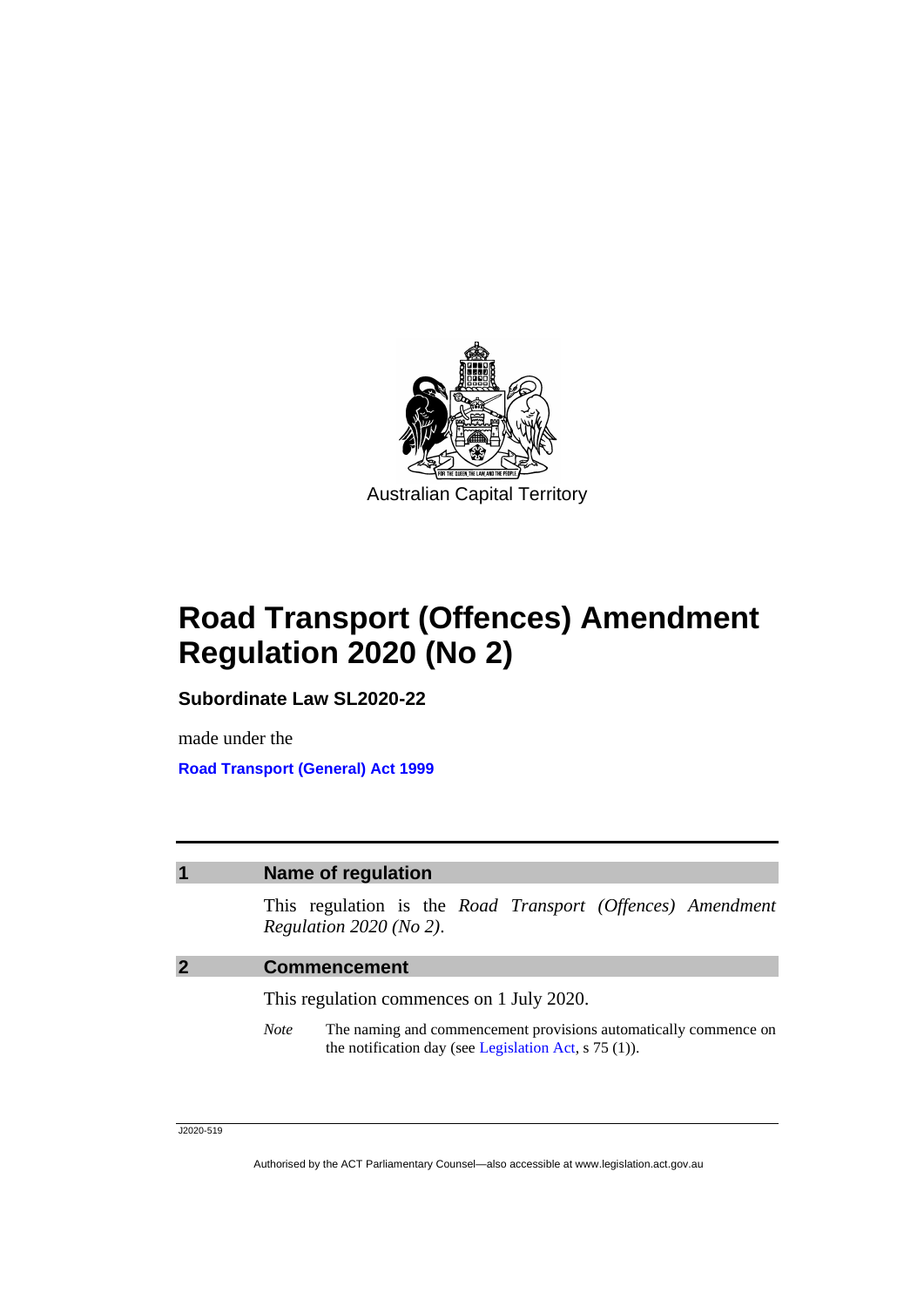### **3 Legislation amended**

This regulation amends the *[Road Transport \(Offences\)](http://www.legislation.act.gov.au/sl/2005-11)  [Regulation](http://www.legislation.act.gov.au/sl/2005-11) 2005*.

page 2 Road Transport (Offences) Amendment Regulation 2020 (No 2)

SL2020-22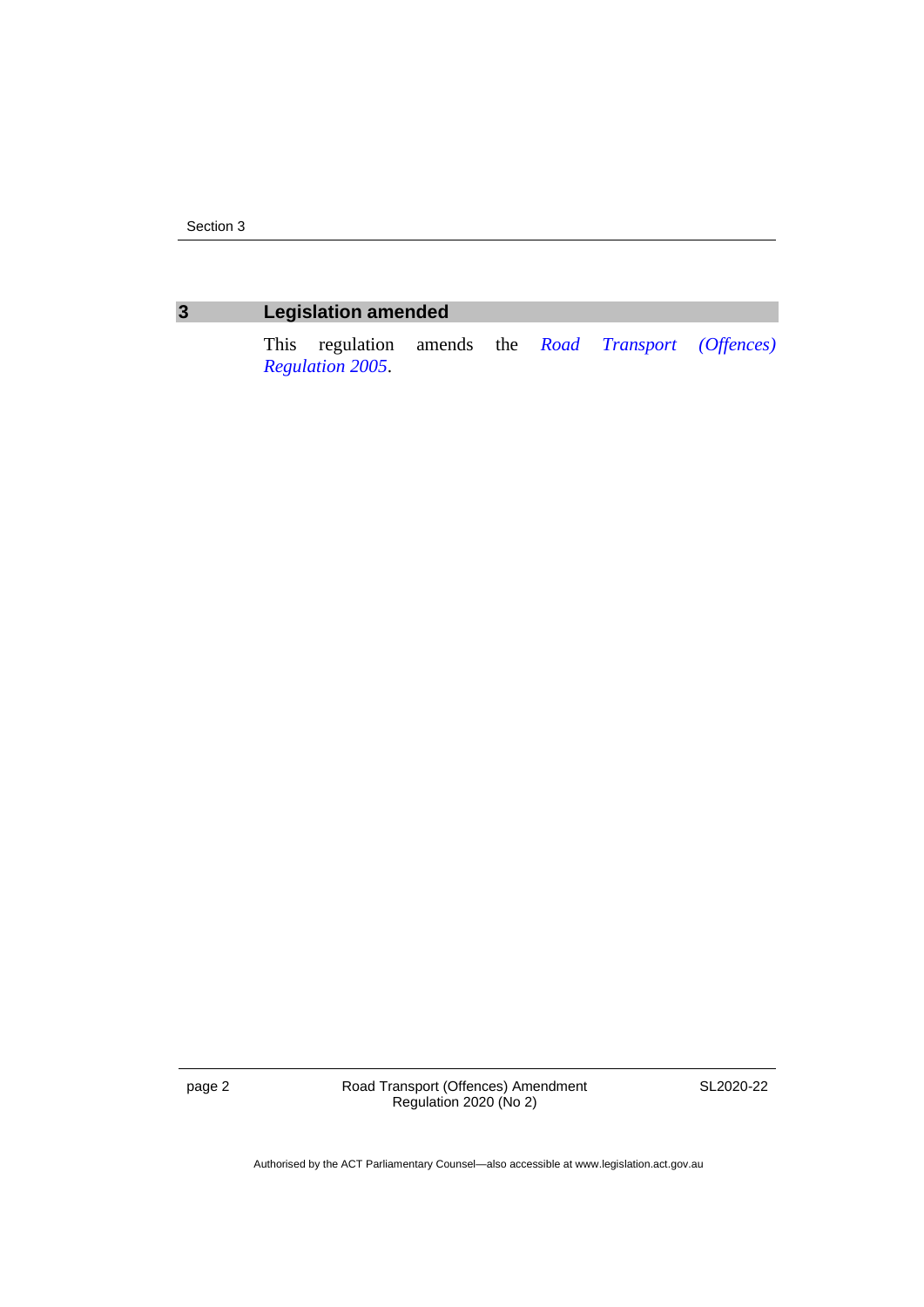### **4 Schedule 1, parts 1.2A to 1.2C**

*substitute*

## **Part 1.2A Heavy Vehicle National Law (ACT)**

*Note* Offence penalties (other than penalties for s 567A and s 567B) are set under the *[Heavy Vehicle National Law](http://www.legislation.act.gov.au/a/db_49155/default.asp)  [\(ACT\)](http://www.legislation.act.gov.au/a/db_49155/default.asp)*, s 737 and the *[Heavy Vehicle \(General\) National Regulation](https://www.legislation.nsw.gov.au/#/browse/inForce/regulations/H)* (NSW), s 70. A summary of the penalties may be found on the *[National Heavy Vehicle Regulator](https://www.nhvr.gov.au/law-policies/penalties-and-infringements)* website.

| column 1 | column 2                                    | column 3                                              | column 4                                  | column 5                     | column 6          |
|----------|---------------------------------------------|-------------------------------------------------------|-------------------------------------------|------------------------------|-------------------|
| item     | offence provision and, if<br>relevant, case | short description                                     | offence<br>penalty<br>(see pt 1.2A, note) | infringement<br>penalty (\$) | demerit<br>points |
|          | 25A(1)                                      | keeping copy of PBS vehicle approval<br>while driving |                                           | 341                          |                   |
|          | 25A(2)                                      | keeping copy of PBS vehicle approval<br>while driving |                                           | 341                          |                   |

SL2020-22

Road Transport (Offences) Amendment Regulation 2020 (No 2)

page 3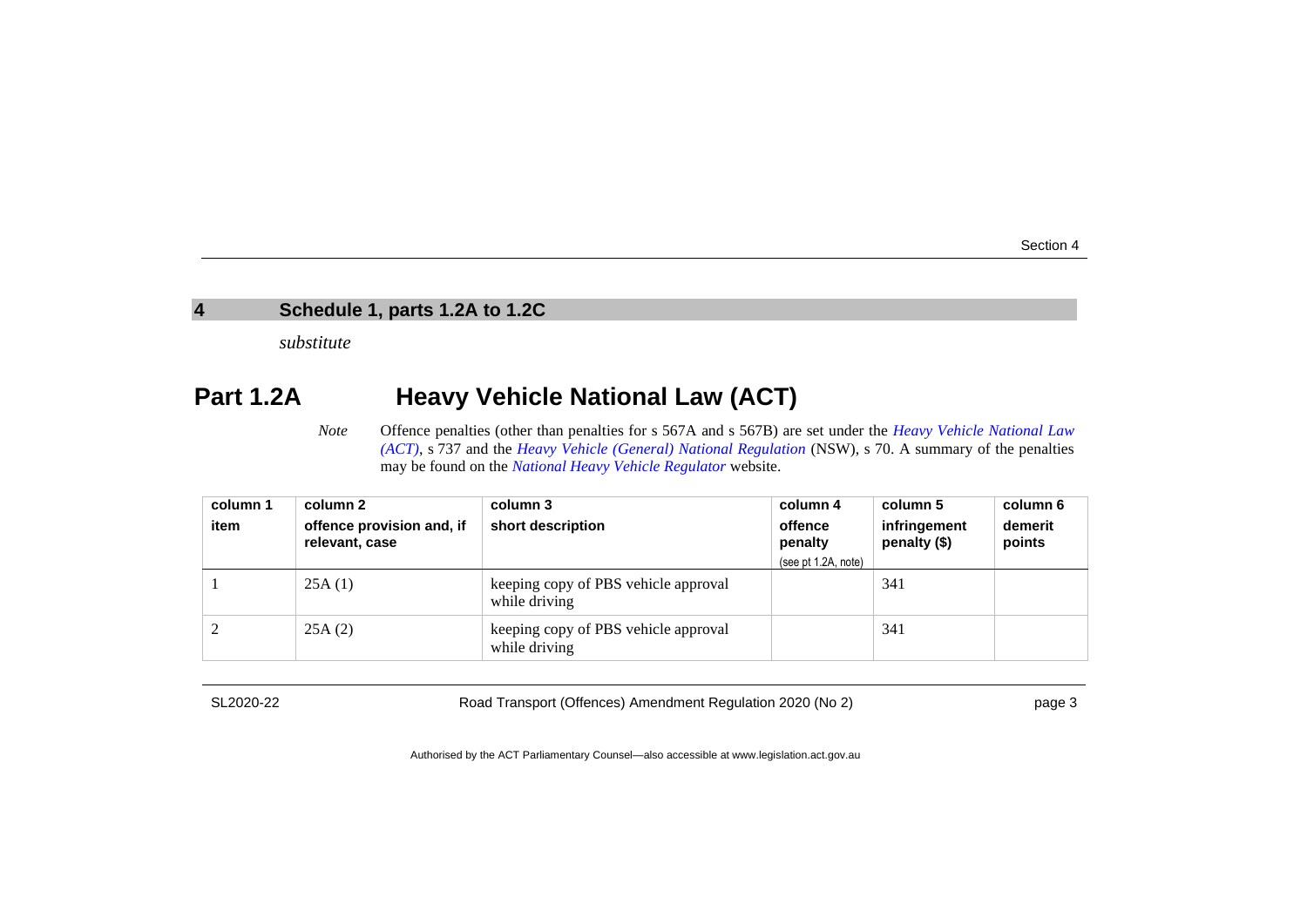| column 1<br>item | column 2<br>offence provision and, if<br>relevant, case | column 3<br>short description     | column 4<br>offence<br>penalty<br>(see pt 1.2A, note) | column 5<br>infringement<br>penalty (\$) | column 6<br>demerit<br>points |
|------------------|---------------------------------------------------------|-----------------------------------|-------------------------------------------------------|------------------------------------------|-------------------------------|
|                  | 26D(1)                                                  | duty of executive of legal entity |                                                       |                                          |                               |
| 4                | 26E(1)                                                  | prohibited requests and contracts |                                                       |                                          |                               |
|                  | 26E(2)                                                  | prohibited requests and contracts |                                                       |                                          |                               |
| 6                | 26F(1)                                                  | category 1 offence                |                                                       |                                          |                               |
|                  | 26G                                                     | category 2 offence                |                                                       |                                          |                               |
| 8                | 26H                                                     | category 3 offence                |                                                       |                                          |                               |

page 4 Road Transport (Offences) Amendment Regulation 2020 (No 2)

SL2020-22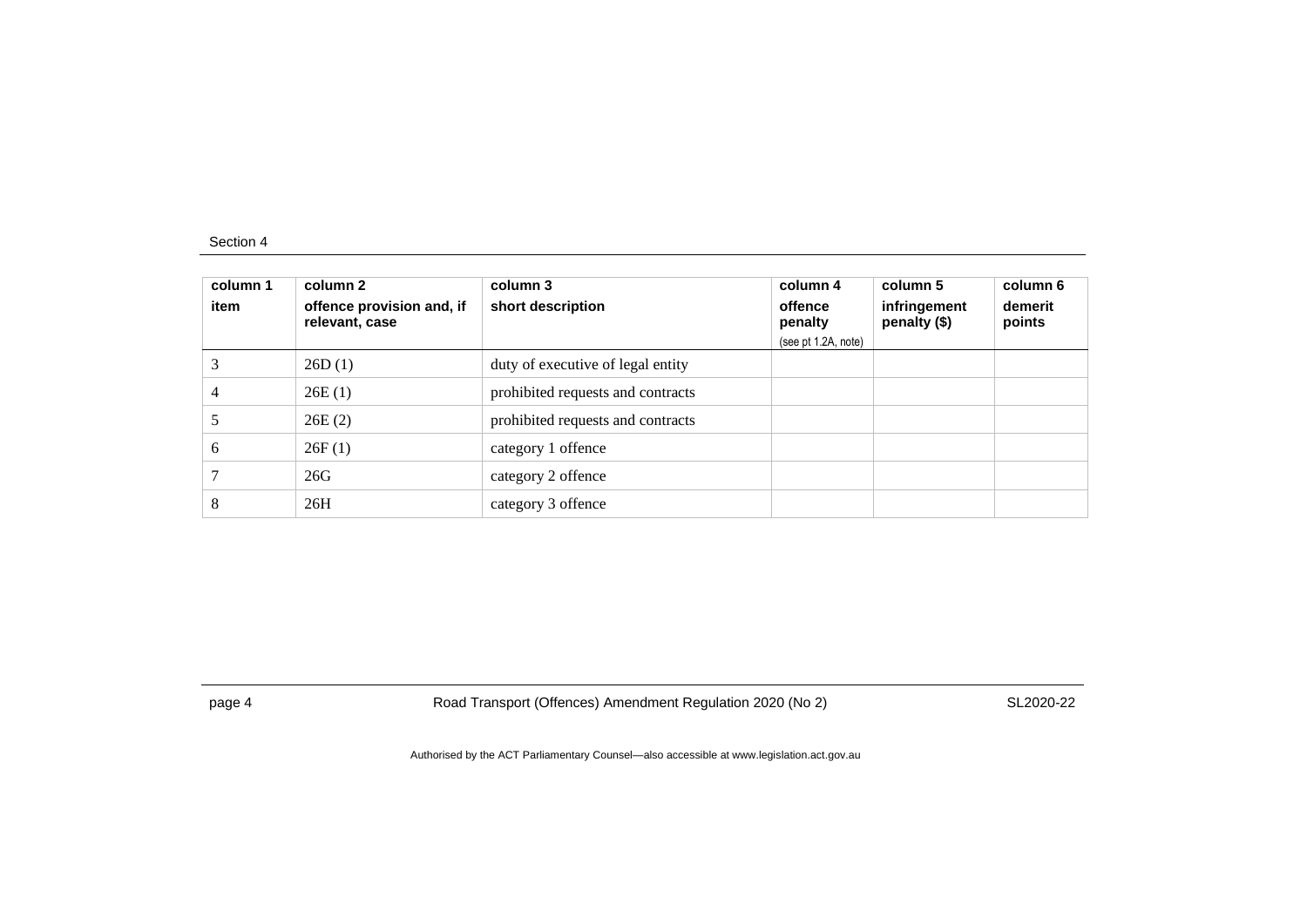| column 1 | column 2                                                                   | column 3                                                  | column 4            | column 5                     | column 6          |
|----------|----------------------------------------------------------------------------|-----------------------------------------------------------|---------------------|------------------------------|-------------------|
| item     | offence provision and, if<br>relevant, case                                | short description                                         | offence<br>penalty  | infringement<br>penalty (\$) | demerit<br>points |
|          |                                                                            |                                                           | (see pt 1.2A, note) |                              |                   |
| 9        | 60(1)                                                                      |                                                           |                     |                              |                   |
| 9.1      | heavy vehicle<br>$\bullet$<br>standard does not<br>relate to speed limiter | compliance with heavy vehicle standards                   |                     | 341                          |                   |
| 9.2      | heavy vehicle<br>$\bullet$<br>standard relates to<br>speed limiter         | compliance with heavy vehicle standards—<br>speed limiter |                     | 685                          |                   |
| 10       | 79(2)                                                                      | return of permit                                          |                     | 454                          |                   |
| 11       | 80(1)                                                                      | replacement of defaced etc permit                         |                     |                              |                   |
| 12       | 81(1)                                                                      | contravening condition of vehicle standards<br>exemption  |                     | 454                          |                   |
| 13       | 81(2)                                                                      | contravening condition of vehicle standards<br>exemption  |                     | 454                          |                   |

SL2020-22

Road Transport (Offences) Amendment Regulation 2020 (No 2)

page 5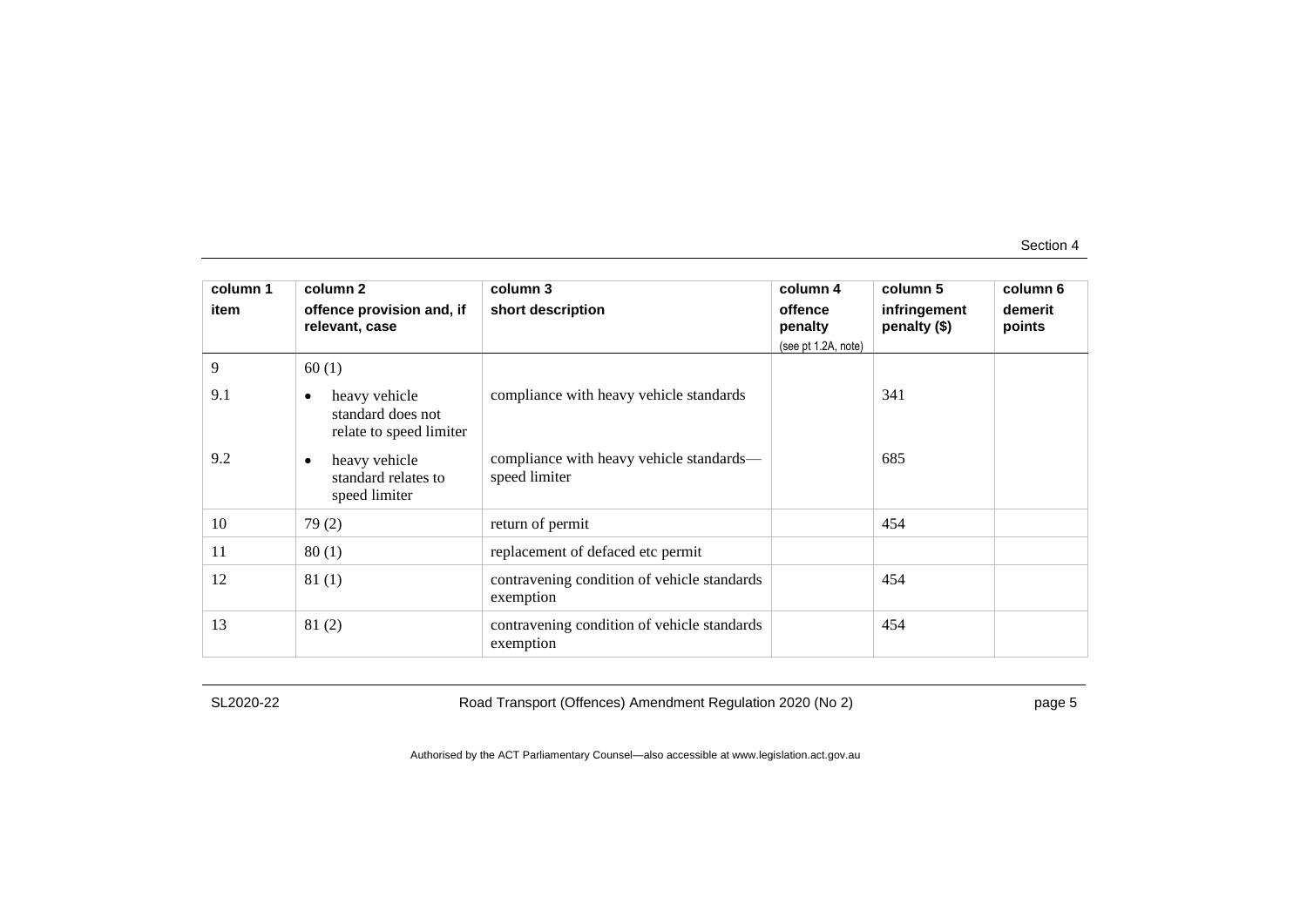| column 1 | column <sub>2</sub>                         | column 3                                                                              | column 4                                  | column 5                     | column 6          |
|----------|---------------------------------------------|---------------------------------------------------------------------------------------|-------------------------------------------|------------------------------|-------------------|
| item     | offence provision and, if<br>relevant, case | short description                                                                     | offence<br>penalty<br>(see pt 1.2A, note) | infringement<br>penalty (\$) | demerit<br>points |
| 14       | 81(3)                                       | contravening condition of vehicle standards<br>exemption                              |                                           | 454                          |                   |
| 15       | 82(2)                                       | keeping relevant document while driving<br>under vehicle standards exemption (notice) |                                           | 341                          |                   |
| 16       | 82(3)                                       | keeping relevant document while driving<br>under vehicle standards exemption (notice) |                                           | 341                          |                   |
| 17       | 83(1)                                       | keeping copy of permit while driving under<br>vehicle standards exemption (permit)    |                                           | 341                          |                   |
| 18       | 83(2)                                       | keeping copy of permit while driving under<br>vehicle standards exemption (permit)    |                                           | 341                          |                   |
| 19       | 83(3)                                       | keeping copy of permit while driving under<br>vehicle standards exemption (permit)    |                                           | 341                          |                   |
| 20       | 85(1)                                       | modifying heavy vehicle requires approval                                             |                                           | 341                          |                   |

page 6 Road Transport (Offences) Amendment Regulation 2020 (No 2)

SL2020-22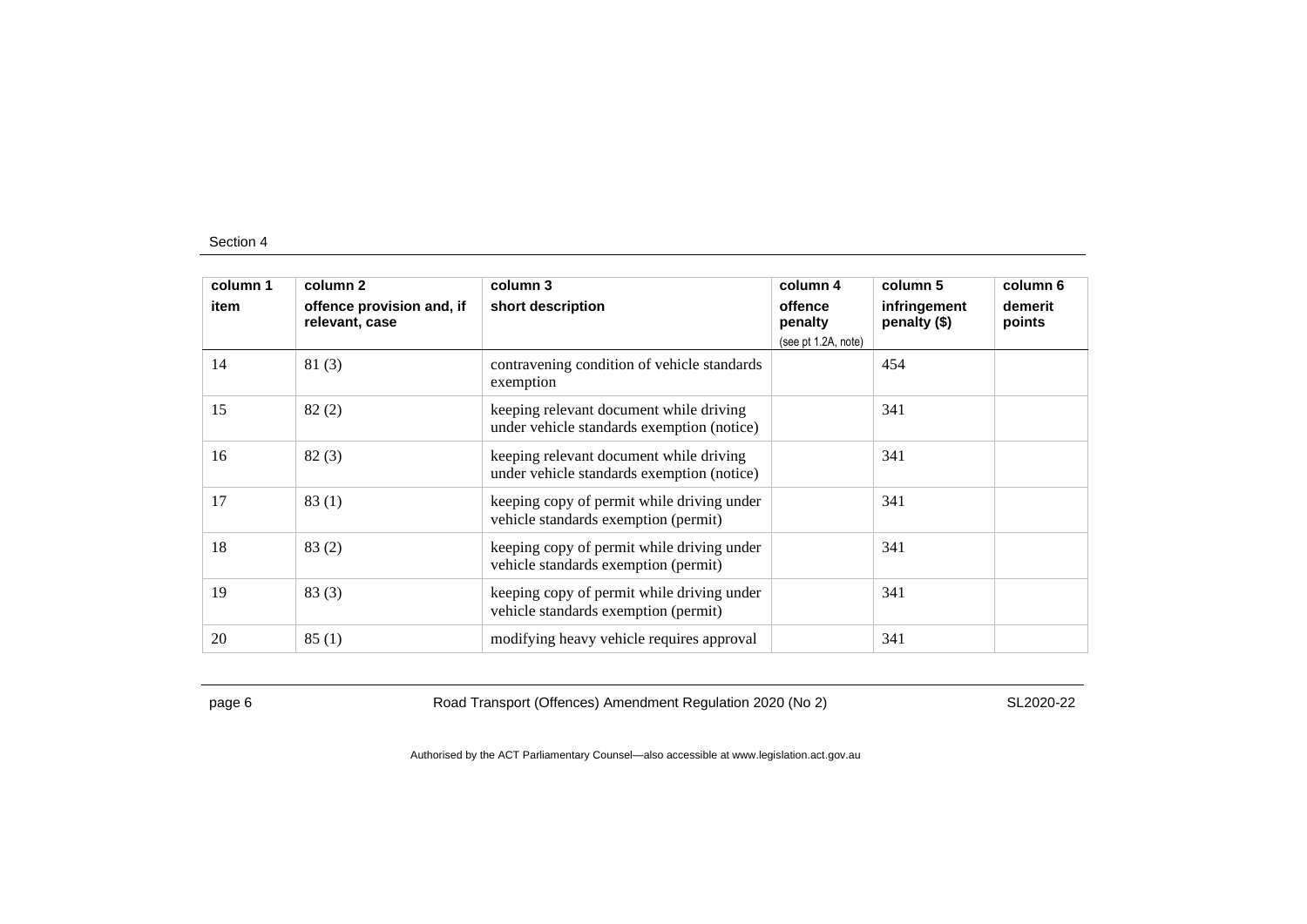| column 1<br>item | column 2<br>offence provision and, if<br>relevant, case | column 3<br>short description                                                  | column 4<br>offence<br>penalty<br>(see pt 1.2A, note) | column 5<br>infringement<br>penalty (\$) | column 6<br>demerit<br>points |
|------------------|---------------------------------------------------------|--------------------------------------------------------------------------------|-------------------------------------------------------|------------------------------------------|-------------------------------|
| 21               | 85(2)                                                   | modifying heavy vehicle requires approval                                      |                                                       | 341                                      |                               |
| 22               | 86(2)                                                   | approval of modifications by approved<br>vehicle examiners                     |                                                       | 341                                      |                               |
| 23               | 87A(1)                                                  | person must not tamper with plate or label                                     |                                                       | 341                                      |                               |
| 24               | 89(1)                                                   | safety requirement                                                             |                                                       | 685                                      |                               |
| 25               | 90(1)                                                   | requirement about properly operating<br>emission control system                |                                                       | 341                                      |                               |
| 26               | 90(2)                                                   | requirement about properly operating<br>emission control system                |                                                       | 341                                      |                               |
| 27               | 90(3)                                                   | requirement about properly operating<br>emission control system                |                                                       | 341                                      |                               |
| 28               | 91(1)                                                   | person must not tamper with emission<br>control system fitted to heavy vehicle |                                                       |                                          |                               |

SL2020-22

Road Transport (Offences) Amendment Regulation 2020 (No 2)

page 7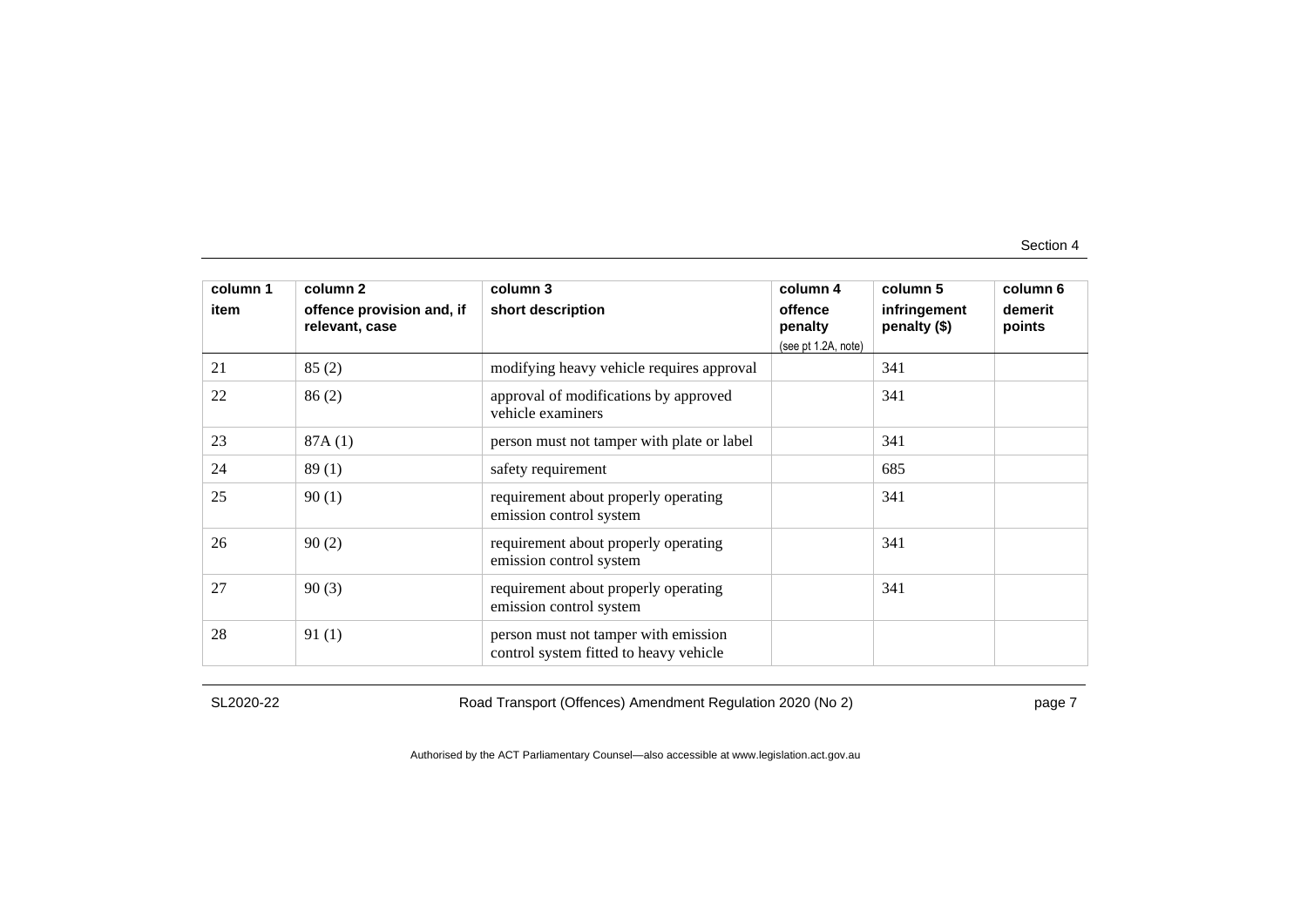| column 1<br>item | column 2<br>offence provision and, if<br>relevant, case | column 3<br>short description                                                                                          | column 4<br>offence<br>penalty<br>(see pt 1.2A, note) | column 5<br>infringement<br>penalty (\$) | column 6<br>demerit<br>points |
|------------------|---------------------------------------------------------|------------------------------------------------------------------------------------------------------------------------|-------------------------------------------------------|------------------------------------------|-------------------------------|
| 29               | 91(2)                                                   | person must not tamper with emission<br>control system fitted to heavy vehicle                                         |                                                       |                                          |                               |
| 30               | 92(2)                                                   | display of warning signs required by heavy<br>vehicle standards on vehicles to which the<br>requirement does not apply |                                                       | 341                                      |                               |
| 31               | 93(1)                                                   | person must not tamper with speed limiter<br>fitted to heavy vehicle                                                   |                                                       |                                          |                               |
| 32               | 93(2)                                                   | person must not tamper with speed limiter<br>fitted to heavy vehicle                                                   |                                                       |                                          |                               |
| 33               | 93(3)                                                   | person must not tamper with speed limiter<br>fitted to heavy vehicle                                                   |                                                       |                                          |                               |

page 8 Road Transport (Offences) Amendment Regulation 2020 (No 2)

SL2020-22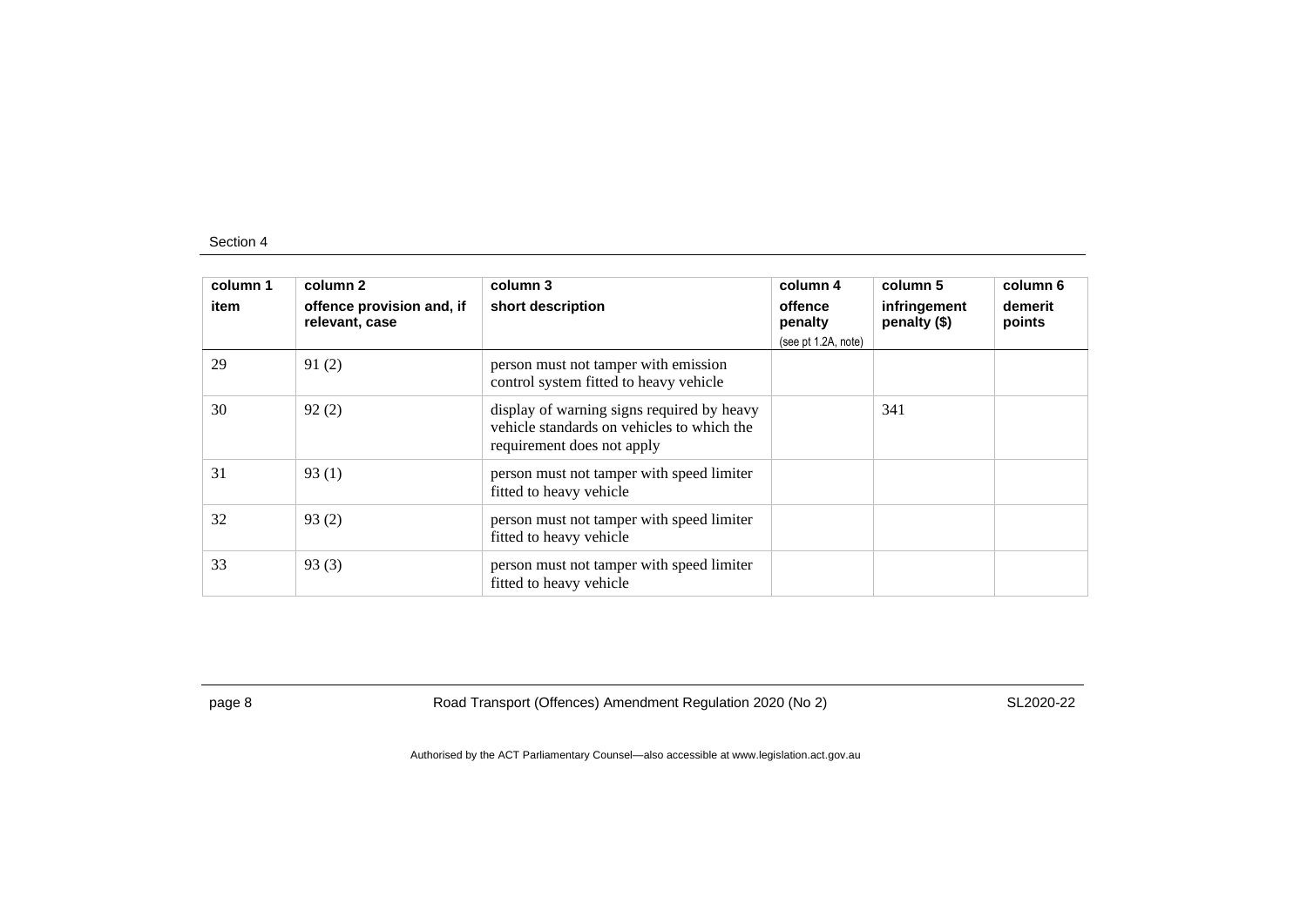| column 1 | column <sub>2</sub>                                                          | column 3                                                      | column 4            | column 5                     | column 6          |
|----------|------------------------------------------------------------------------------|---------------------------------------------------------------|---------------------|------------------------------|-------------------|
| item     | offence provision and, if<br>relevant, case                                  | short description                                             | offence<br>penalty  | infringement<br>penalty (\$) | demerit<br>points |
|          |                                                                              |                                                               | (see pt 1.2A, note) |                              |                   |
| 34       | 96(1)                                                                        |                                                               |                     |                              |                   |
| 34.1     | minor risk breach<br>$\bullet$                                               | compliance with mass requirements—<br>minor risk breach       |                     | 454                          |                   |
| 34.2     | substantial risk breach<br>$\bullet$                                         | compliance with mass requirements—<br>substantial risk breach |                     | 685                          |                   |
| 34.3     | severe risk breach<br>$\bullet$                                              | compliance with mass requirements—<br>severe risk breach      |                     |                              |                   |
| 35       | 102(1)                                                                       |                                                               |                     |                              |                   |
| 35.1     | heavy vehicle without<br>$\bullet$<br>goods or passengers                    | compliance with dimension requirements                        |                     | 341                          |                   |
| 35.2     | heavy vehicle with<br>$\bullet$<br>goods or passengers-<br>minor risk breach | compliance with dimension<br>requirements—minor risk breach   |                     | 341                          |                   |

SL2020-22

Road Transport (Offences) Amendment Regulation 2020 (No 2)

page 9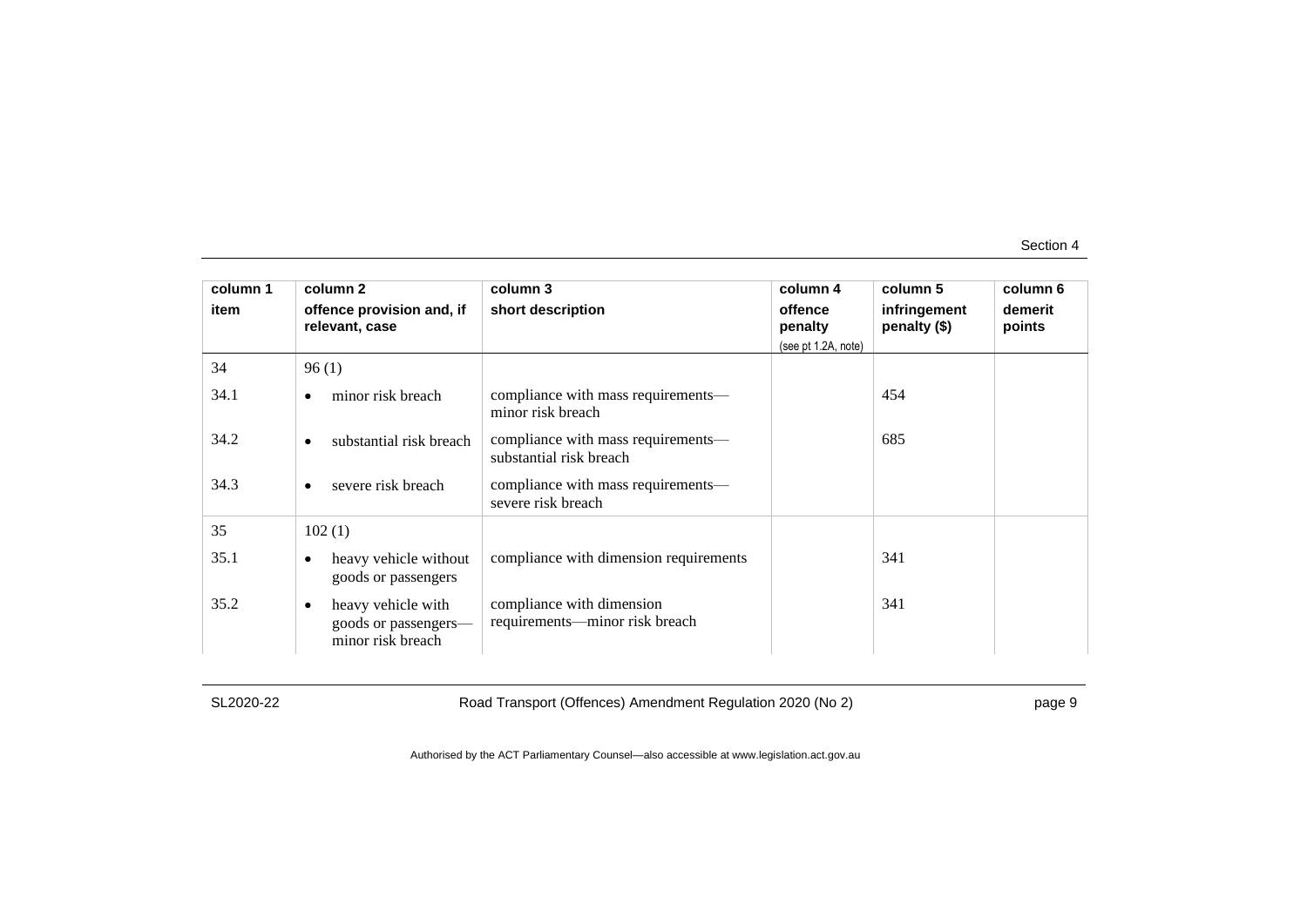| column 1 | column 2                                                                           | column 3                                                          | column 4            | column 5                     | column 6          |
|----------|------------------------------------------------------------------------------------|-------------------------------------------------------------------|---------------------|------------------------------|-------------------|
| item     | offence provision and, if<br>relevant, case                                        | short description                                                 | offence<br>penalty  | infringement<br>penalty (\$) | demerit<br>points |
|          |                                                                                    |                                                                   | (see pt 1.2A, note) |                              |                   |
| 35.3     | heavy vehicle with<br>$\bullet$<br>goods or passengers—<br>substantial risk breach | compliance with dimension<br>requirements—substantial risk breach |                     | 571                          |                   |
| 35.4     | heavy vehicle with<br>$\bullet$<br>goods or passengers-<br>severe risk breach      | compliance with dimension<br>requirements—severe risk breach      |                     |                              |                   |
| 36       | 109(2)                                                                             | warning signals required for rear projection<br>of loads          |                     | 341                          |                   |
| 37       | 111(1)                                                                             |                                                                   |                     |                              |                   |
| 37.1     | minor risk breach<br>٠                                                             | compliance with loading requirements—<br>minor risk breach        |                     | 341                          |                   |
| 37.2     | substantial risk breach<br>$\bullet$                                               | compliance with loading requirements—<br>substantial risk breach  |                     | 571                          |                   |

page 10 Road Transport (Offences) Amendment Regulation 2020 (No 2)

SL2020-22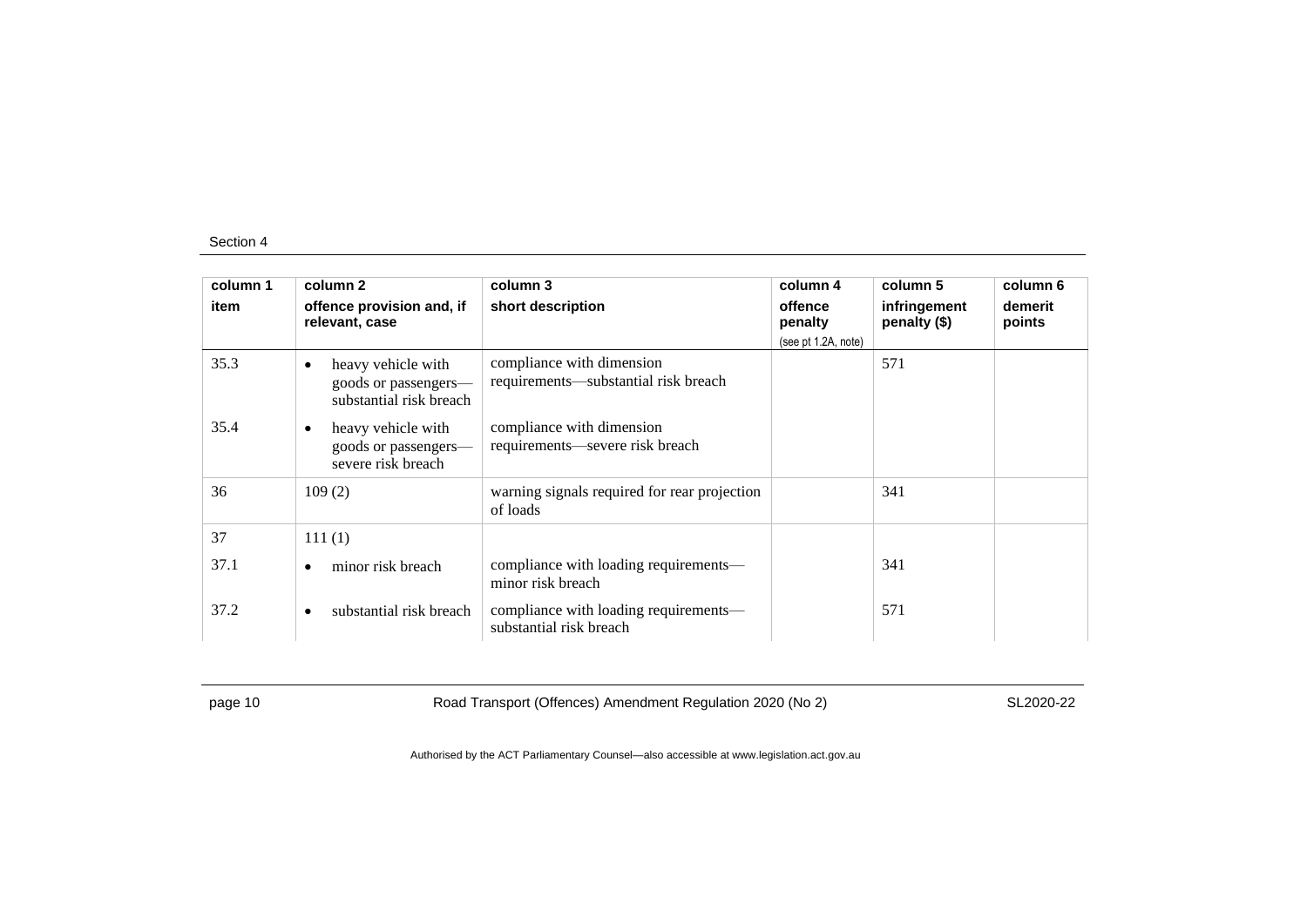| column 1<br>item | column 2<br>offence provision and, if<br>relevant, case | column 3<br>short description                                                                   | column 4<br>offence<br>penalty<br>(see pt 1.2A, note) | column 5<br>infringement<br>penalty (\$) | column 6<br>demerit<br>points |
|------------------|---------------------------------------------------------|-------------------------------------------------------------------------------------------------|-------------------------------------------------------|------------------------------------------|-------------------------------|
| 37.3             | severe risk breach<br>٠                                 | compliance with loading requirements—<br>severe risk breach                                     |                                                       |                                          |                               |
| 38               | 129(1)                                                  | contravening condition of mass or<br>dimension exemption generally                              |                                                       | 685                                      |                               |
| 39               | 129(2)                                                  | contravening condition of mass or<br>dimension exemption generally                              |                                                       | 685                                      |                               |
| 40               | 129(3)                                                  | contravening condition of mass or<br>dimension exemption generally                              |                                                       | 685                                      |                               |
| 41               | 130(2)                                                  | contravening condition of mass or<br>dimension exemption relating to pilot or<br>escort vehicle |                                                       | 685                                      |                               |
| 42               | 130(3)                                                  | contravening condition of mass or<br>dimension exemption relating to pilot or<br>escort vehicle |                                                       |                                          |                               |

SL2020-22

Road Transport (Offences) Amendment Regulation 2020 (No 2)

page 11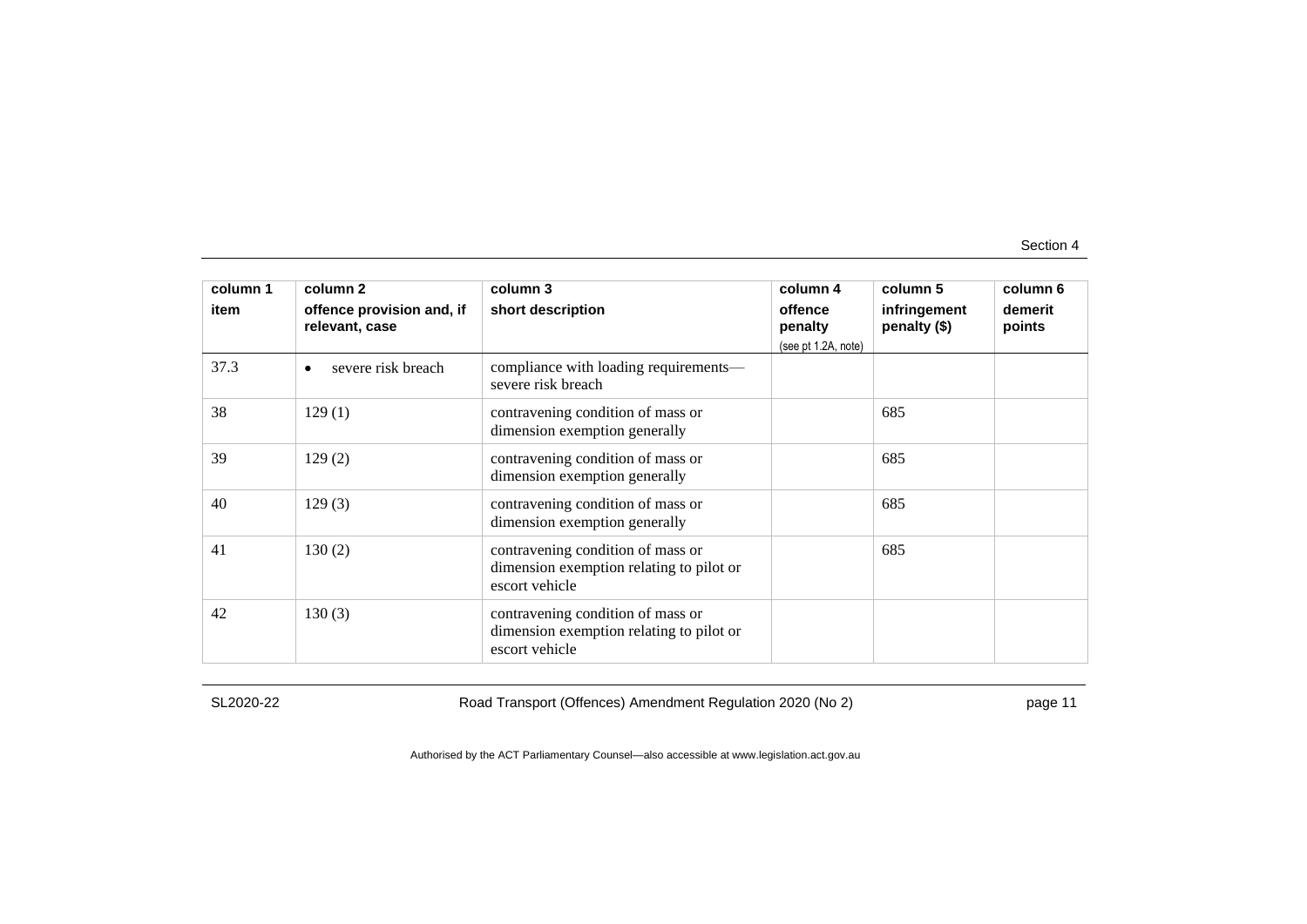| column 1 | column 2                                    | column 3                                                                                                          | column 4            | column 5                     | column 6          |
|----------|---------------------------------------------|-------------------------------------------------------------------------------------------------------------------|---------------------|------------------------------|-------------------|
| item     | offence provision and, if<br>relevant, case | short description                                                                                                 | offence<br>penalty  | infringement<br>penalty (\$) | demerit<br>points |
|          |                                             |                                                                                                                   | (see pt 1.2A, note) |                              |                   |
| 43       | 131(1)                                      | using pilot vehicle with a heavy vehicle<br>that contravenes certain conditions of mass<br>or dimension exemption |                     | 685                          |                   |
| 44       | 132(2)                                      | keeping relevant document while driving<br>under mass or dimension exemption<br>(notice)                          |                     | 341                          |                   |
| 45       | 132(3)                                      | keeping relevant document while driving<br>under mass or dimension exemption<br>(notice)                          |                     | 341                          |                   |
| 46       | 133(1)                                      | keeping copy of permit while driving under<br>mass or dimension exemption (permit)                                |                     | 341                          |                   |
| 47       | 133(2)                                      | keeping copy of permit while driving under<br>mass or dimension exemption (permit)                                |                     | 454                          |                   |

page 12 Road Transport (Offences) Amendment Regulation 2020 (No 2)

SL2020-22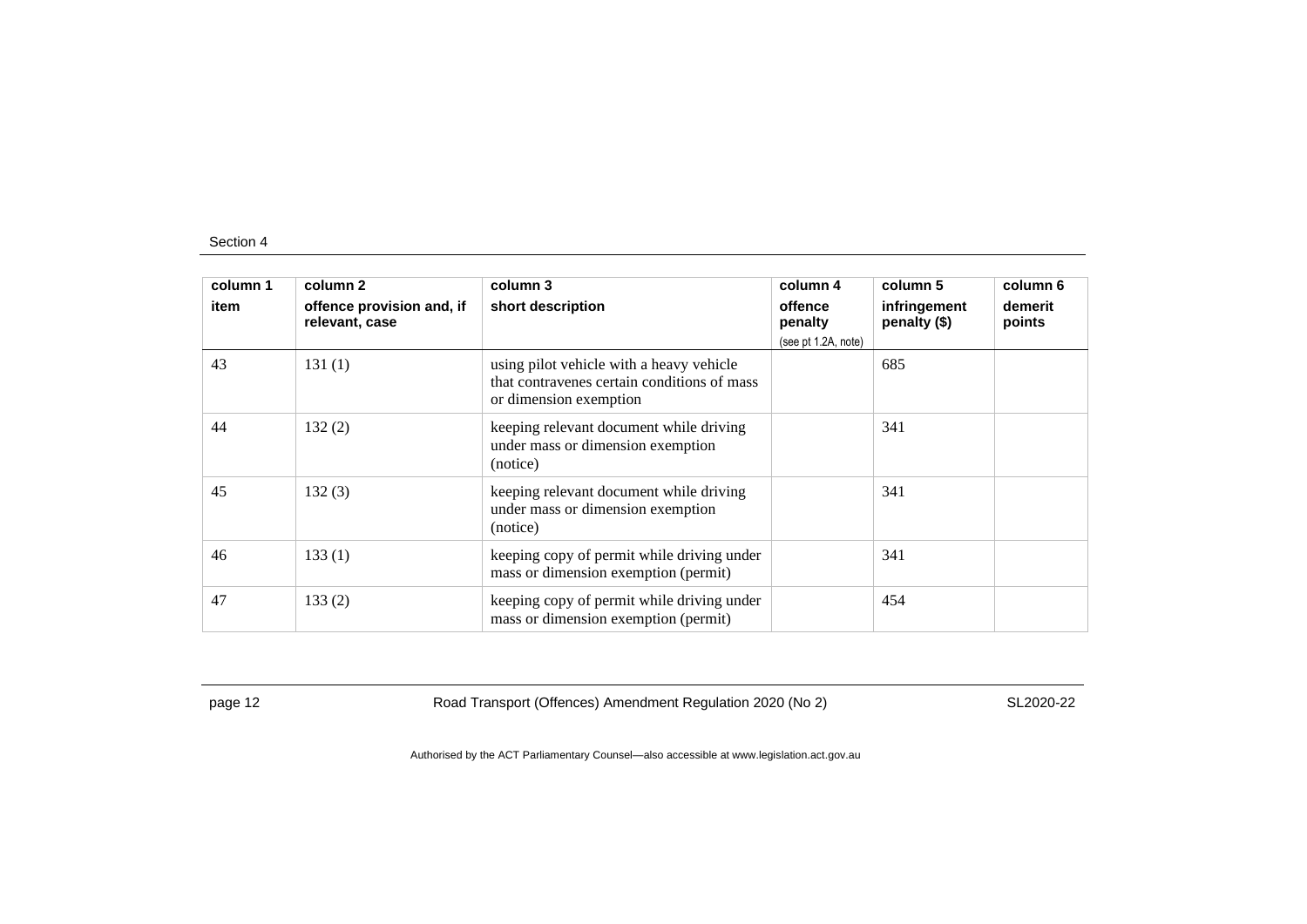| column 1<br>item | column 2<br>offence provision and, if<br>relevant, case | column 3<br>short description                                                                    | column 4<br>offence<br>penalty<br>(see pt 1.2A, note) | column 5<br>infringement<br>penalty (\$) | column 6<br>demerit<br>points |
|------------------|---------------------------------------------------------|--------------------------------------------------------------------------------------------------|-------------------------------------------------------|------------------------------------------|-------------------------------|
| 48               | 133(3)                                                  | keeping copy of permit while driving under<br>mass or dimension exemption (permit)               |                                                       | 341                                      |                               |
| 49               | 134(1)                                                  | displaying warning signs on vehicles if not<br>required by dimension exemption                   |                                                       | 341                                      |                               |
| 50               | 134(2)                                                  | displaying warning signs on vehicles if not<br>required by dimension exemption                   |                                                       | 341                                      |                               |
| 51               | 137                                                     | using class 2 heavy vehicle                                                                      |                                                       | 685                                      |                               |
| 52               | 150(1)                                                  | contravening condition of class 2 heavy<br>vehicle authorisation                                 |                                                       | 685                                      |                               |
| 53               | 151(2)                                                  | keeping relevant document while driving<br>under class 2 heavy vehicle authorisation<br>(notice) |                                                       | 341                                      |                               |

SL2020-22

Road Transport (Offences) Amendment Regulation 2020 (No 2)

page 13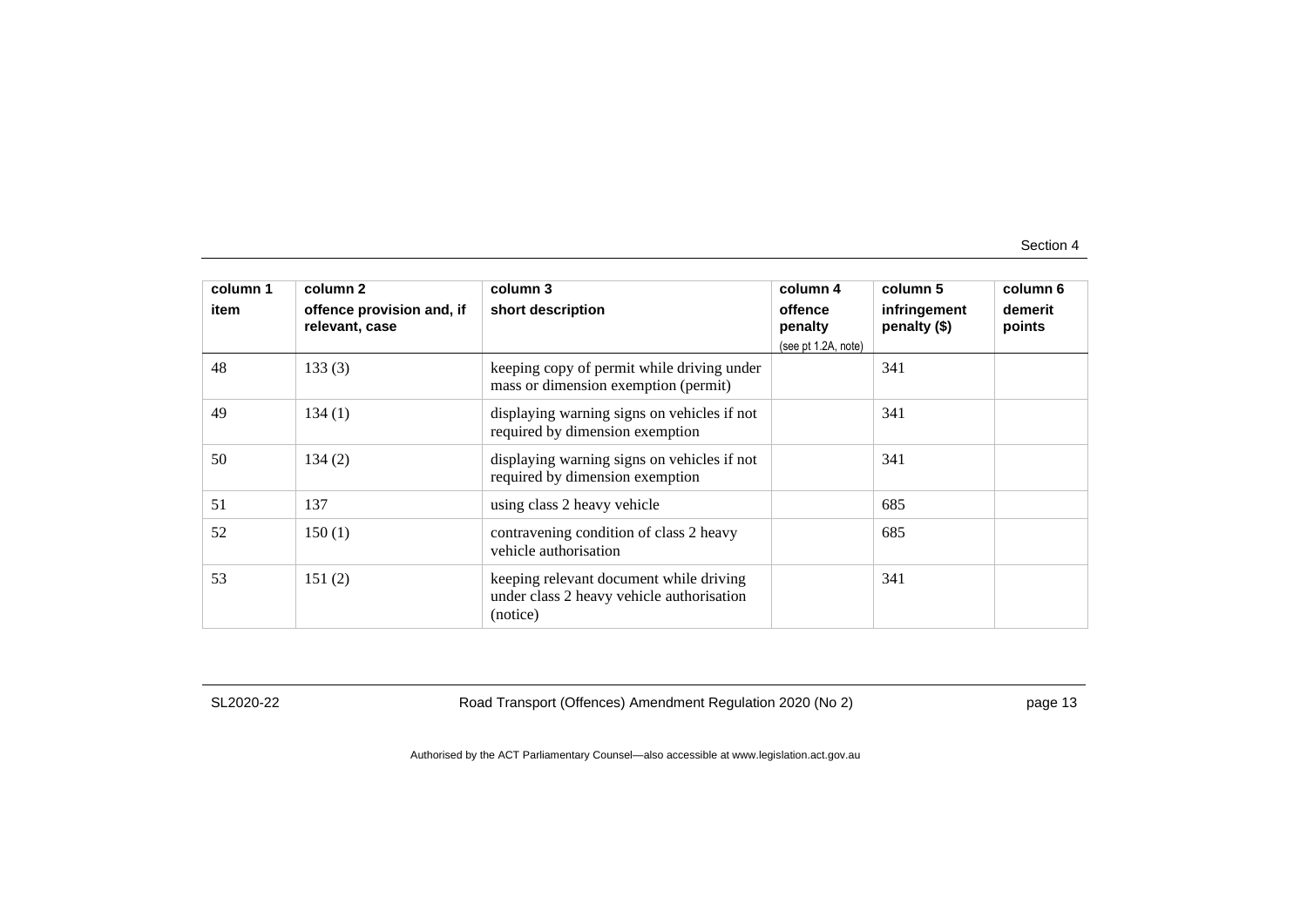| column 1 | column 2                                    | column 3                                                                                         | column 4            | column 5                     | column 6          |
|----------|---------------------------------------------|--------------------------------------------------------------------------------------------------|---------------------|------------------------------|-------------------|
| item     | offence provision and, if<br>relevant, case | short description                                                                                | offence<br>penalty  | infringement<br>penalty (\$) | demerit<br>points |
|          |                                             |                                                                                                  | (see pt 1.2A, note) |                              |                   |
| 54       | 151(3)                                      | keeping relevant document while driving<br>under class 2 heavy vehicle authorisation<br>(notice) |                     | 341                          |                   |
| 55       | 152(1)                                      | keeping copy of permit while driving under<br>class 2 heavy vehicle authorisation (permit)       |                     | 341                          |                   |
| 56       | 152(2)                                      | keeping copy of permit while driving under<br>class 2 heavy vehicle authorisation (permit)       |                     | 454                          |                   |
| 57       | 152(3)                                      | keeping copy of permit while driving under<br>class 2 heavy vehicle authorisation (permit)       |                     | 341                          |                   |
| 58       | 153A(1)                                     | using restricted access vehicle                                                                  |                     | 685                          |                   |
| 59       | 181(3)                                      | return of permit                                                                                 |                     | 454                          |                   |
| 60       | 182(1)                                      | replacement of defaced etc permit                                                                |                     |                              |                   |
| 61       | 184(1)                                      | towing restriction                                                                               |                     | 341                          |                   |

page 14 Road Transport (Offences) Amendment Regulation 2020 (No 2)

SL2020-22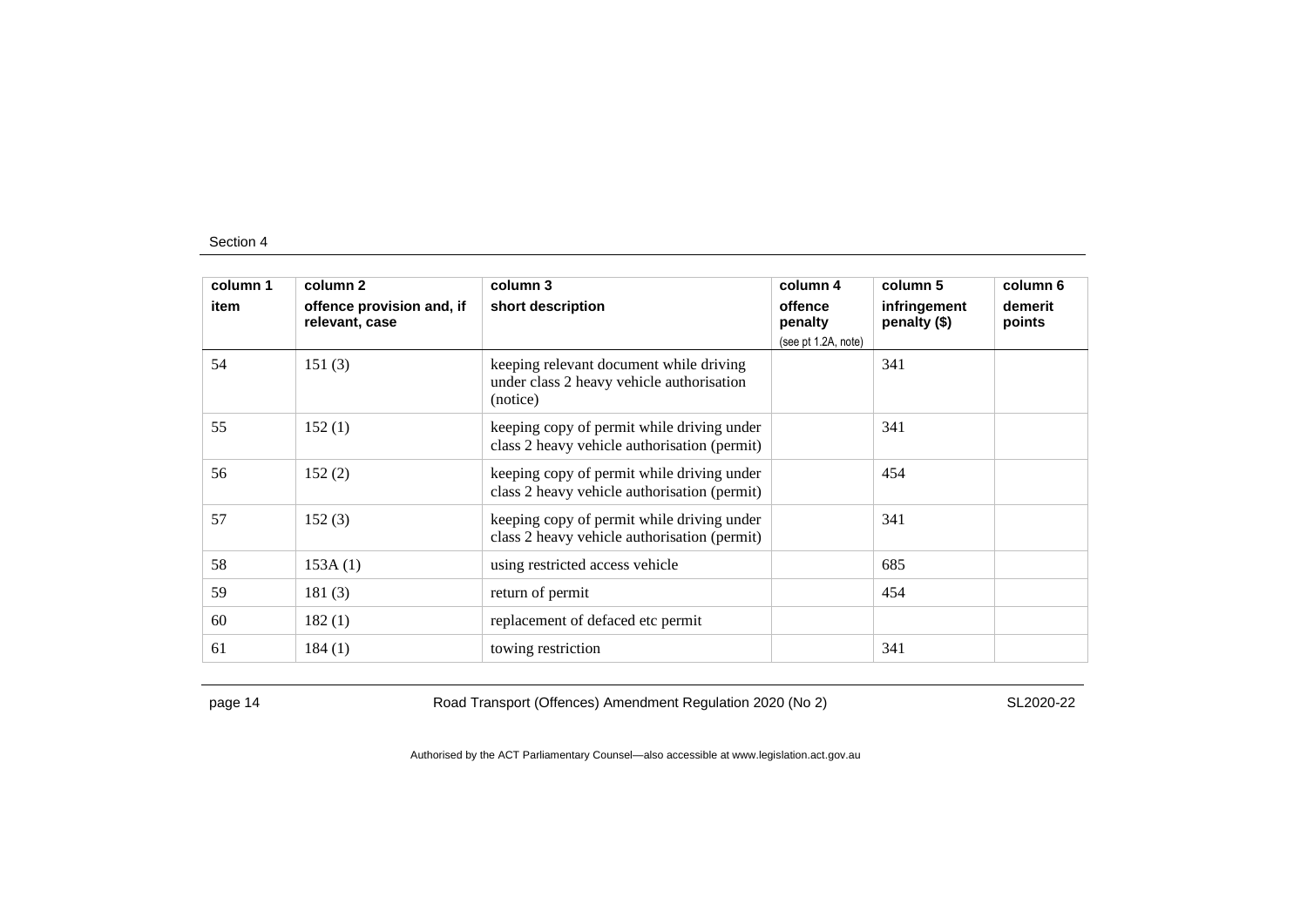| column 1<br>item | column 2<br>offence provision and, if<br>relevant, case | column 3<br>short description                                      | column 4<br>offence<br>penalty<br>(see pt 1.2A, note) | column 5<br>infringement<br>penalty (\$) | column 6<br>demerit<br>points |
|------------------|---------------------------------------------------------|--------------------------------------------------------------------|-------------------------------------------------------|------------------------------------------|-------------------------------|
| 62               | 185(1)                                                  | requirements about coupling trailers                               |                                                       | 685                                      |                               |
| 63               | 185(2)                                                  | requirements about coupling trailers                               |                                                       | 685                                      |                               |
| 64               | 186(2)                                                  | false or misleading transport<br>documentation for goods           |                                                       |                                          |                               |
| 65               | 186(3)                                                  | false or misleading transport<br>documentation for goods           |                                                       |                                          |                               |
| 66               | 186(4)                                                  | false or misleading transport<br>documentation for goods           |                                                       |                                          |                               |
| 67               | 186(5)                                                  | false or misleading transport<br>documentation for goods           |                                                       |                                          |                               |
| 68               | 187(2)                                                  | false or misleading information in<br>container weight declaration |                                                       |                                          |                               |

SL2020-22

Road Transport (Offences) Amendment Regulation 2020 (No 2)

page 15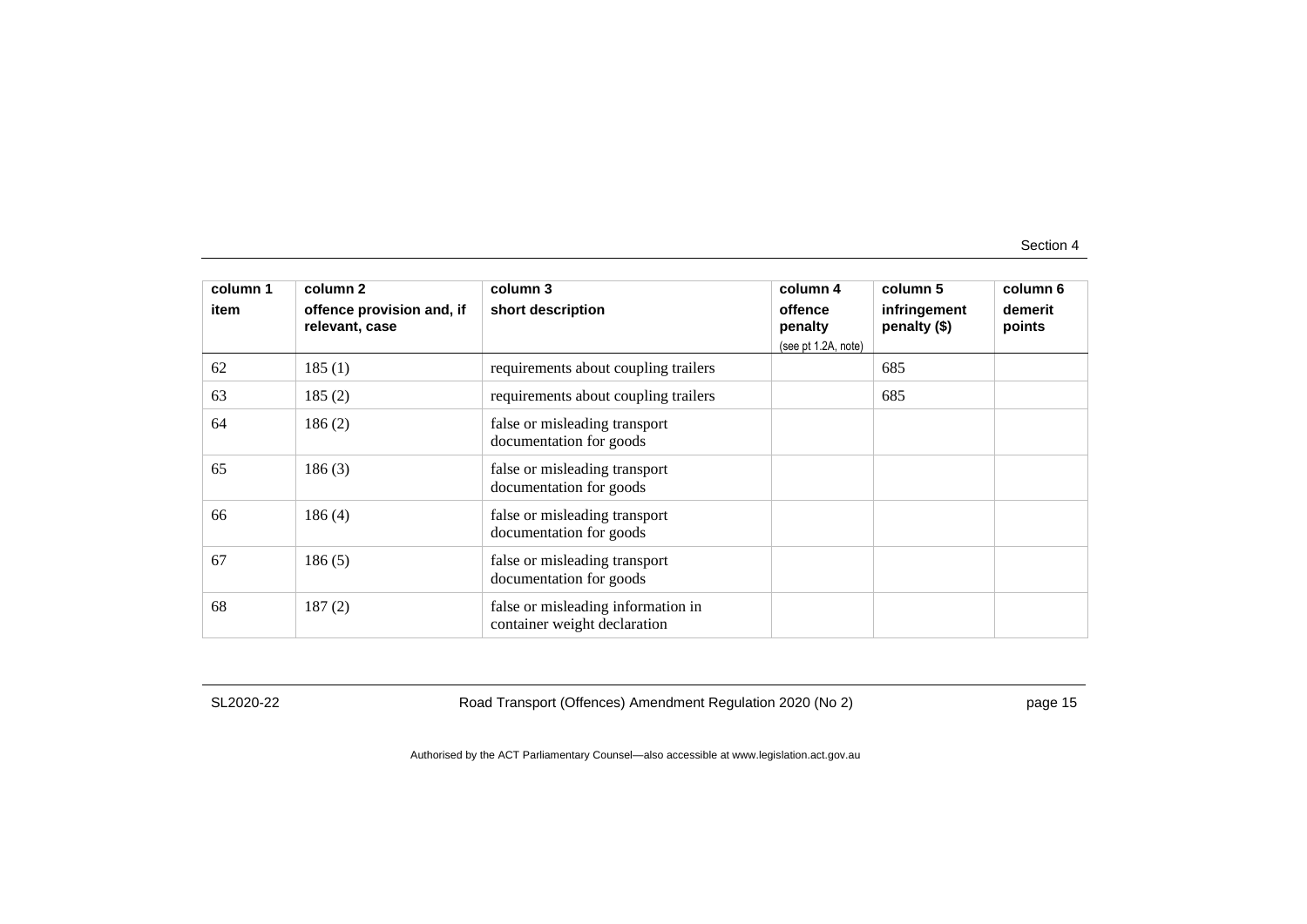| column 1 | column 2                                    | column 3                                                                                        | column 4                                  | column 5                     | column 6          |
|----------|---------------------------------------------|-------------------------------------------------------------------------------------------------|-------------------------------------------|------------------------------|-------------------|
| item     | offence provision and, if<br>relevant, case | short description                                                                               | offence<br>penalty<br>(see pt 1.2A, note) | infringement<br>penalty (\$) | demerit<br>points |
| 69       | 187(3)                                      | false or misleading information in<br>container weight declaration                              |                                           |                              |                   |
| 70       | 190(1)                                      | duty of responsible entity                                                                      |                                           | 685                          |                   |
| 71       | 191(1)                                      | duty of operator                                                                                |                                           | 685                          |                   |
| 72       | 191(3)                                      | duty of operator                                                                                |                                           | 685                          |                   |
| 73       | 192(1)                                      | duty of driver                                                                                  |                                           | 685                          |                   |
| 74       | 192(2)                                      | duty of driver                                                                                  |                                           | 341                          |                   |
| 75       | 193(2)                                      | weight of freight container exceeding<br>weight stated on container or safety<br>approval plate |                                           |                              |                   |
| 76       | 228(1)                                      | duty of driver to avoid driving while<br>fatigued                                               |                                           |                              | $3$ (NS)          |

page 16 **Road Transport (Offences) Amendment Regulation 2020 (No 2)** 

SL2020-22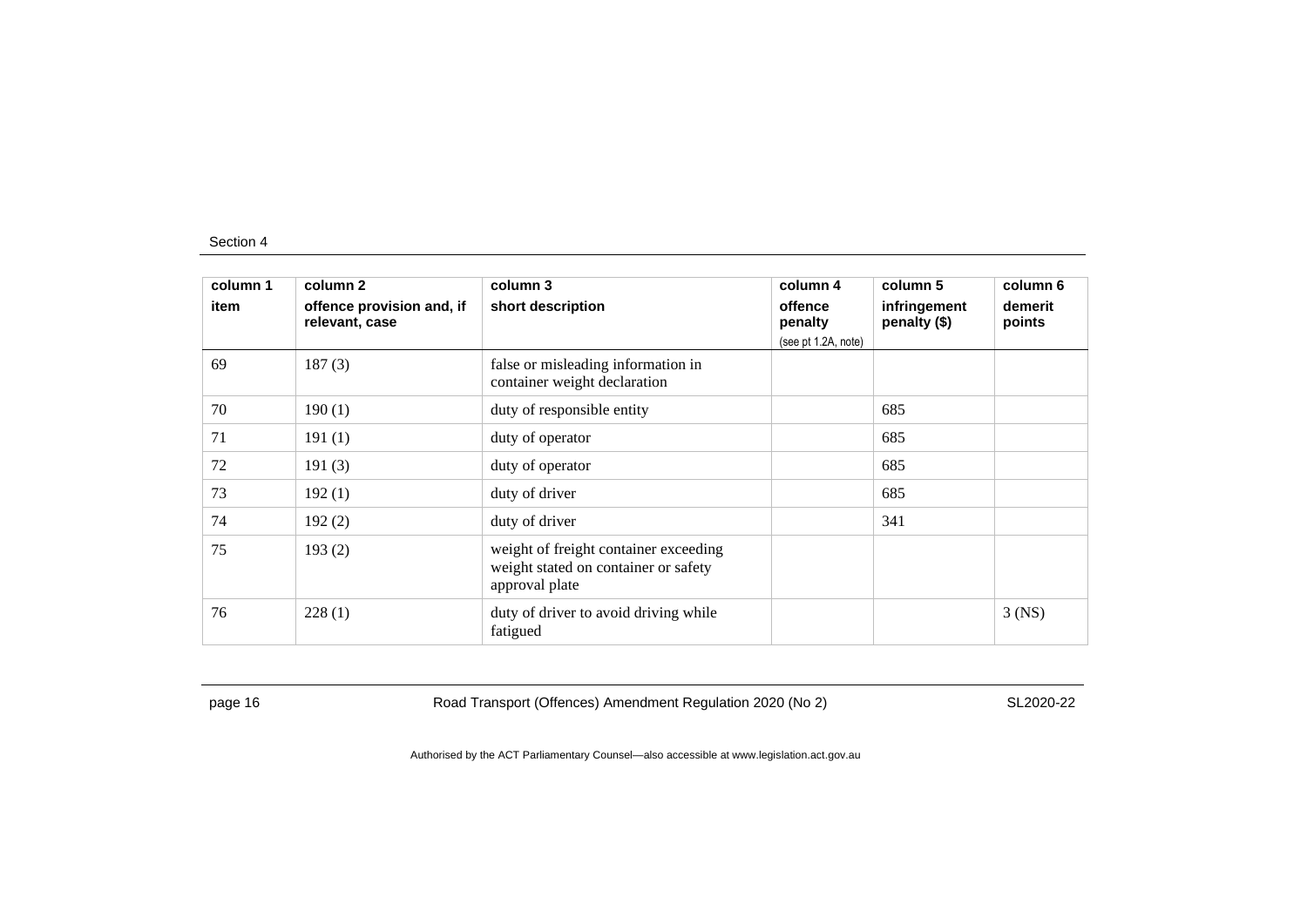| column 1<br>item | column 2<br>offence provision and, if<br>relevant, case | column 3<br>short description                                          | column 4<br>offence<br>penalty<br>(see pt 1.2A, note) | column 5<br>infringement<br>penalty (\$) | column 6<br>demerit<br>points |
|------------------|---------------------------------------------------------|------------------------------------------------------------------------|-------------------------------------------------------|------------------------------------------|-------------------------------|
| 77               | 250(1)                                                  |                                                                        |                                                       |                                          |                               |
| 77.1             | minor risk breach                                       | operating under standard hours—solo<br>drivers—minor risk breach       |                                                       | 454                                      |                               |
| 77.2             | substantial risk breach                                 | operating under standard hours—solo<br>drivers—substantial risk breach |                                                       | 685                                      |                               |
| 77.3             | severe risk breach                                      | operating under standard hours—solo<br>drivers—severe risk breach      |                                                       | 1 1 3 9                                  | $3$ (NS)                      |
| 77.4             | critical risk breach<br>$\bullet$                       | operating under standard hours—solo<br>drivers—critical risk breach    |                                                       |                                          | $4$ (NS)                      |

SL2020-22

Road Transport (Offences) Amendment Regulation 2020 (No 2)

page 17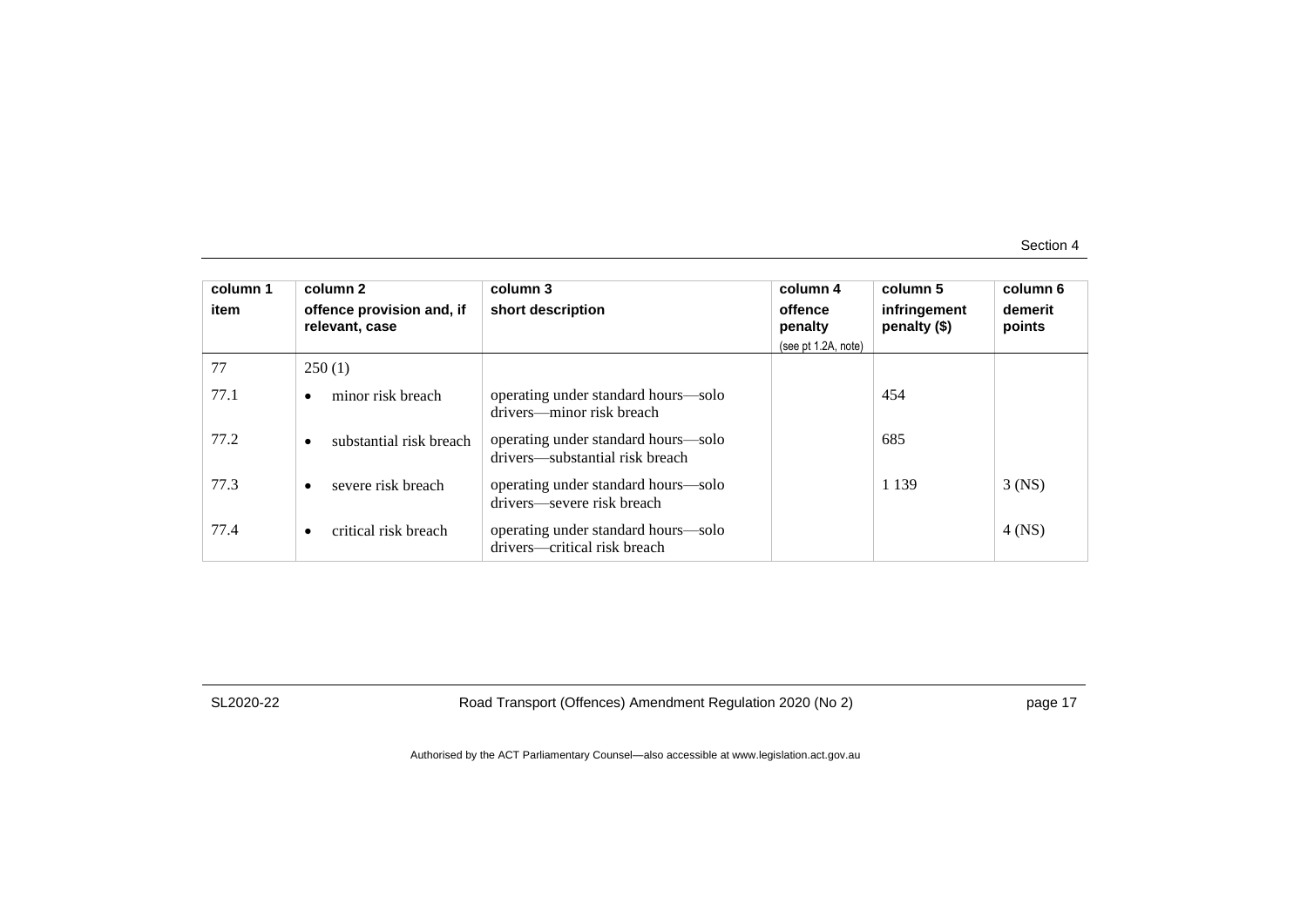| column 1<br>item | column 2<br>offence provision and, if<br>relevant, case | column 3<br>short description                                            | column 4<br>offence<br>penalty<br>(see pt 1.2A, note) | column 5<br>infringement<br>penalty (\$) | column 6<br>demerit<br>points |
|------------------|---------------------------------------------------------|--------------------------------------------------------------------------|-------------------------------------------------------|------------------------------------------|-------------------------------|
| 78               | 251(1)                                                  |                                                                          |                                                       |                                          |                               |
| 78.1             | minor risk breach<br>$\bullet$                          | operating under standard hours—two-up<br>drivers—minor risk breach       |                                                       | 454                                      |                               |
| 78.2             | substantial risk breach<br>$\bullet$                    | operating under standard hours—two-up<br>drivers—substantial risk breach |                                                       | 685                                      |                               |
| 78.3             | severe risk breach<br>$\bullet$                         | operating under standard hours—two-up<br>drivers—severe risk breach      |                                                       | 1 1 3 9                                  | $3$ (NS)                      |
| 78.4             | critical risk breach<br>$\bullet$                       | operating under standard hours—two-up<br>drivers—critical risk breach    |                                                       |                                          | 4 (NS)                        |

page 18 Road Transport (Offences) Amendment Regulation 2020 (No 2)

SL2020-22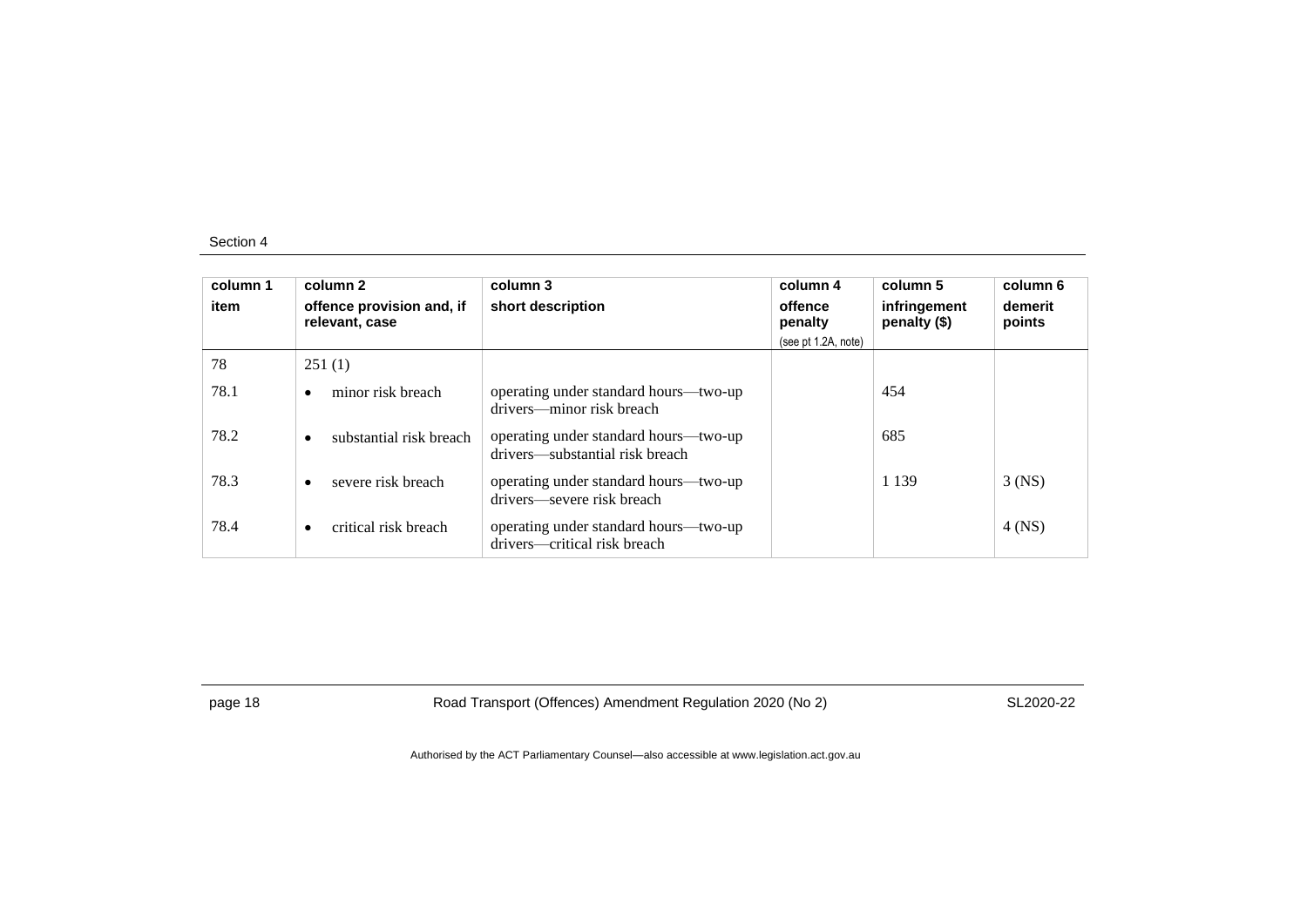| column 1<br>item | column 2<br>offence provision and, if<br>relevant, case | column 3<br>short description                                     | column 4<br>offence<br>penalty<br>(see pt 1.2A, note) | column 5<br>infringement<br>penalty (\$) | column 6<br>demerit<br>points |
|------------------|---------------------------------------------------------|-------------------------------------------------------------------|-------------------------------------------------------|------------------------------------------|-------------------------------|
| 79               | 254(1)                                                  |                                                                   |                                                       |                                          |                               |
| 79.1             | minor risk breach                                       | operating under BFM hours—solo<br>drivers—minor risk breach       |                                                       | 454                                      |                               |
| 79.2             | substantial risk breach<br>$\bullet$                    | operating under BFM hours—solo<br>drivers—substantial risk breach |                                                       | 685                                      |                               |
| 79.3             | severe risk breach<br>$\bullet$                         | operating under BFM hours—solo<br>drivers—severe risk breach      |                                                       | 1 1 3 9                                  | $3$ (NS)                      |
| 79.4             | critical risk breach<br>$\bullet$                       | operating under BFM hours—solo<br>drivers—critical risk breach    |                                                       |                                          | 4 (NS)                        |

SL2020-22

Road Transport (Offences) Amendment Regulation 2020 (No 2)

page 19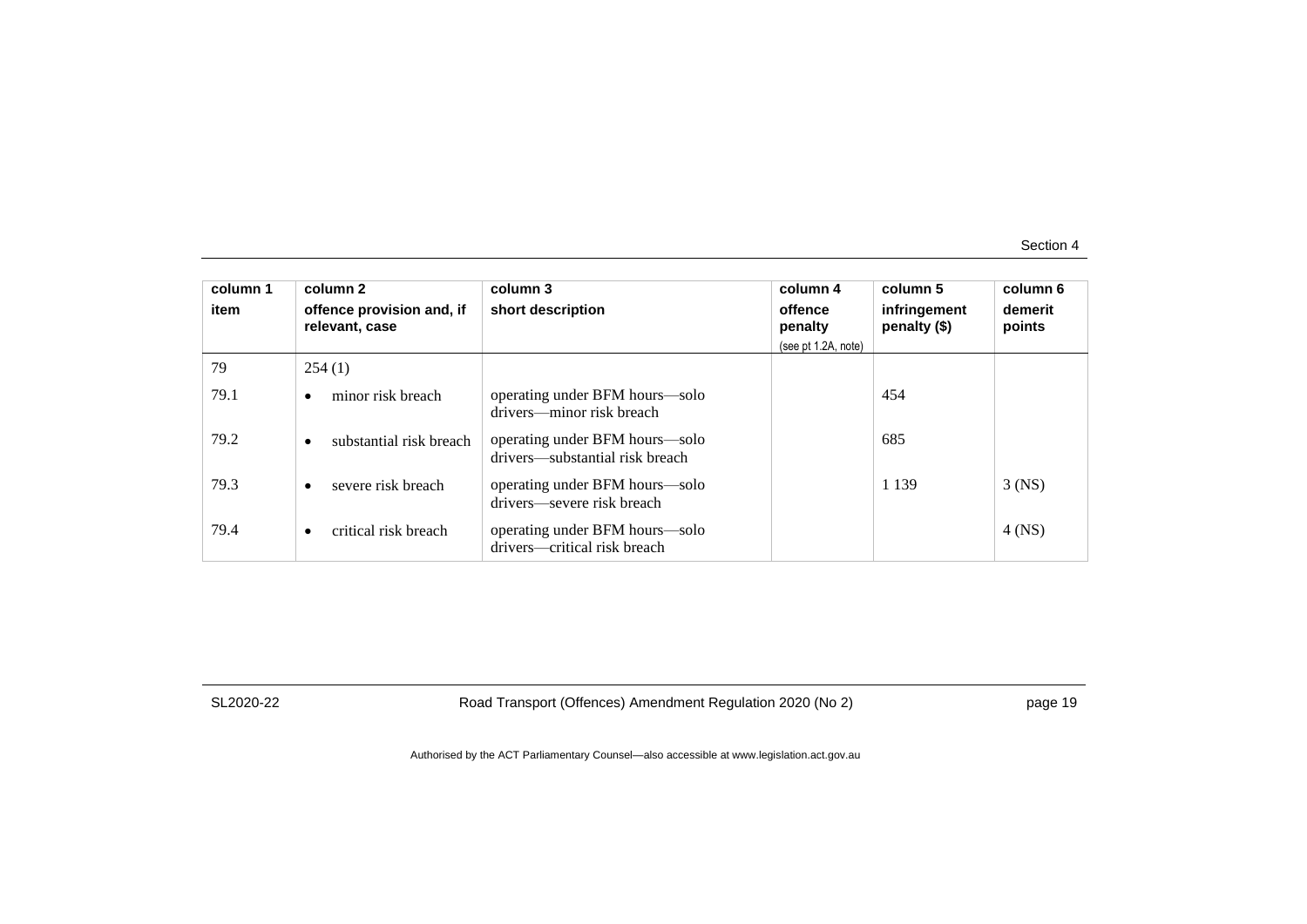| column 1<br>item | column 2<br>offence provision and, if<br>relevant, case | column 3<br>short description                                       | column 4<br>offence<br>penalty<br>(see pt 1.2A, note) | column 5<br>infringement<br>penalty (\$) | column 6<br>demerit<br>points |
|------------------|---------------------------------------------------------|---------------------------------------------------------------------|-------------------------------------------------------|------------------------------------------|-------------------------------|
| 80               | 256(1)                                                  |                                                                     |                                                       |                                          |                               |
| 80.1             | minor risk breach                                       | operating under BFM hours—two-up<br>drivers—minor risk breach       |                                                       | 454                                      |                               |
| 80.2             | substantial risk breach<br>$\bullet$                    | operating under BFM hours—two-up<br>drivers—substantial risk breach |                                                       | 685                                      |                               |
| 80.3             | severe risk breach                                      | operating under BFM hours—two-up<br>drivers—severe risk breach      |                                                       | 1 1 3 9                                  | $3$ (NS)                      |
| 80.4             | critical risk breach<br>$\bullet$                       | operating under BFM hours—two-up<br>drivers—critical risk breach    |                                                       |                                          | 4 (NS)                        |

page 20 Road Transport (Offences) Amendment Regulation 2020 (No 2)

SL2020-22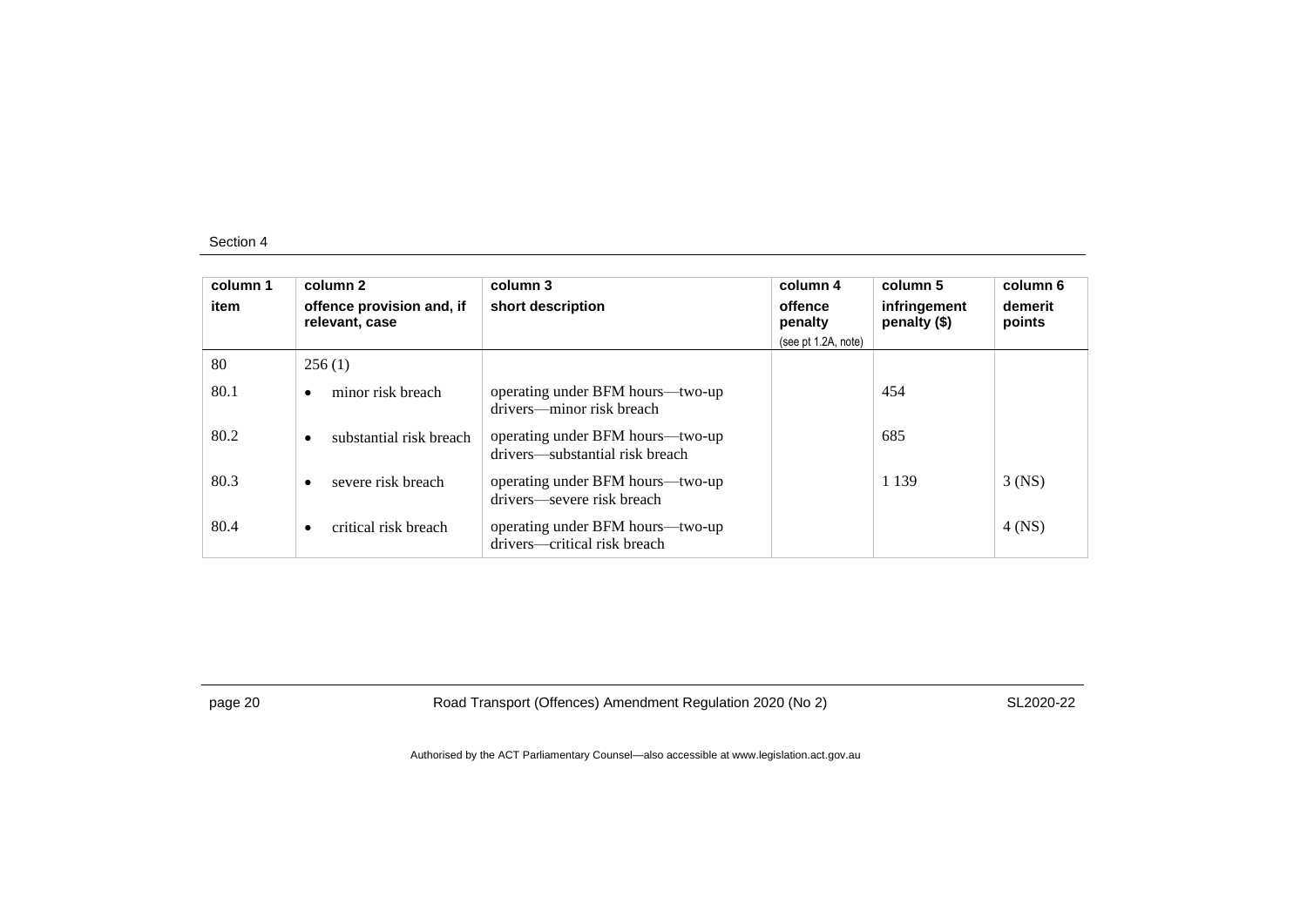| column 1<br>item | column 2<br>offence provision and, if<br>relevant, case | column 3<br>short description                        | column 4<br>offence<br>penalty<br>(see pt 1.2A, note) | column 5<br>infringement<br>penalty (\$) | column 6<br>demerit<br>points |
|------------------|---------------------------------------------------------|------------------------------------------------------|-------------------------------------------------------|------------------------------------------|-------------------------------|
| 81               | 258(1)                                                  |                                                      |                                                       |                                          |                               |
| 81.1             | minor risk breach<br>$\bullet$                          | operating under AFM hours—minor risk<br>breach       |                                                       | 454                                      |                               |
| 81.2             | substantial risk breach<br>$\bullet$                    | operating under AFM hours—substantial<br>risk breach |                                                       | 685                                      |                               |
| 81.3             | severe risk breach                                      | operating under AFM hours—severe risk<br>breach      |                                                       |                                          | $3$ (NS)                      |
| 81.4             | critical risk breach<br>$\bullet$                       | operating under AFM hours—critical risk<br>breach    |                                                       |                                          | $4$ (NS)                      |

SL2020-22

Road Transport (Offences) Amendment Regulation 2020 (No 2)

page 21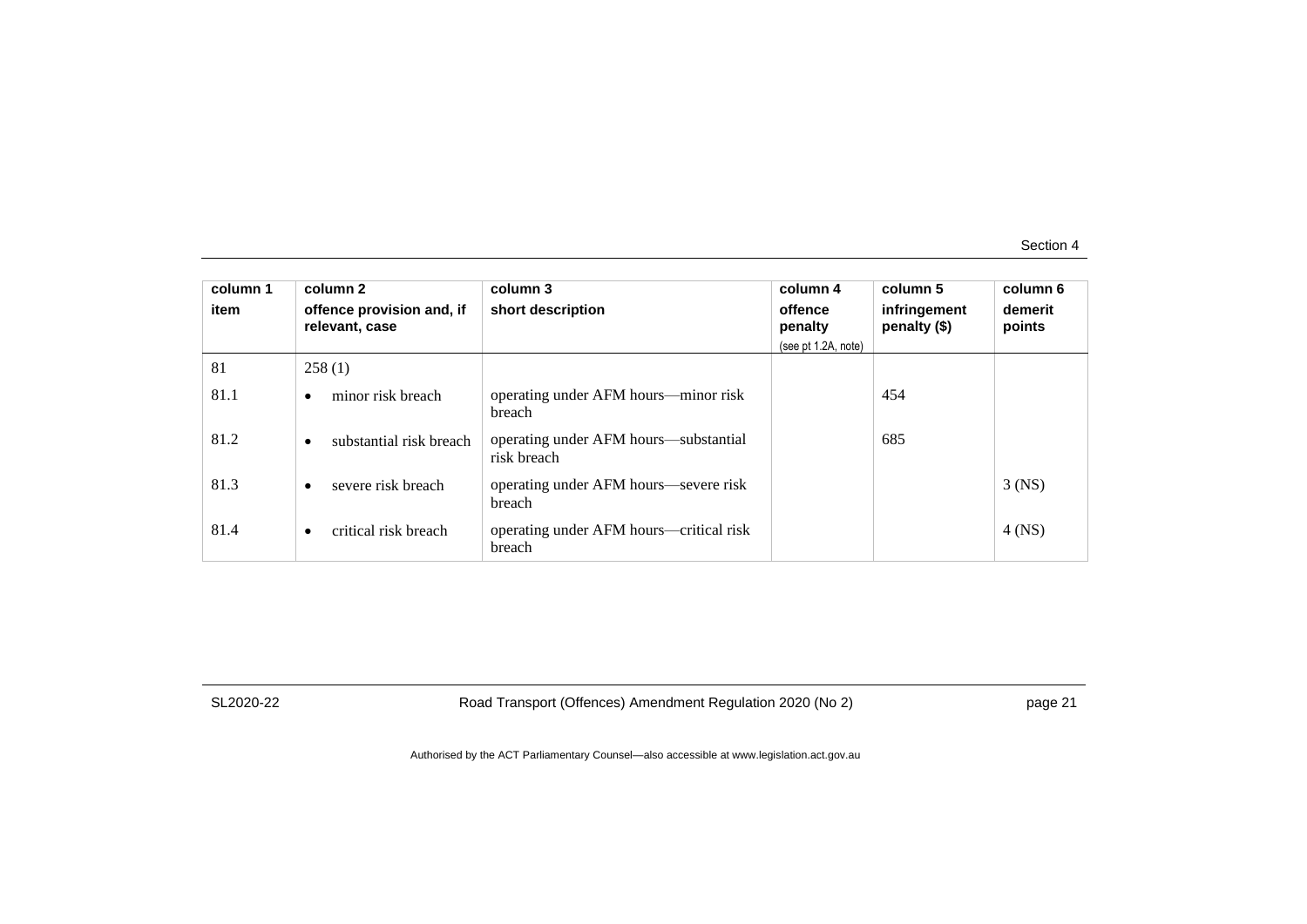| column 1 | column 2                                    | column 3                                                                                     | column 4            | column 5                     | column 6          |
|----------|---------------------------------------------|----------------------------------------------------------------------------------------------|---------------------|------------------------------|-------------------|
| item     | offence provision and, if<br>relevant, case | short description                                                                            | offence<br>penalty  | infringement<br>penalty (\$) | demerit<br>points |
|          |                                             |                                                                                              | (see pt 1.2A, note) |                              |                   |
| 82       | 260(1)                                      |                                                                                              |                     |                              |                   |
| 82.1     | minor risk breach<br>٠                      | operating under exemption hours—minor<br>risk breach                                         |                     | 454                          |                   |
| 82.2     | substantial risk breach                     | operating under exemption hours—<br>substantial risk breach                                  |                     | 685                          |                   |
| 82.3     | severe risk breach<br>٠                     | operating under exemption hours—severe<br>risk breach                                        |                     |                              | $3$ (NS)          |
| 82.4     | critical risk breach<br>٠                   | operating under exemption hours—critical<br>risk breach                                      |                     |                              | $4$ (NS)          |
| 83       | 263(1)                                      | operating under new work and rest hours<br>option after change                               |                     | 454                          |                   |
| 84       | 264(2)                                      | duty of employer, prime contractor,<br>operator and scheduler to ensure driver<br>compliance |                     |                              |                   |

page 22 Road Transport (Offences) Amendment Regulation 2020 (No 2)

SL2020-22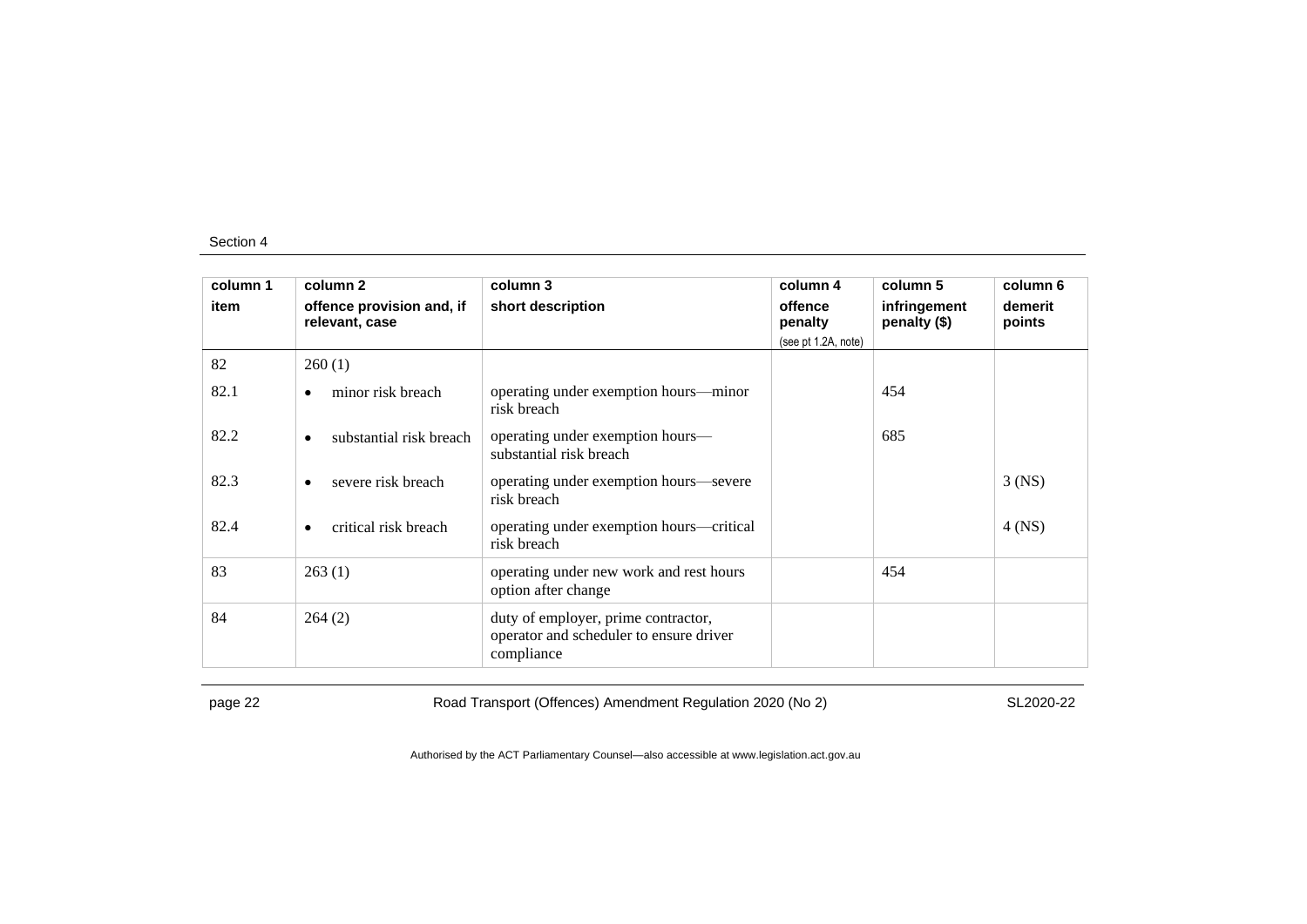| column 1<br>item | column 2<br>offence provision and, if<br>relevant, case | column 3<br>short description                                                                | column 4<br>offence<br>penalty<br>(see pt 1.2A, note) | column 5<br>infringement<br>penalty (\$) | column 6<br>demerit<br>points |
|------------------|---------------------------------------------------------|----------------------------------------------------------------------------------------------|-------------------------------------------------------|------------------------------------------|-------------------------------|
| 85               | 284(2)                                                  | return of permit                                                                             |                                                       | 685                                      |                               |
| 86               | 285(1)                                                  | replacement of defaced etc permit                                                            |                                                       |                                          |                               |
| 87               | 286(1)                                                  | contravening condition of work and rest<br>hours exemption                                   |                                                       | 685                                      |                               |
| 88               | 287(2)                                                  | keeping relevant document while operating<br>under work and rest hours exemption<br>(notice) |                                                       | 341                                      |                               |
| 89               | 287(3)                                                  | keeping relevant document while operating<br>under work and rest hours exemption<br>(notice) |                                                       | 341                                      |                               |
| 90               | 288(1)                                                  | keeping copy of permit while driving under<br>work and rest hours exemption (permit)         |                                                       | 341                                      |                               |

SL2020-22

Road Transport (Offences) Amendment Regulation 2020 (No 2)

page 23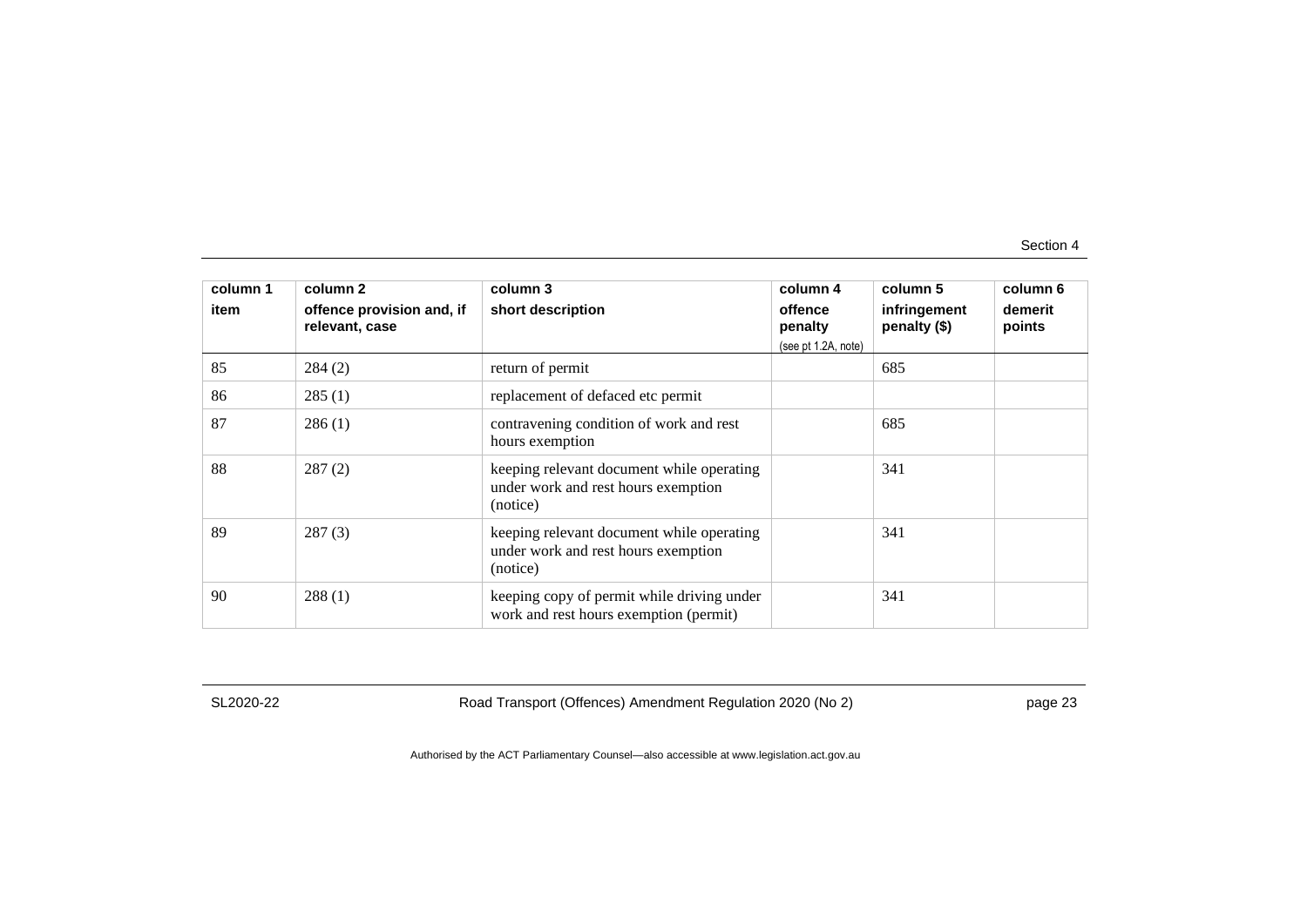| column 1 | column 2                                    | column 3                                                                             | column 4                                  | column 5                     | column 6          |
|----------|---------------------------------------------|--------------------------------------------------------------------------------------|-------------------------------------------|------------------------------|-------------------|
| item     | offence provision and, if<br>relevant, case | short description                                                                    | offence<br>penalty<br>(see pt 1.2A, note) | infringement<br>penalty (\$) | demerit<br>points |
| 91       | 288(2)                                      | keeping copy of permit while driving under<br>work and rest hours exemption (permit) |                                           | 454                          |                   |
| 92       | 288(3)                                      | keeping copy of permit while driving under<br>work and rest hours exemption (permit) |                                           | 341                          |                   |
| 93       | 293(1)                                      | driver of fatigue-regulated heavy vehicle<br>must carry work diary                   |                                           | 685                          |                   |
| 94       | 296(1)                                      | recording information under the national<br>regulations—general                      |                                           | 171                          |                   |
| 95       | 297(2)                                      | information required to be recorded<br>immediately after starting work               |                                           | 685                          |                   |
| 96       | 298(1)                                      | failing to record information about<br>odometer reading                              |                                           | 171                          |                   |
| 97       | 299                                         | two-up driver to provide details                                                     |                                           | 341                          |                   |

page 24 Road Transport (Offences) Amendment Regulation 2020 (No 2)

SL2020-22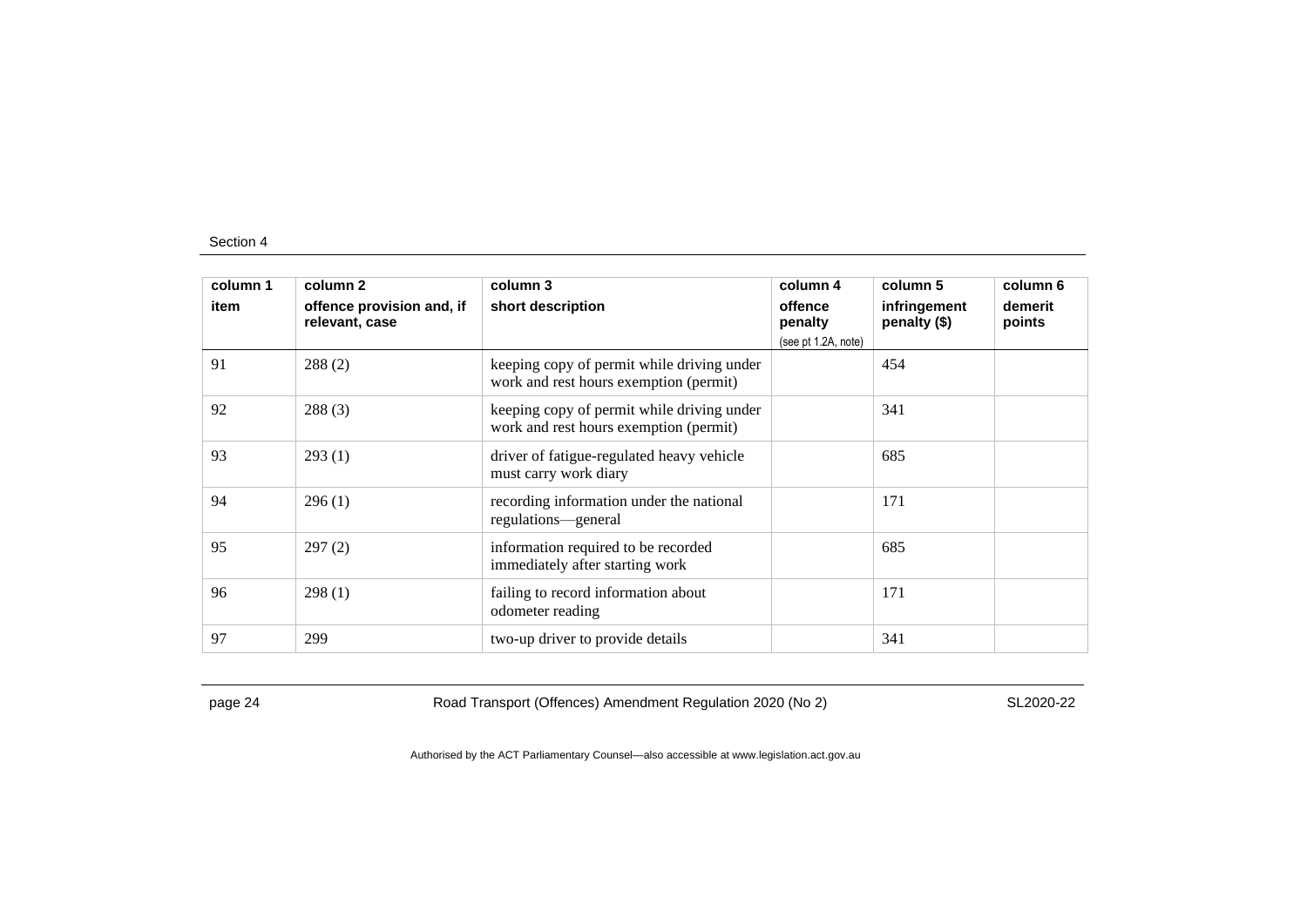| column 1<br>item | column 2<br>offence provision and, if<br>relevant, case | column 3<br>short description                                         | column 4<br>offence<br>penalty<br>(see pt 1.2A, note) | column 5<br>infringement<br>penalty (\$) | column 6<br>demerit<br>points |
|------------------|---------------------------------------------------------|-----------------------------------------------------------------------|-------------------------------------------------------|------------------------------------------|-------------------------------|
| 98               | 301                                                     | recording information in written work<br>diary                        |                                                       | 171                                      |                               |
| 99               | 302                                                     | recording information in electronic work<br>diary                     |                                                       | 171                                      |                               |
| 100              | 303                                                     | time zone of driver's base must be used                               |                                                       | 171                                      |                               |
| 101              | 305(1)                                                  | driver must make supplementary records in<br>particular circumstances |                                                       | 685                                      |                               |
| 102              | 305(2)                                                  | driver must make supplementary records in<br>particular circumstances |                                                       | 341                                      |                               |
| 103              | 305(3)                                                  | driver must make supplementary records in<br>particular circumstances |                                                       | 171                                      |                               |
| 104              | 306                                                     | driver must notify regulator if written work<br>diary filled up etc   |                                                       | 341                                      |                               |

SL2020-22

Road Transport (Offences) Amendment Regulation 2020 (No 2)

page 25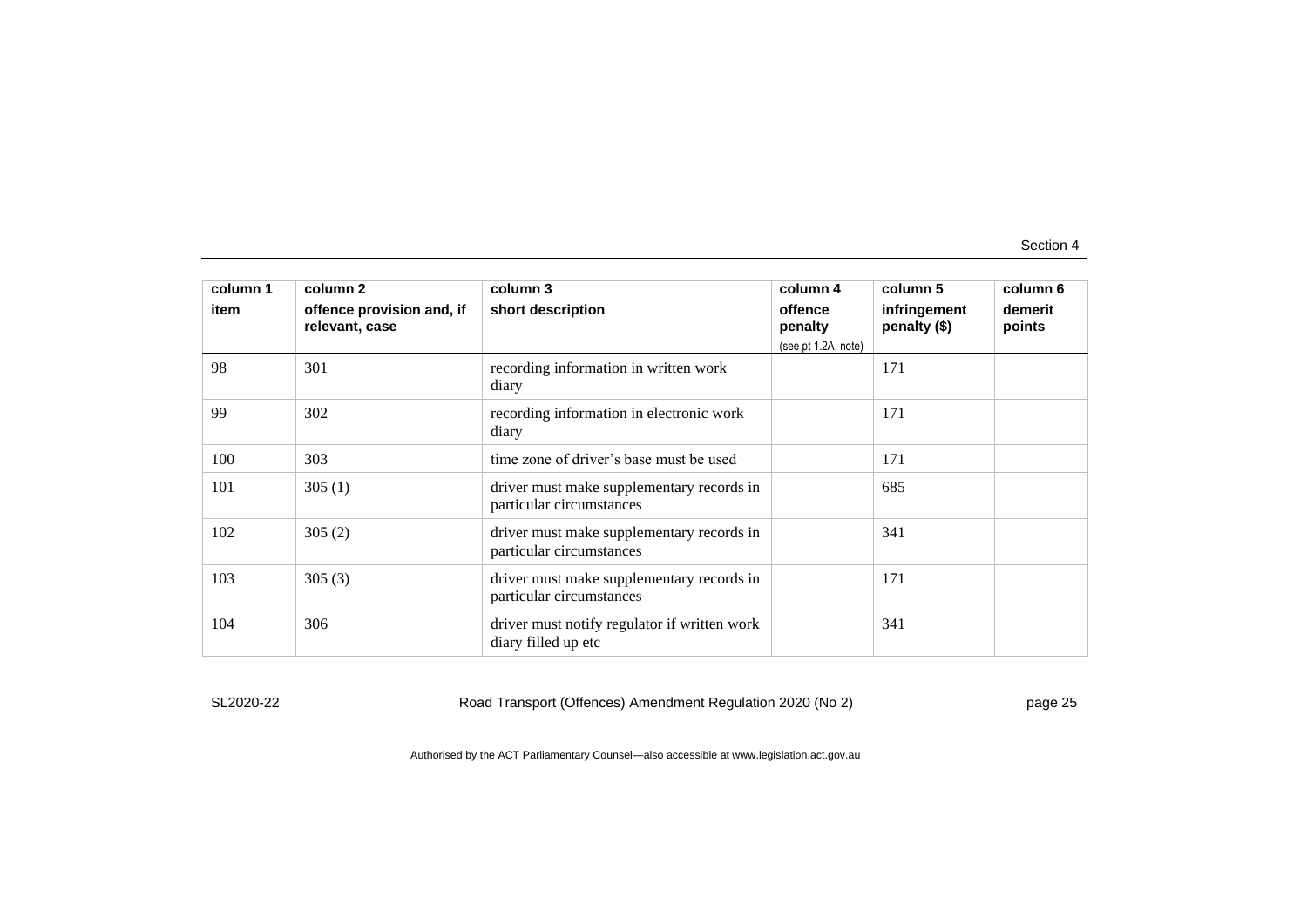| column 1 | column 2                                    | column 3                                                                                                                           | column 4            | column 5                     | column 6          |
|----------|---------------------------------------------|------------------------------------------------------------------------------------------------------------------------------------|---------------------|------------------------------|-------------------|
| item     | offence provision and, if<br>relevant, case | short description                                                                                                                  | offence<br>penalty  | infringement<br>penalty (\$) | demerit<br>points |
|          |                                             |                                                                                                                                    | (see pt 1.2A, note) |                              |                   |
| 105      | 307(2)                                      | driver who is record keeper must notify<br>regulator if electronic work diary filled up<br>etc                                     |                     | 341                          |                   |
| 106      | 307(3)                                      | driver who is record keeper must notify<br>regulator if electronic work diary filled up<br>etc                                     |                     | 341                          |                   |
| 107      | 308(1)                                      | what driver must do if lost or stolen written<br>work diary found or returned                                                      |                     | 341                          |                   |
| 108      | 309(2)                                      | driver must notify record keeper if<br>electronic work diary filled up etc                                                         |                     | 341                          |                   |
| 109      | 310(2)                                      | intelligent access program reporting entity<br>must notify record keeper if approved<br>electronic recording system malfunctioning |                     | 685                          |                   |

page 26 Road Transport (Offences) Amendment Regulation 2020 (No 2)

SL2020-22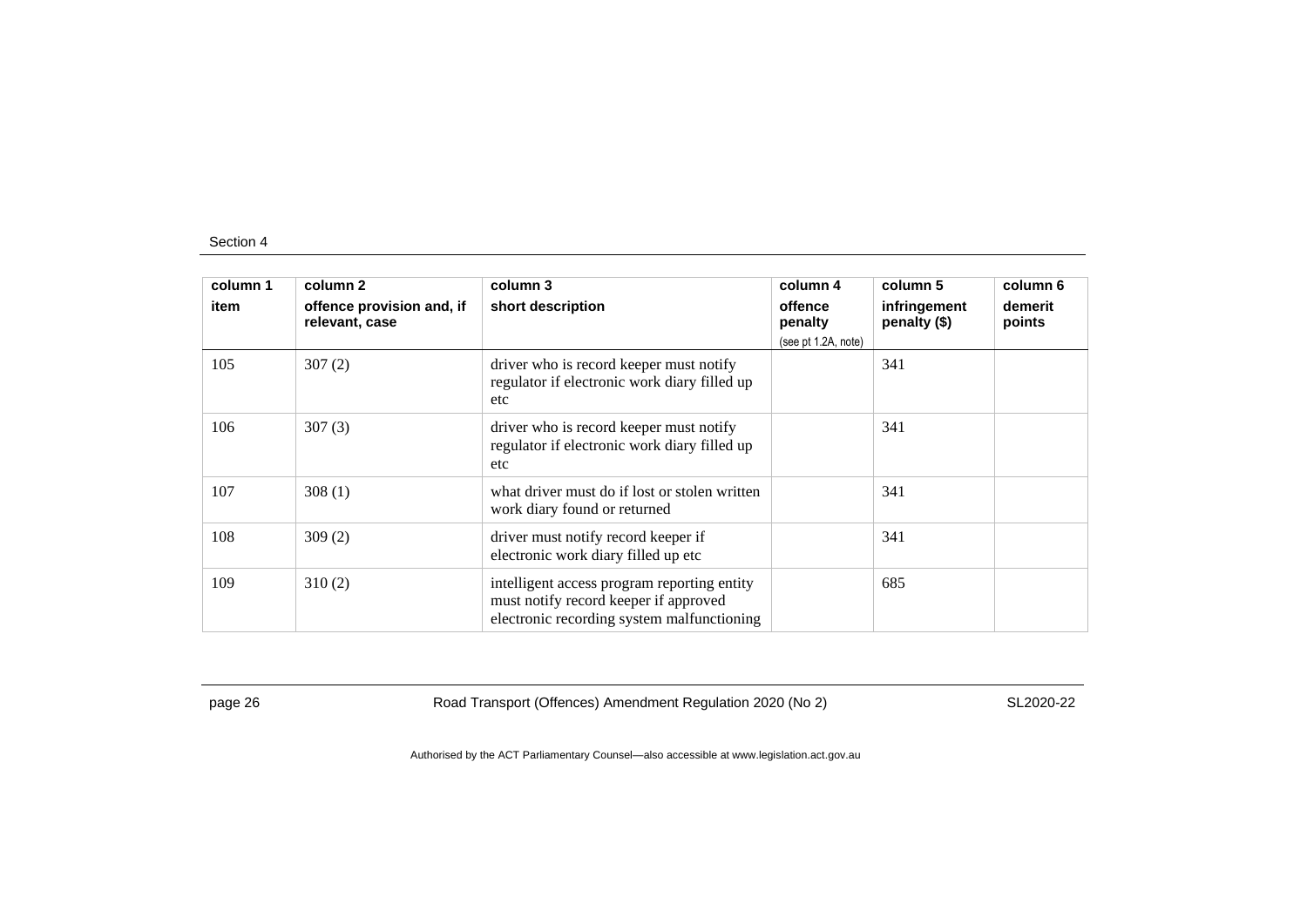| column 1<br>item | column <sub>2</sub><br>offence provision and, if | column 3<br>short description                                                                    | column 4<br>offence            | column 5<br>infringement | column 6<br>demerit |
|------------------|--------------------------------------------------|--------------------------------------------------------------------------------------------------|--------------------------------|--------------------------|---------------------|
|                  | relevant, case                                   |                                                                                                  | penalty<br>(see pt 1.2A, note) | penalty (\$)             | points              |
| 110              | 311(2)                                           | what record keeper must do if electronic<br>work diary filled up                                 |                                |                          |                     |
| 111              | 312(2)                                           | what record keeper must do if electronic<br>work diary destroyed, lost or stolen                 |                                |                          |                     |
| 112              | 312(3)                                           | what record keeper must do if electronic<br>work diary destroyed, lost or stolen                 |                                | 685                      |                     |
| 113              | 313(2)                                           | what record keeper must do if electronic<br>work diary not in working order or<br>malfunctioning |                                |                          |                     |
| 114              | 313(3)                                           | what record keeper must do if electronic<br>work diary not in working order or<br>malfunctioning |                                |                          |                     |
| 115              | 314(2)                                           | how electronic work diary must be used                                                           |                                |                          |                     |

SL2020-22

Road Transport (Offences) Amendment Regulation 2020 (No 2)

page 27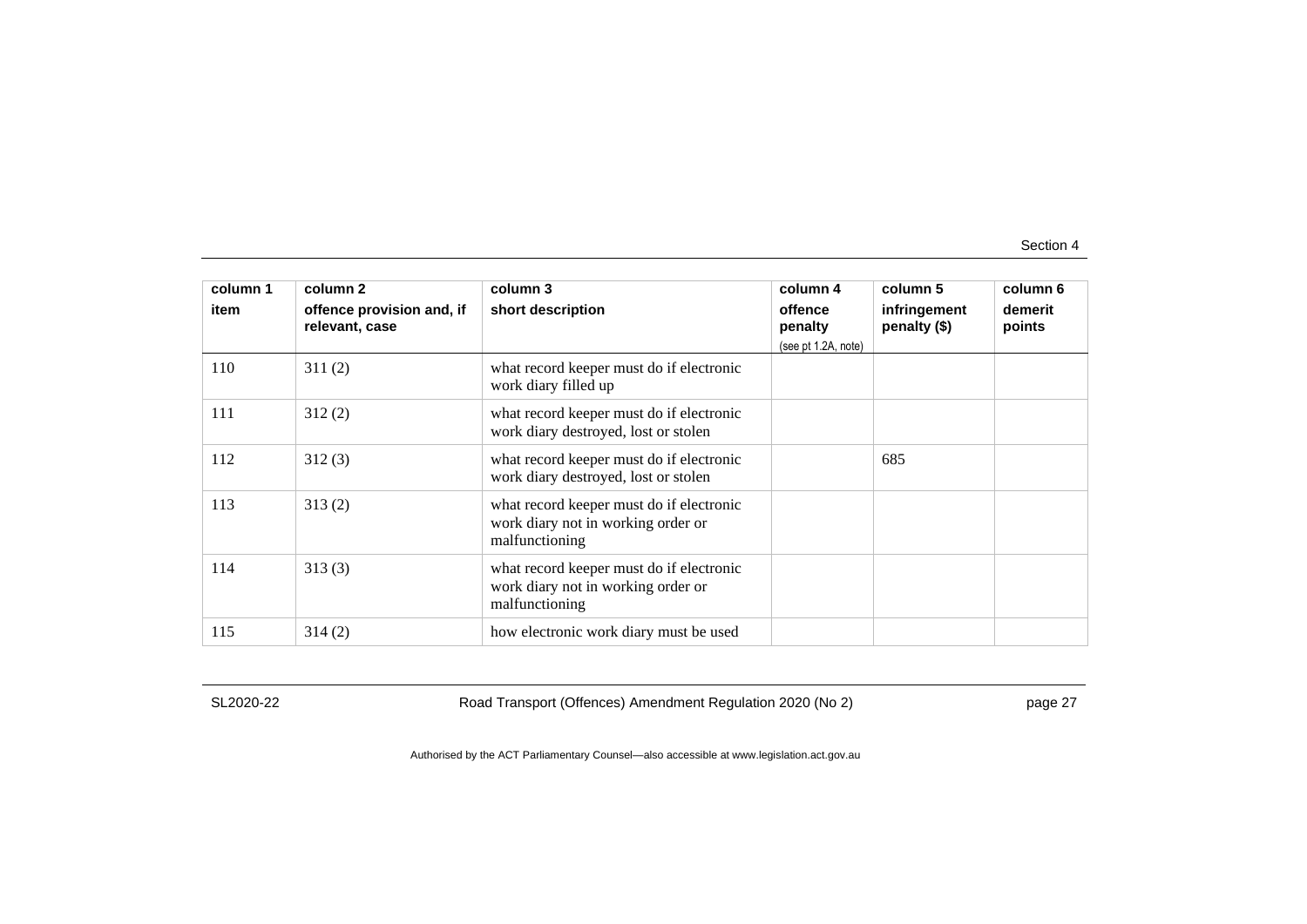| column 1<br>item | column <sub>2</sub><br>offence provision and, if<br>relevant, case | column 3<br>short description                                                             | column 4<br>offence<br>penalty | column 5<br>infringement<br>penalty (\$) | column 6<br>demerit<br>points |
|------------------|--------------------------------------------------------------------|-------------------------------------------------------------------------------------------|--------------------------------|------------------------------------------|-------------------------------|
|                  |                                                                    |                                                                                           | (see pt 1.2A, note)            |                                          |                               |
| 116              | 314(3)                                                             | how electronic work diary must be used                                                    |                                |                                          |                               |
| 117              | 315(1)                                                             | ensuring driver complies with sdivs 1-4                                                   |                                |                                          |                               |
| 118              | 319(1)                                                             | records record keeper must have                                                           |                                | 685                                      |                               |
| 119              | 319A(2)                                                            | general requirements about driver<br>recording and giving information to record<br>keeper |                                | 341                                      |                               |
| 120              | 319A(5)                                                            | general requirements about driver<br>recording and giving information to record<br>keeper |                                |                                          |                               |
| 121              | 321(1)                                                             | records record keeper must have                                                           |                                | 685                                      |                               |
| 122              | 321(3)                                                             | records record keeper must have                                                           |                                | 685                                      |                               |
| 123              | 322(2)                                                             | general requirements about driver giving<br>information to record keeper                  |                                | 341                                      |                               |

page 28 Road Transport (Offences) Amendment Regulation 2020 (No 2)

SL2020-22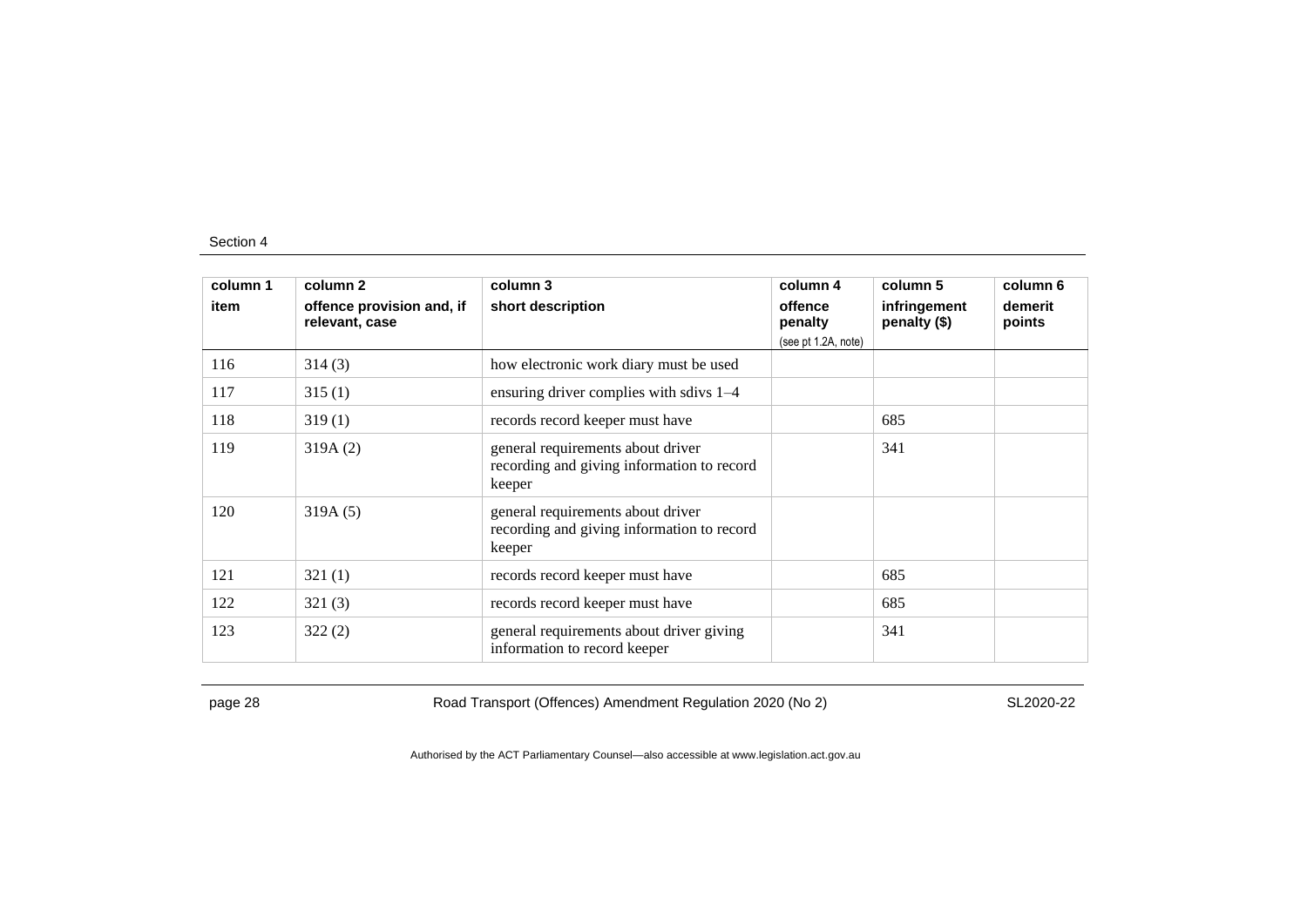| column 1 | column 2                                    | column 3                                                                                            | column 4                                  | column 5                     | column 6          |
|----------|---------------------------------------------|-----------------------------------------------------------------------------------------------------|-------------------------------------------|------------------------------|-------------------|
| item     | offence provision and, if<br>relevant, case | short description                                                                                   | offence<br>penalty<br>(see pt 1.2A, note) | infringement<br>penalty (\$) | demerit<br>points |
| 124      | 322(4)                                      | general requirements about driver giving<br>information to record keeper                            |                                           |                              |                   |
| 125      | 323(2)                                      | requirements about driver giving<br>information to record keeper if driver<br>changes record keeper |                                           | 341                          |                   |
| 126      | 323(3)                                      | requirements about driver giving<br>information to record keeper if driver<br>changes record keeper |                                           |                              |                   |
| 127      | 324(2)                                      | record keeper must give information from<br>electronic work diary                                   |                                           | 341                          |                   |
| 128      | 324A(2)                                     | record keeper must give record to driver if<br>requested                                            |                                           | 171                          |                   |
| 129      | 325(1)                                      | false or misleading entries                                                                         |                                           |                              |                   |

SL2020-22

Road Transport (Offences) Amendment Regulation 2020 (No 2)

page 29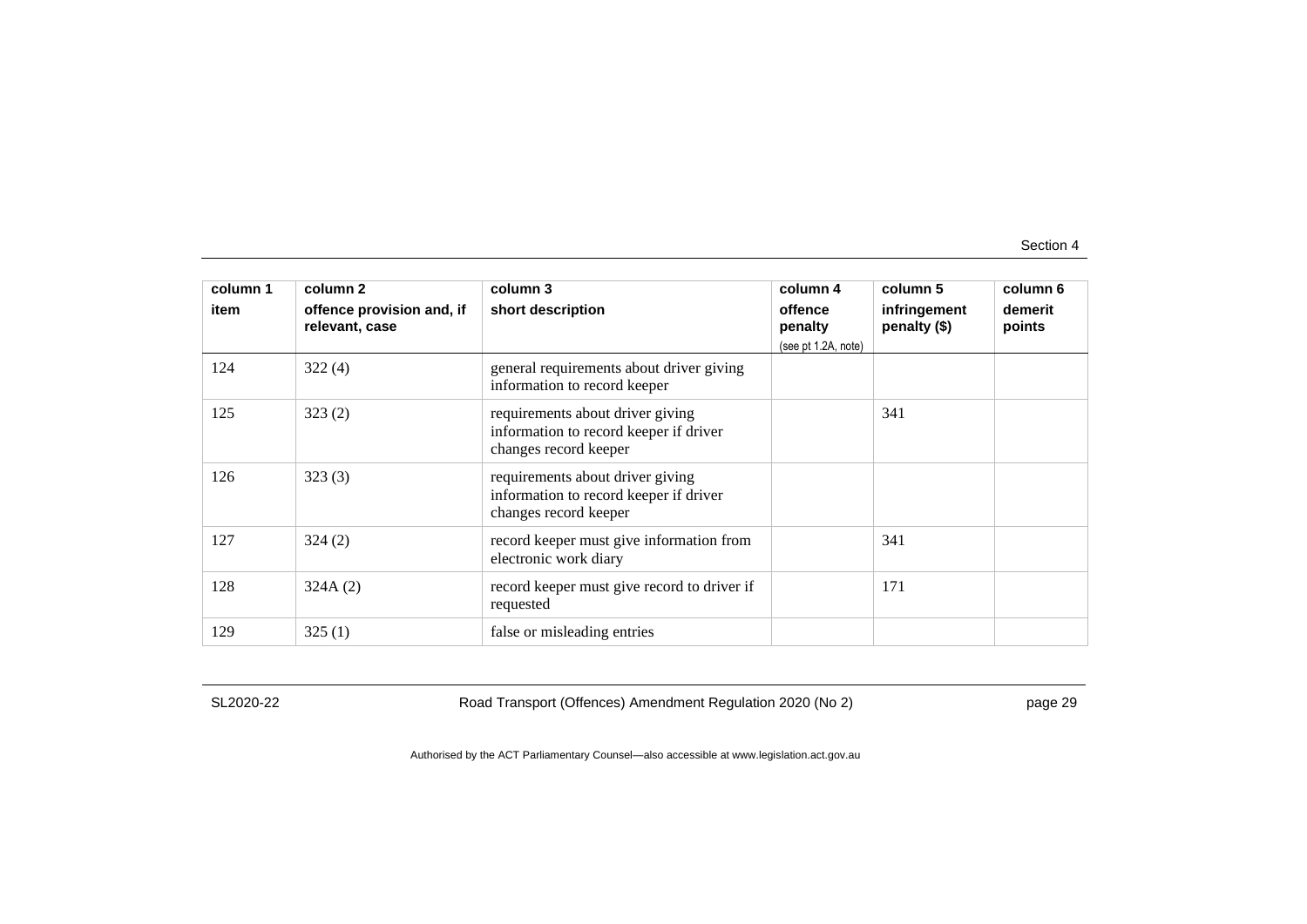| column 1 | column 2                                    | column 3                                                                                                             | column 4            | column 5                     | column 6          |
|----------|---------------------------------------------|----------------------------------------------------------------------------------------------------------------------|---------------------|------------------------------|-------------------|
| item     | offence provision and, if<br>relevant, case | short description                                                                                                    | offence<br>penalty  | infringement<br>penalty (\$) | demerit<br>points |
|          |                                             |                                                                                                                      | (see pt 1.2A, note) |                              |                   |
| 130      | 326(1)                                      | when possessing, or recording information<br>in, more than 1 work diary relating to the<br>same period is prohibited |                     |                              |                   |
| 131      | 326(2)                                      | when possessing, or recording information<br>in, more than 1 work diary relating to the<br>same period is prohibited |                     |                              |                   |
| 132      | 327                                         | possession of purported work records etc<br>prohibited                                                               |                     |                              |                   |
| 133      | 328                                         | false representation about work records<br>prohibited                                                                |                     |                              |                   |
| 134      | 329                                         | defacing or changing work records etc<br>prohibited                                                                  |                     |                              |                   |
| 135      | 330(1)                                      | making entries in someone else's work<br>records prohibited                                                          |                     |                              |                   |

page 30 Road Transport (Offences) Amendment Regulation 2020 (No 2)

SL2020-22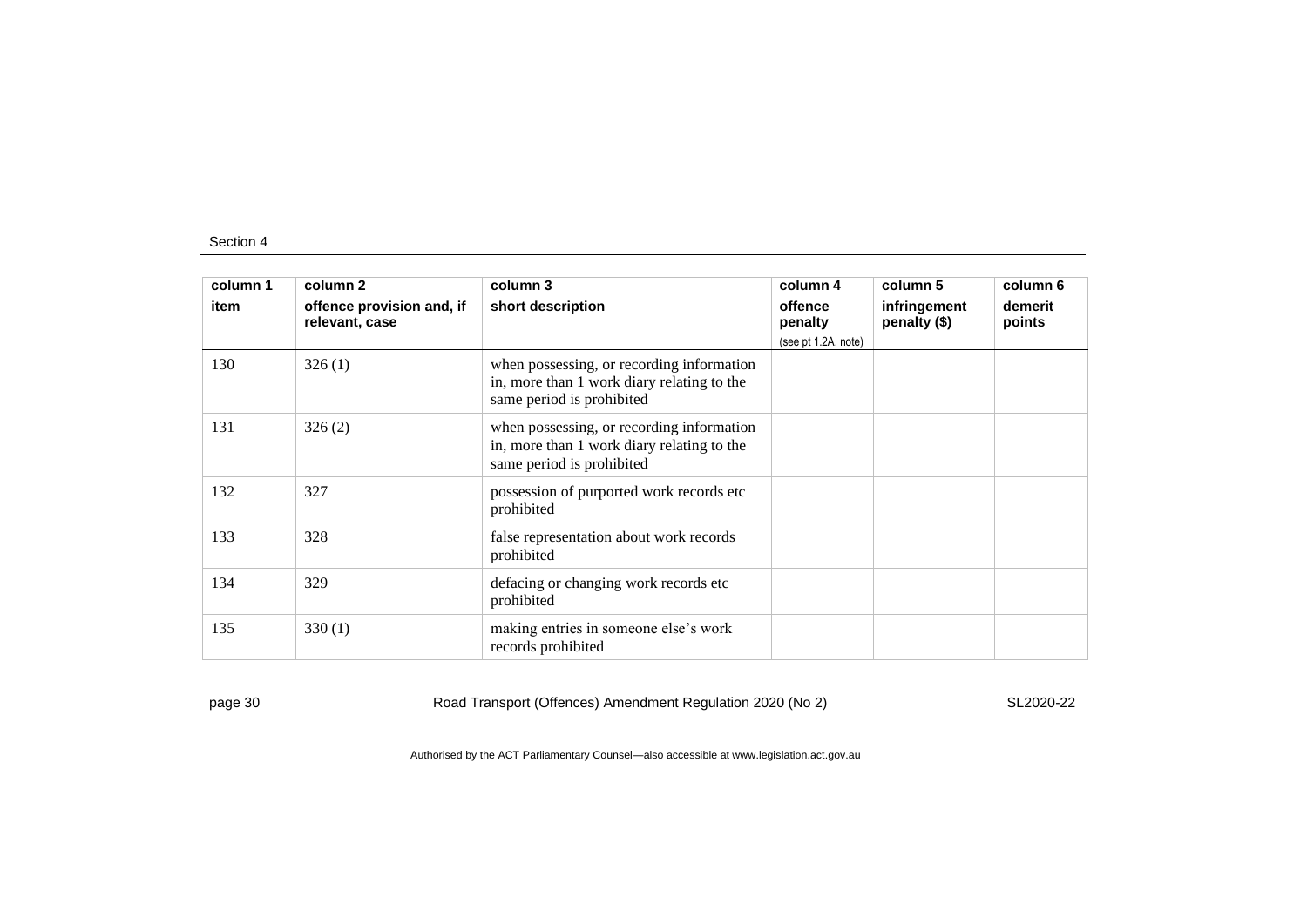| column 1<br>item | column 2<br>offence provision and, if<br>relevant, case | column 3<br>short description                                                                                         | column 4<br>offence<br>penalty<br>(see pt 1.2A, note) | column 5<br>infringement<br>penalty (\$) | column 6<br>demerit<br>points |
|------------------|---------------------------------------------------------|-----------------------------------------------------------------------------------------------------------------------|-------------------------------------------------------|------------------------------------------|-------------------------------|
| 136              | 331                                                     | destruction of particular work records<br>prohibited                                                                  |                                                       |                                          |                               |
| 137              | 332                                                     | offence to remove pages from written work<br>diary                                                                    |                                                       |                                          |                               |
| 138              | 335(1)                                                  | person must not tamper with approved<br>electronic recording system                                                   |                                                       |                                          |                               |
| 139              | 336(1)                                                  | person using approved electronic recording<br>system must not permit tampering with it                                |                                                       |                                          |                               |
| 140              | 336A(1)                                                 | reporting tampering or suspected tampering<br>with electronic work diary                                              |                                                       |                                          |                               |
| 141              | 337(2)                                                  | intelligent access program reporting entity<br>must not permit tampering with approved<br>electronic recording system |                                                       |                                          |                               |

SL2020-22

Road Transport (Offences) Amendment Regulation 2020 (No 2)

page 31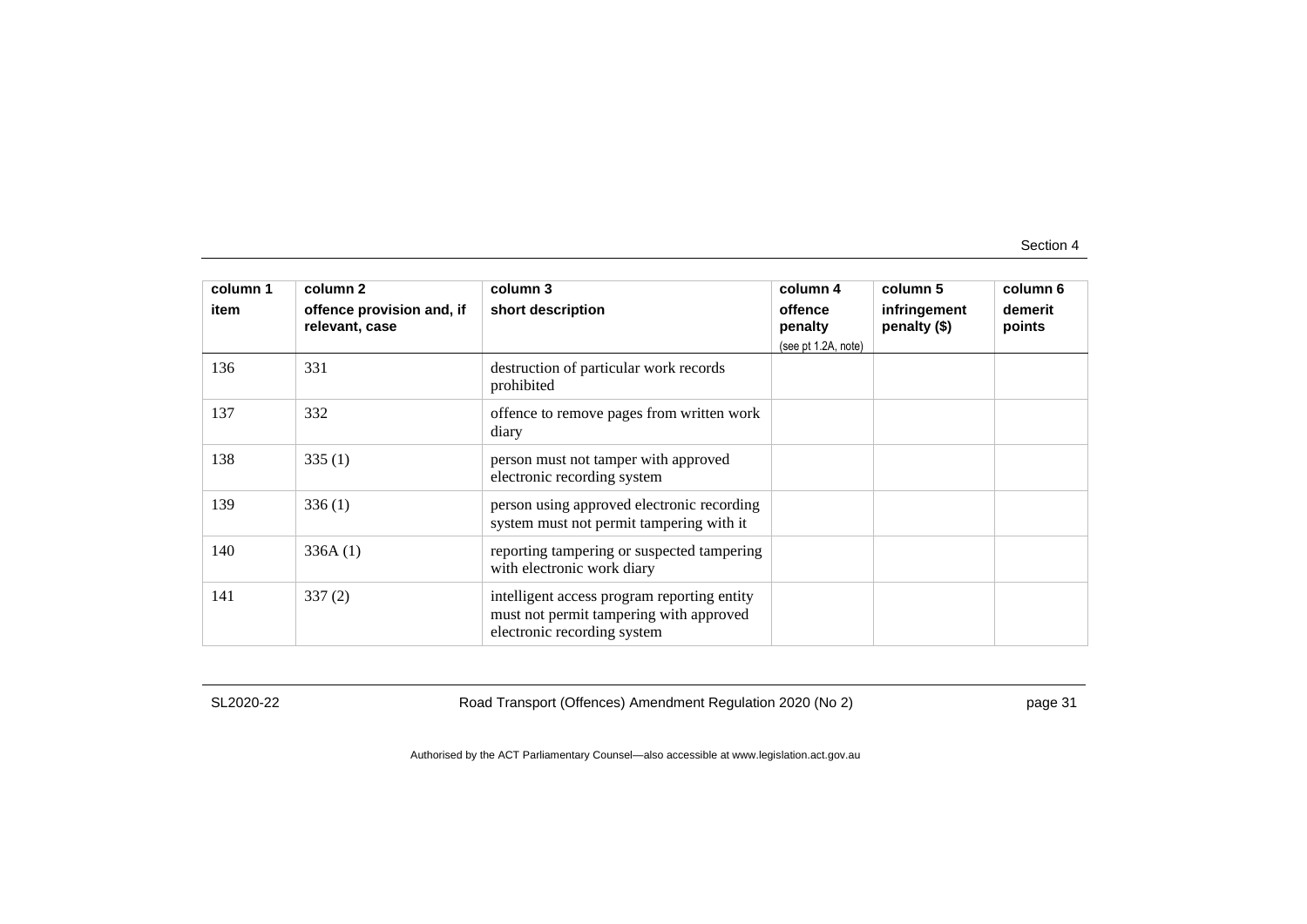| column 1 | column 2                                    | column 3                                                    | column 4            | column 5                     | column 6          |
|----------|---------------------------------------------|-------------------------------------------------------------|---------------------|------------------------------|-------------------|
| item     | offence provision and, if<br>relevant, case | short description                                           | offence<br>penalty  | infringement<br>penalty (\$) | demerit<br>points |
|          |                                             |                                                             | (see pt 1.2A, note) |                              |                   |
| 142      | 341(1)                                      | period for which, and way in which,<br>records must be kept |                     | 685                          |                   |
| 143      | 341(2)                                      | period for which, and way in which,<br>records must be kept |                     | 685                          |                   |
| 144      | 341(3)                                      | period for which, and way in which,<br>records must be kept |                     | 341                          |                   |
| 145      | 341(4)                                      | period for which, and way in which,<br>records must be kept |                     | 341                          |                   |
| 146      | 341(5)                                      | period for which, and way in which,<br>records must be kept |                     | 685                          |                   |
| 147      | 341(7)                                      | period for which, and way in which,<br>records must be kept |                     | 171                          |                   |

page 32 Road Transport (Offences) Amendment Regulation 2020 (No 2)

SL2020-22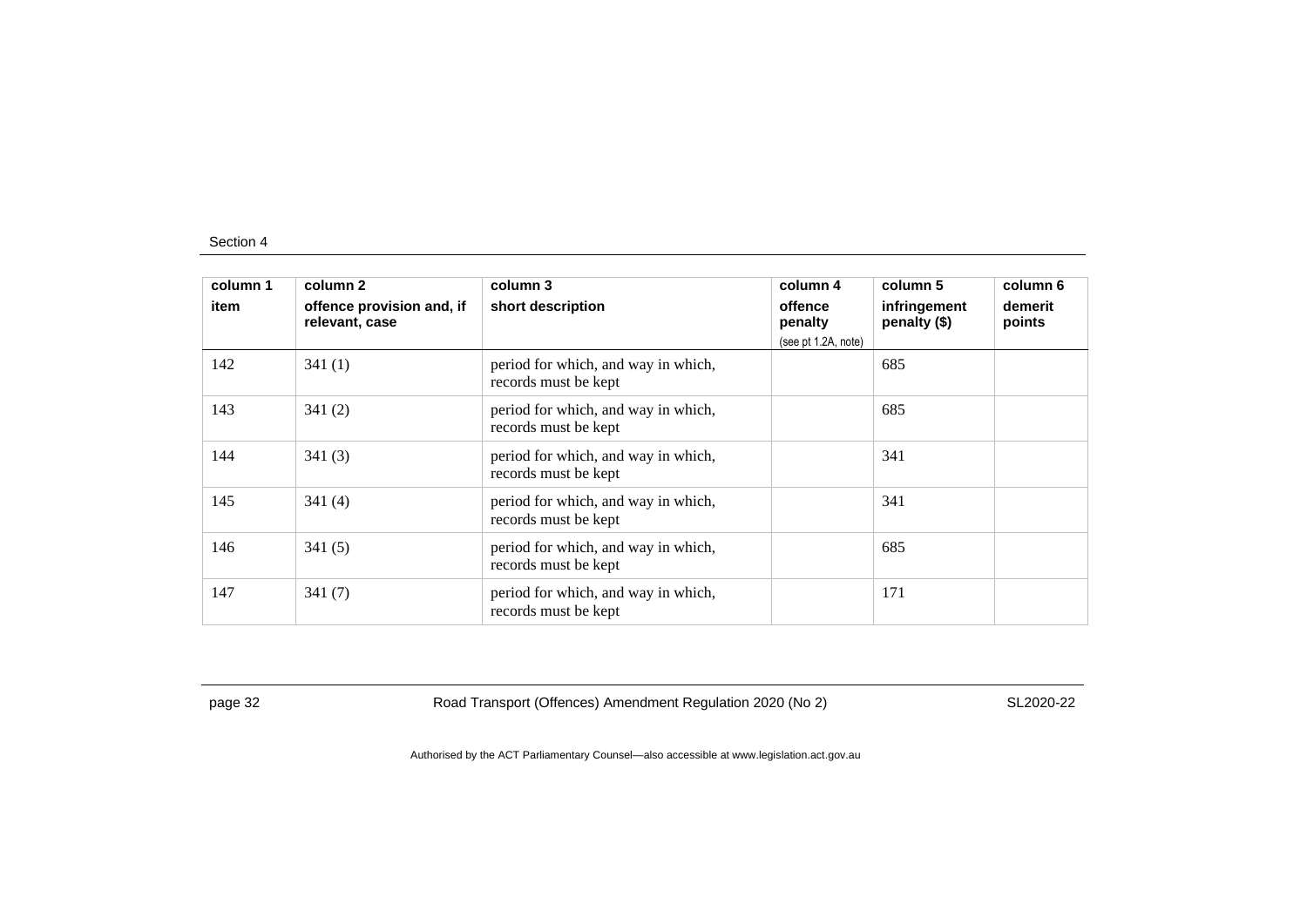| column 1<br>item | column 2<br>offence provision and, if<br>relevant, case | column 3<br>short description                                                                                                | column 4<br>offence<br>penalty | column 5<br>infringement<br>penalty (\$) | column 6<br>demerit<br>points |
|------------------|---------------------------------------------------------|------------------------------------------------------------------------------------------------------------------------------|--------------------------------|------------------------------------------|-------------------------------|
| 148              | 347                                                     | prohibition on using electronic work diary<br>if it is not, and is not a part of, an approved<br>electronic recording system | (see pt 1.2A, note)            |                                          |                               |
| 149              | 354(3)                                                  | requirements if approval amended                                                                                             |                                | 685                                      |                               |
| 150              | 354(5)                                                  | requirements if approval amended                                                                                             |                                | 685                                      |                               |
| 151              | 355(2)                                                  | requirements if approval cancelled                                                                                           |                                | 685                                      |                               |
| 152              | 355(4)                                                  | requirements if approval cancelled                                                                                           |                                | 685                                      |                               |
| 153              | 355(6)                                                  | requirements if approval cancelled                                                                                           |                                | 685                                      |                               |
| 154              | 373(2)                                                  | return of permit                                                                                                             |                                | 685                                      |                               |
| 155              | 374(1)                                                  | replacement of defaced etc permit                                                                                            |                                |                                          |                               |
| 156              | 375                                                     | contravening condition of work diary<br>exemption                                                                            |                                | 685                                      |                               |

SL2020-22

Road Transport (Offences) Amendment Regulation 2020 (No 2)

page 33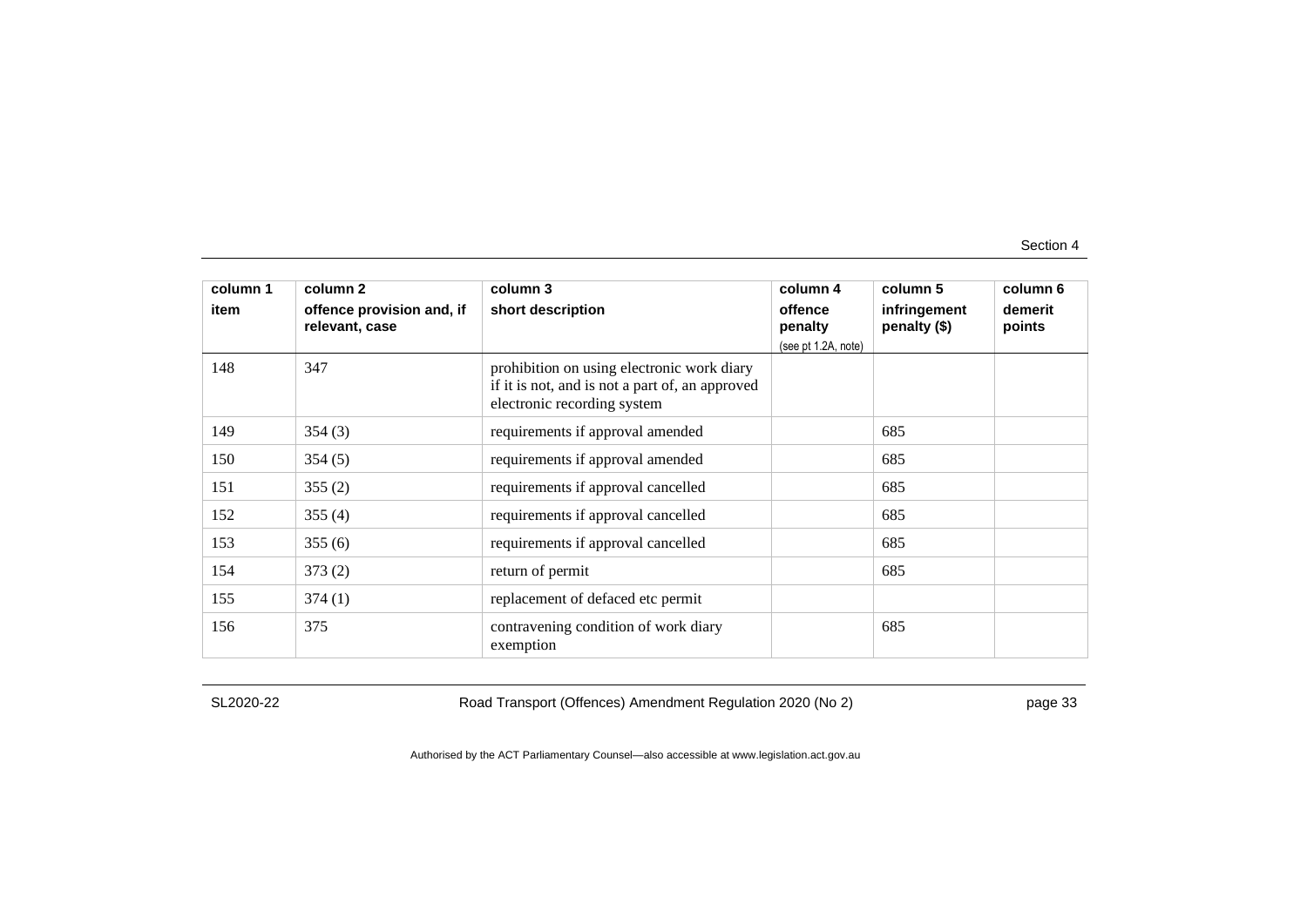| column 1<br>item | column 2<br>offence provision and, if<br>relevant, case | column 3<br>short description                                                    | column 4<br>offence<br>penalty<br>(see pt 1.2A, note) | column 5<br>infringement<br>penalty (\$) | column 6<br>demerit<br>points |
|------------------|---------------------------------------------------------|----------------------------------------------------------------------------------|-------------------------------------------------------|------------------------------------------|-------------------------------|
| 157              | 376(2)                                                  | keeping relevant document while operating<br>under work diary exemption (notice) |                                                       | 341                                      |                               |
| 158              | 376(3)                                                  | keeping relevant document while operating<br>under work diary exemption (notice) |                                                       | 341                                      |                               |
| 159              | 377                                                     | keeping permit or copy while operating<br>under work diary exemption (permit)    |                                                       | 341                                      |                               |
| 160              | 392(2)                                                  | return of permit                                                                 |                                                       | 685                                      |                               |
| 161              | 393(1)                                                  | replacement of defaced etc permit                                                |                                                       |                                          |                               |
| 162              | 395                                                     | contravening condition of fatigue record<br>keeping exemption                    |                                                       | 685                                      |                               |
| 163              | 396(2)                                                  | owner must maintain odometer                                                     |                                                       | 685                                      |                               |
| 164              | 397(2)                                                  | driver must report malfunctioning<br>odometer                                    |                                                       |                                          |                               |

page 34 Road Transport (Offences) Amendment Regulation 2020 (No 2)

SL2020-22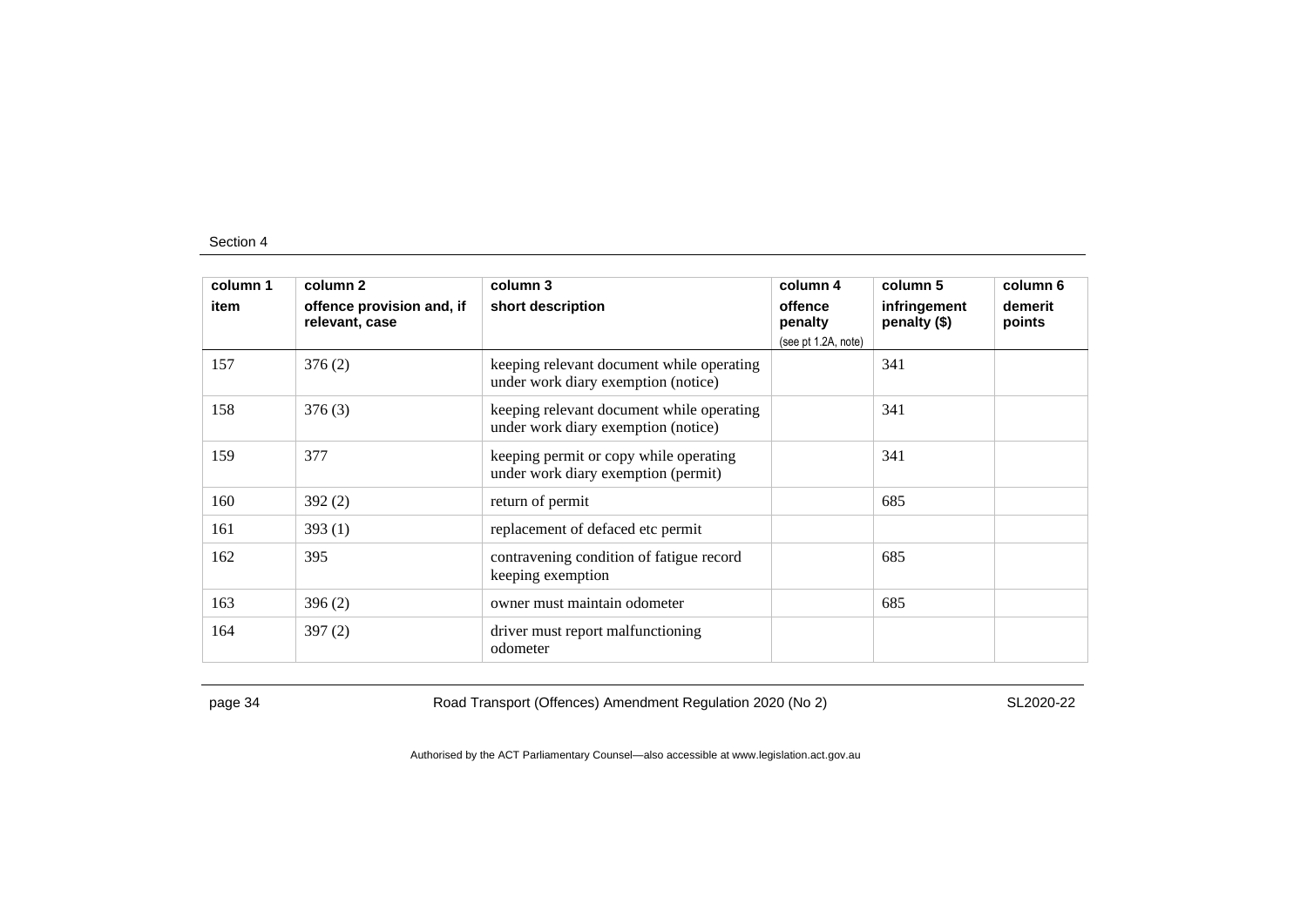| column 1<br>item | column 2<br>offence provision and, if<br>relevant, case | column 3<br>short description                                                                             | column 4<br>offence<br>penalty<br>(see pt 1.2A, note) | column 5<br>infringement<br>penalty (\$) | column 6<br>demerit<br>points |
|------------------|---------------------------------------------------------|-----------------------------------------------------------------------------------------------------------|-------------------------------------------------------|------------------------------------------|-------------------------------|
| 165              | 398(2)                                                  | what owner must do if odometer<br>malfunctioning                                                          |                                                       |                                          |                               |
| 166              | 399(2)                                                  | what employer or operator must do if<br>odometer malfunctioning                                           |                                                       | 685                                      |                               |
| 167              | 404(1)                                                  | offence to give false or misleading<br>information to intelligent access program<br>service provider      |                                                       |                                          |                               |
| 168              | 404(4)                                                  | offence to give false or misleading<br>information to intelligent access program<br>service provider      |                                                       |                                          |                               |
| 169              | 405(1)                                                  | advising vehicle driver of collection of<br>information by intelligent access program<br>service provider |                                                       |                                          |                               |
| 170              | 406(1)                                                  | reporting system malfunctions to regulator                                                                |                                                       |                                          |                               |

SL2020-22

Road Transport (Offences) Amendment Regulation 2020 (No 2)

page 35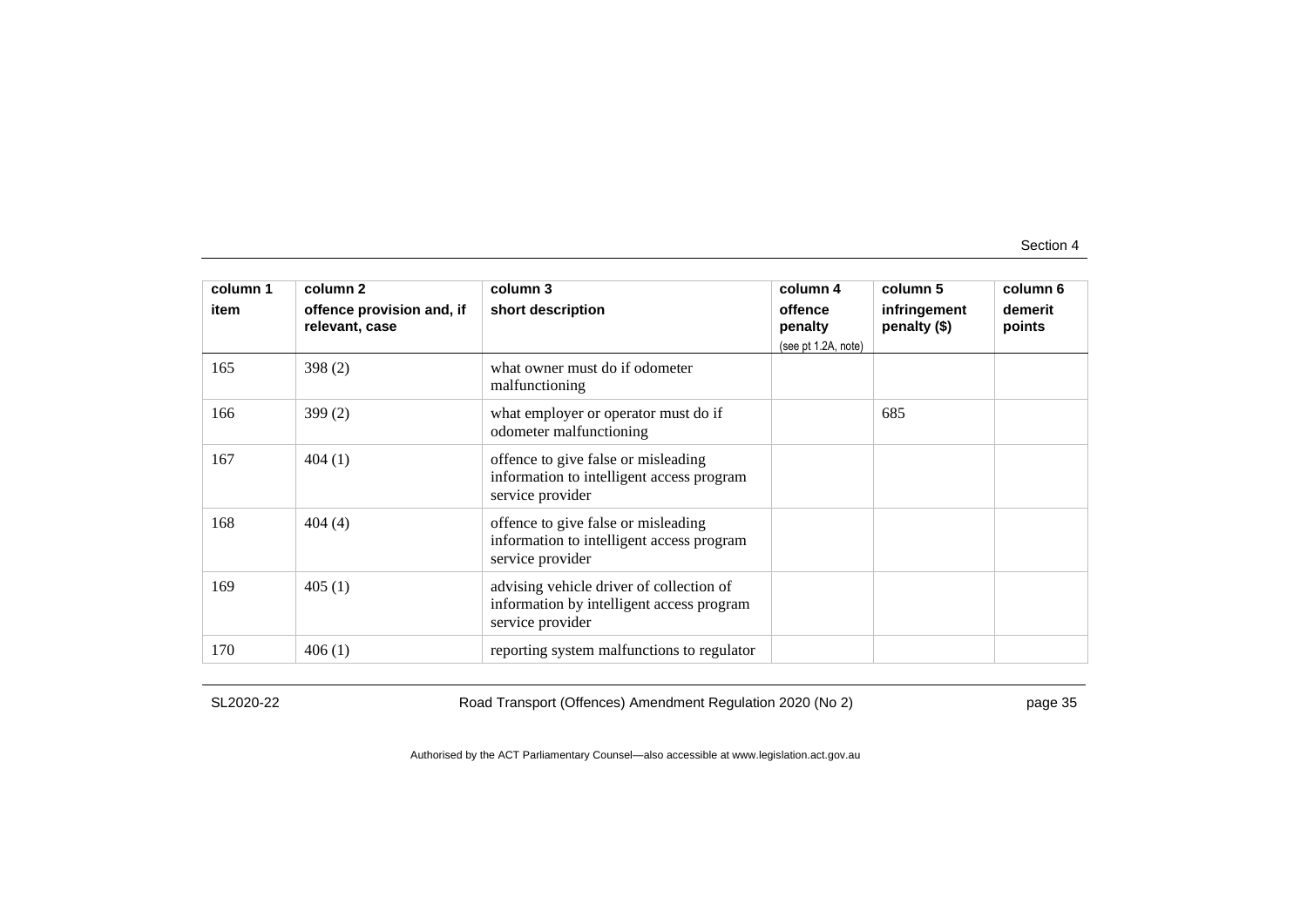| column 1<br>item | column 2<br>offence provision and, if | column 3<br>short description                                                  | column 4<br>offence            | column 5<br>infringement | column 6<br>demerit |
|------------------|---------------------------------------|--------------------------------------------------------------------------------|--------------------------------|--------------------------|---------------------|
|                  | relevant, case                        |                                                                                | penalty<br>(see pt 1.2A, note) | penalty (\$)             | points              |
| 171              | 406(2)                                | reporting system malfunctions to regulator                                     |                                |                          |                     |
| 172              | 407(1)                                | advising driver of driver's obligations<br>about reporting system malfunctions |                                |                          |                     |
| 173              | 408(1)                                | reporting system malfunctions to operator                                      |                                |                          |                     |
| 174              | 408(2)                                | reporting system malfunctions to operator                                      |                                |                          |                     |
| 175              | 410(1)                                | collecting intelligent access program<br>information                           |                                |                          |                     |
| 176              | 410(2)                                | collecting intelligent access program<br>information                           |                                |                          |                     |
| 177              | 411(1)                                | keeping records of intelligent access<br>program information collected         |                                |                          |                     |
| 178              | 412                                   | protecting intelligent access program<br>information                           |                                |                          |                     |

page 36 Road Transport (Offences) Amendment Regulation 2020 (No 2)

SL2020-22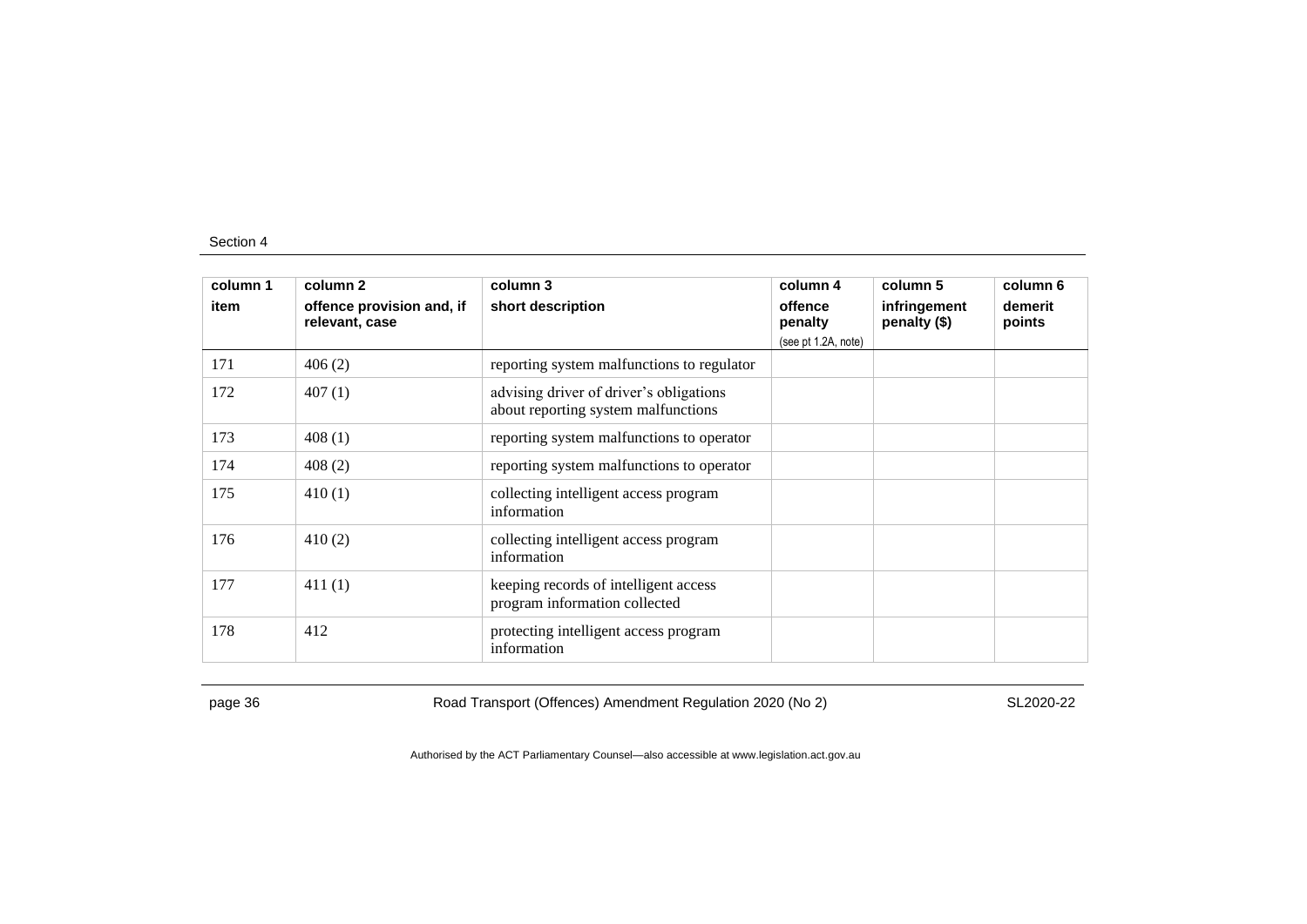| column 1<br>item | column 2<br>offence provision and, if | column 3<br>short description                                                          | column 4<br>offence            | column 5<br>infringement | column 6<br>demerit |
|------------------|---------------------------------------|----------------------------------------------------------------------------------------|--------------------------------|--------------------------|---------------------|
|                  | relevant, case                        |                                                                                        | penalty<br>(see pt 1.2A, note) | penalty (\$)             | points              |
| 179              | 413(1)                                | making individuals aware of personal<br>information held                               |                                |                          |                     |
| 180              | 413(2)                                | making individuals aware of personal<br>information held                               |                                |                          |                     |
| 181              | 414(1)                                | giving individuals access to their personal<br>information                             |                                |                          |                     |
| 182              | 415(2)                                | correcting errors etc.                                                                 |                                |                          |                     |
| 183              | 415(4)                                | correcting errors etc                                                                  |                                |                          |                     |
| 184              | 416                                   | general restriction on use and disclosure of<br>intelligent access program information |                                |                          |                     |
| 185              | 417                                   | giving intelligent access program auditor<br>access to records                         |                                |                          |                     |

SL2020-22

Road Transport (Offences) Amendment Regulation 2020 (No 2)

page 37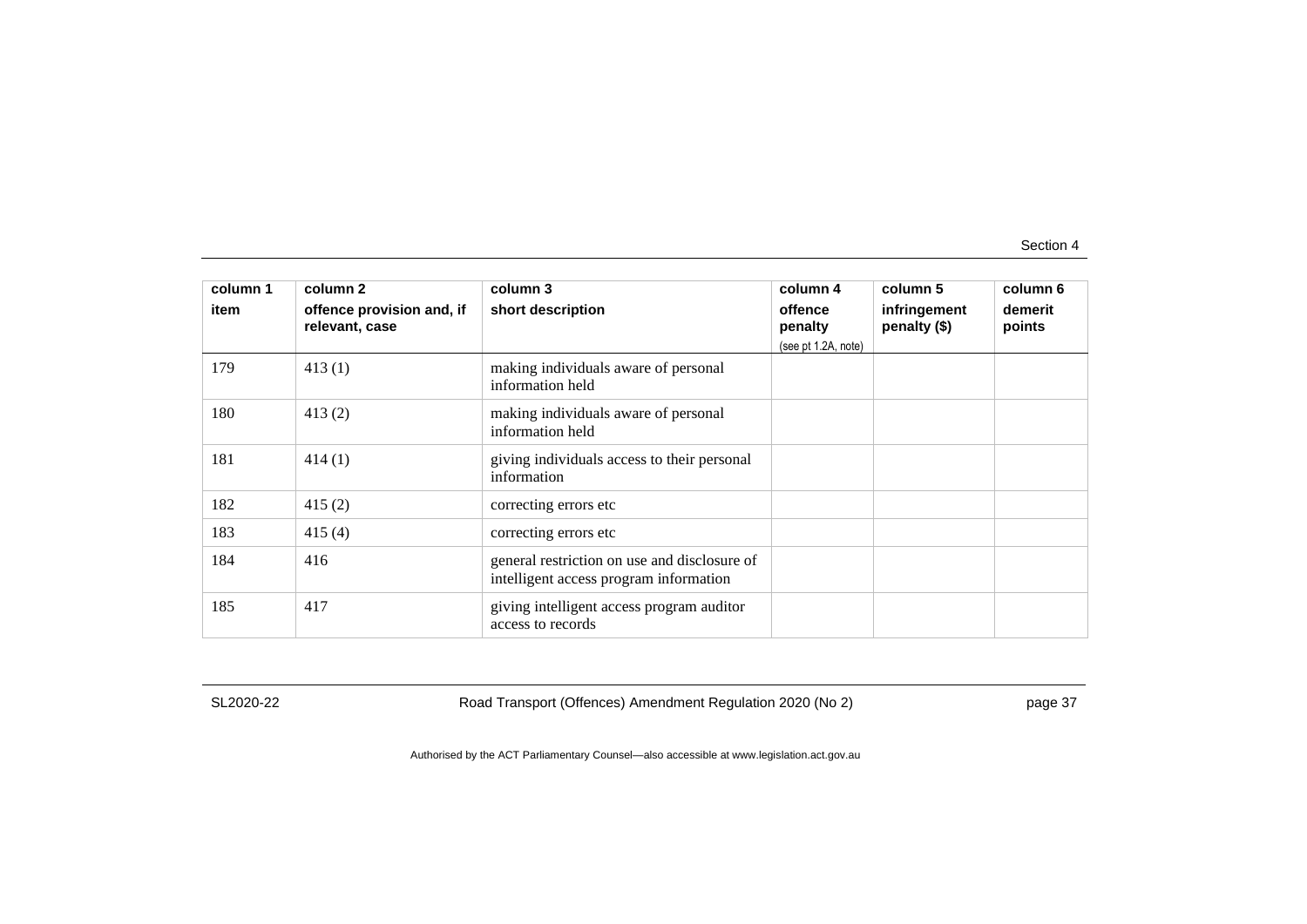| column 1 | column 2                                    | column 3                                                                                 | column 4                                  | column 5                     | column 6          |
|----------|---------------------------------------------|------------------------------------------------------------------------------------------|-------------------------------------------|------------------------------|-------------------|
| item     | offence provision and, if<br>relevant, case | short description                                                                        | offence<br>penalty<br>(see pt 1.2A, note) | infringement<br>penalty (\$) | demerit<br>points |
| 186      | 419(1)                                      | keeping record of use or disclosure of<br>intelligent access program information         |                                           |                              |                   |
| 187      | 419(3)                                      | keeping record of use or disclosure of<br>intelligent access program information         |                                           |                              |                   |
| 188      | 420(2)                                      | keeping noncompliance report etc                                                         |                                           |                              |                   |
| 189      | 421(1)                                      | destroying intelligent access program<br>information etc                                 |                                           |                              |                   |
| 190      | 422(2)                                      | reporting relevant contraventions to<br>regulator                                        |                                           |                              |                   |
| 191      | 423(1)                                      | reporting tampering or suspected tampering<br>with approved intelligent transport system |                                           |                              |                   |
| 192      | 423(2)                                      | reporting tampering or suspected tampering<br>with approved intelligent transport system |                                           |                              |                   |

page 38 Road Transport (Offences) Amendment Regulation 2020 (No 2)

SL2020-22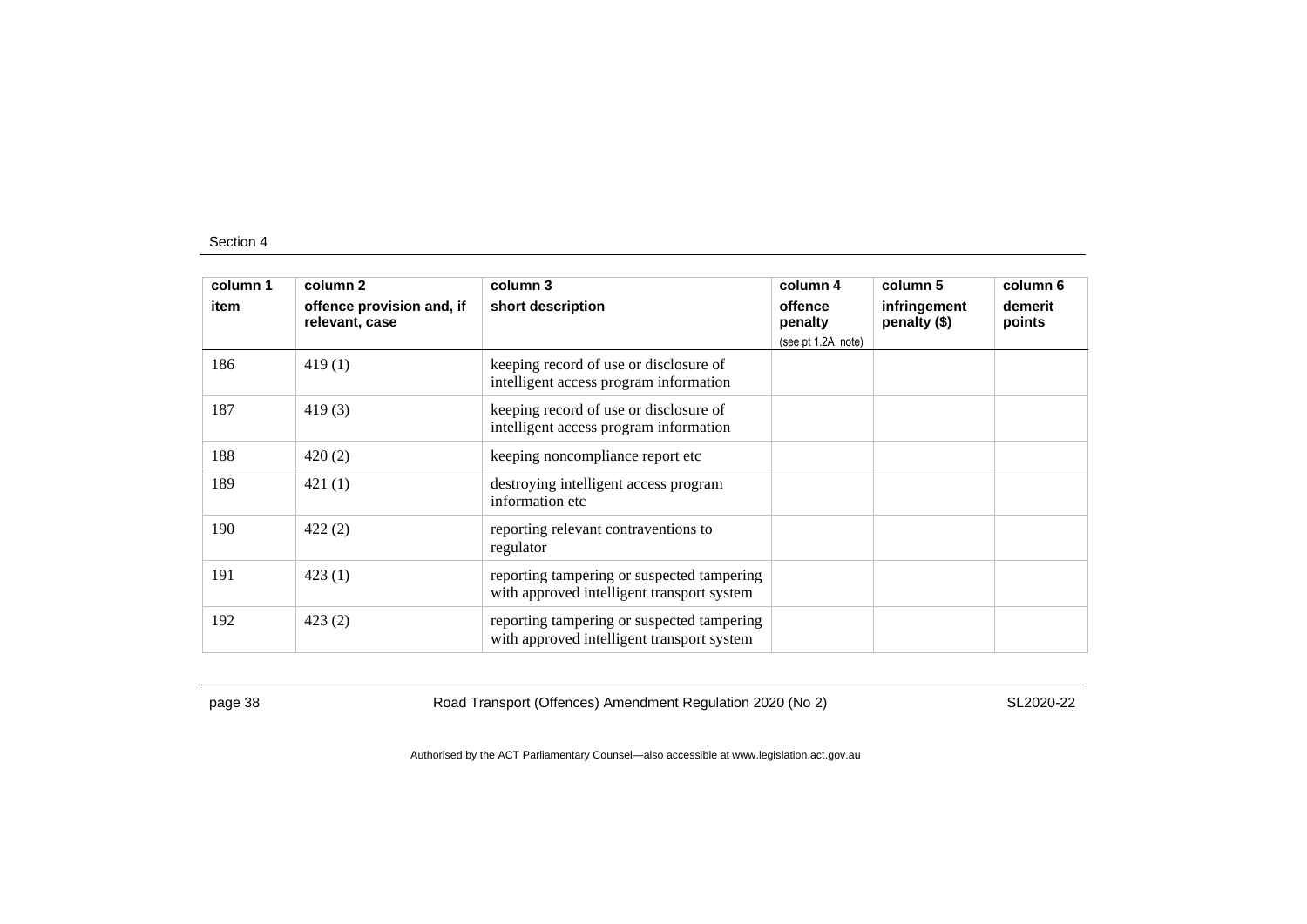| column 1 | column 2                                    | column 3                                                                                                                      | column 4                                  | column 5                     | column 6          |
|----------|---------------------------------------------|-------------------------------------------------------------------------------------------------------------------------------|-------------------------------------------|------------------------------|-------------------|
| item     | offence provision and, if<br>relevant, case | short description                                                                                                             | offence<br>penalty<br>(see pt 1.2A, note) | infringement<br>penalty (\$) | demerit<br>points |
| 193      | 424(1)                                      | restriction on disclosing information about<br>tampering or suspected tampering with<br>approved intelligent transport system |                                           |                              |                   |
| 194      | 424(3)                                      | restriction on disclosing information about<br>tampering or suspected tampering with<br>approved intelligent transport system |                                           |                              |                   |
| 195      | 424(4)                                      | restriction on disclosing information about<br>tampering or suspected tampering with<br>approved intelligent transport system |                                           |                              |                   |
| 196      | 427(1)                                      | collecting intelligent access program<br>information                                                                          |                                           |                              |                   |
| 197      | 427(2)                                      | collecting intelligent access program<br>information                                                                          |                                           |                              |                   |

SL2020-22

Road Transport (Offences) Amendment Regulation 2020 (No 2)

page 39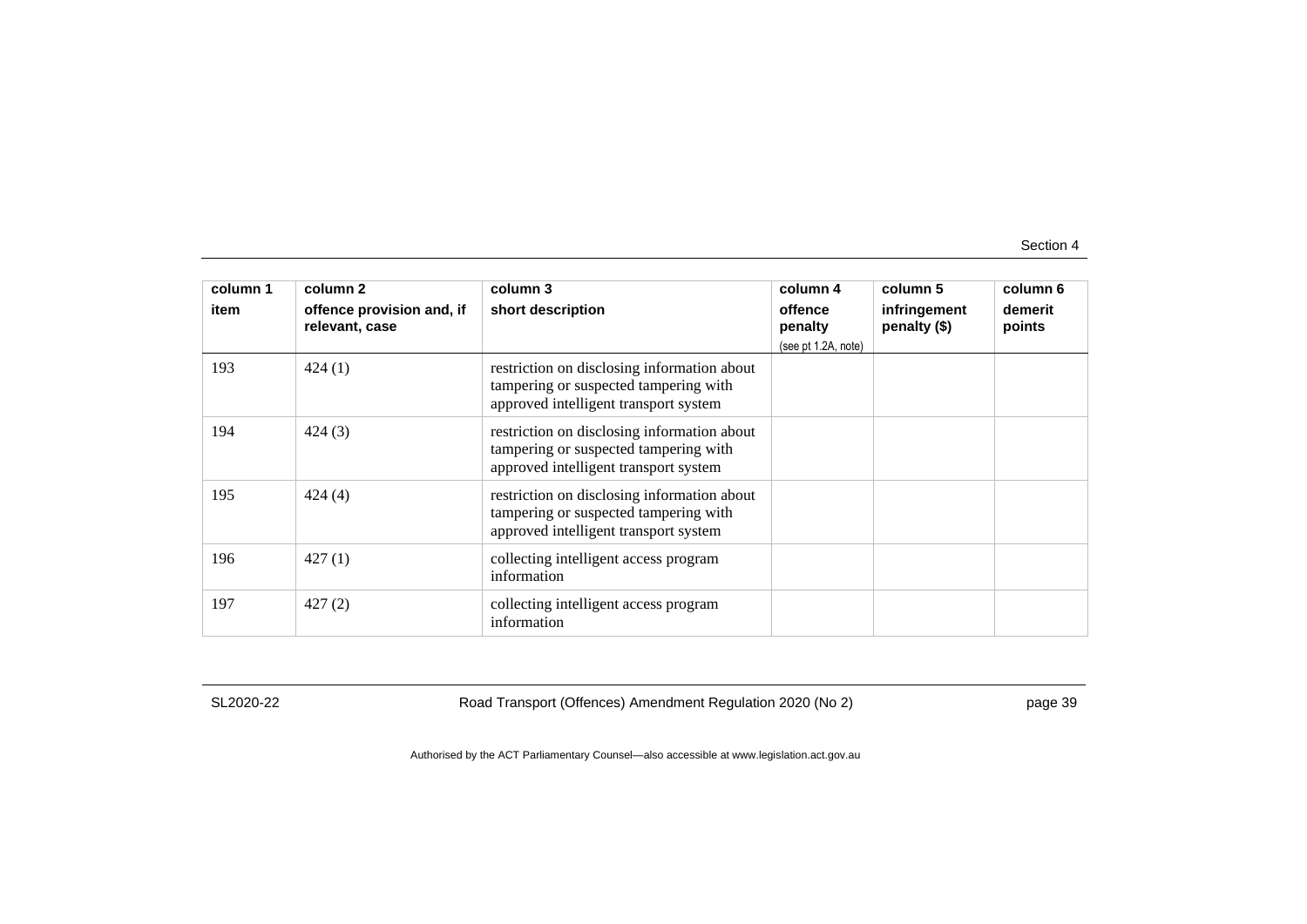| column 1 | column 2                                    | column 3                                                                               | column 4            | column 5                     | column 6          |
|----------|---------------------------------------------|----------------------------------------------------------------------------------------|---------------------|------------------------------|-------------------|
| item     | offence provision and, if<br>relevant, case | short description                                                                      | offence<br>penalty  | infringement<br>penalty (\$) | demerit<br>points |
|          |                                             |                                                                                        | (see pt 1.2A, note) |                              |                   |
| 198      | 428                                         | protecting intelligent access program<br>information collected                         |                     |                              |                   |
| 199      | 429(1)                                      | making individuals aware of personal<br>information held                               |                     |                              |                   |
| 200      | 429(2)                                      | making individuals aware of personal<br>information held                               |                     |                              |                   |
| 201      | 430(1)                                      | giving individuals access to their personal<br>information                             |                     |                              |                   |
| 202      | 431 $(2)$                                   | correcting errors etc.                                                                 |                     |                              |                   |
| 203      | 431(5)                                      | correcting errors etc                                                                  |                     |                              |                   |
| 204      | 432                                         | general restriction on use and disclosure of<br>intelligent access program information |                     |                              |                   |

page 40 Road Transport (Offences) Amendment Regulation 2020 (No 2)

SL2020-22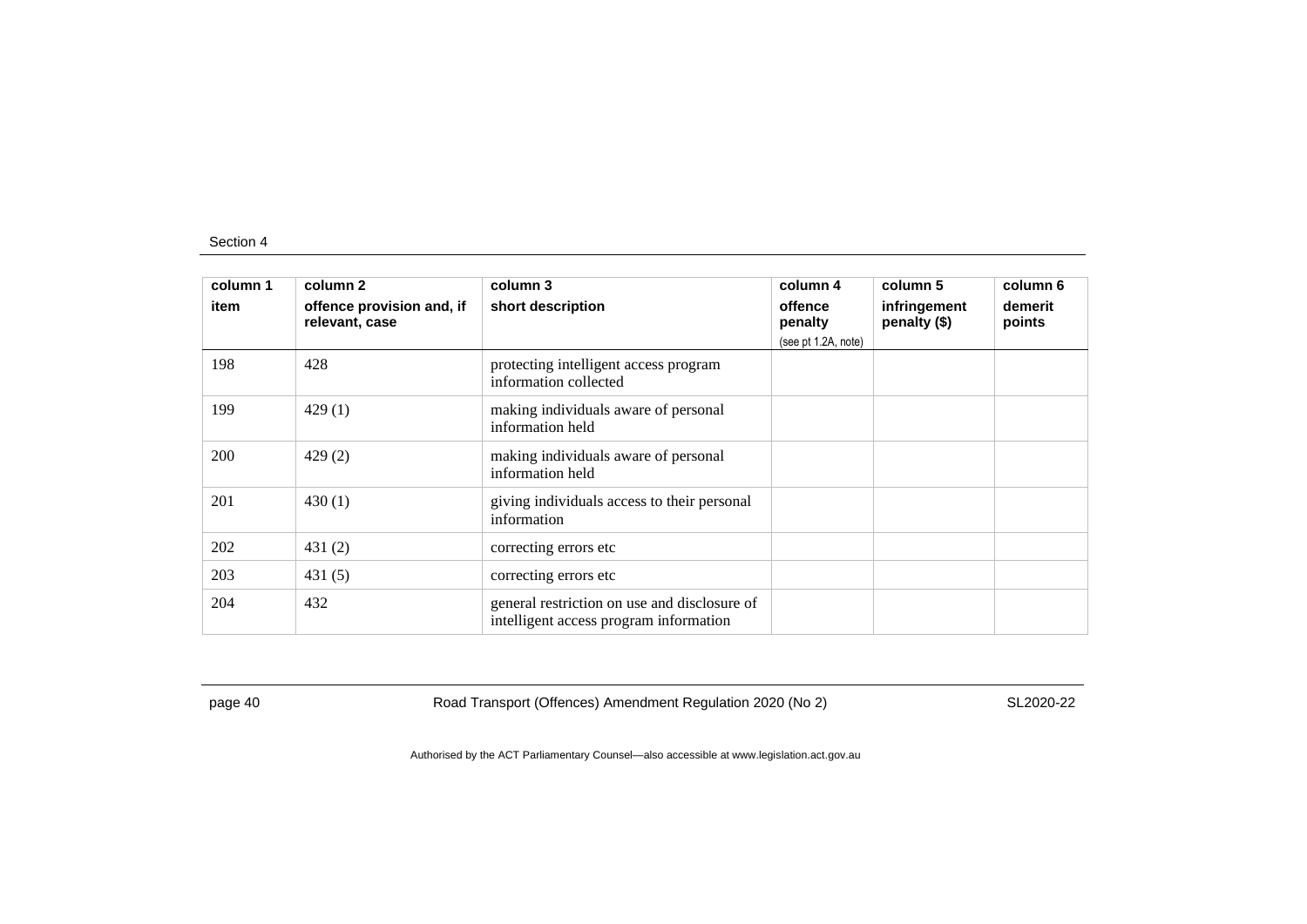| column 1<br>item | column 2<br>offence provision and, if<br>relevant, case | column 3<br>short description                                                                                                                            | column 4<br>offence<br>penalty<br>(see pt 1.2A, note) | column 5<br>infringement<br>penalty (\$) | column 6<br>demerit<br>points |
|------------------|---------------------------------------------------------|----------------------------------------------------------------------------------------------------------------------------------------------------------|-------------------------------------------------------|------------------------------------------|-------------------------------|
| 205              | 434                                                     | restriction about intelligent access program<br>information that may be used or disclosed                                                                |                                                       |                                          |                               |
| 206              | 435(1)                                                  | keeping record of use or disclosure of<br>intelligent access program information                                                                         |                                                       |                                          |                               |
| 207              | 435(3)                                                  | keeping record of use or disclosure of<br>intelligent access program information                                                                         |                                                       |                                          |                               |
| 208              | 436                                                     | keeping noncompliance reports                                                                                                                            |                                                       |                                          |                               |
| 209              | 437(1)                                                  | destroying intelligent access program<br>information or removing personal<br>information from it                                                         |                                                       |                                          |                               |
| 210              | 438(1)                                                  | reporting tampering or suspected tampering<br>with, or malfunction or suspected<br>malfunction of, approved intelligent<br>transport system to regulator |                                                       |                                          |                               |

SL2020-22

Road Transport (Offences) Amendment Regulation 2020 (No 2)

page 41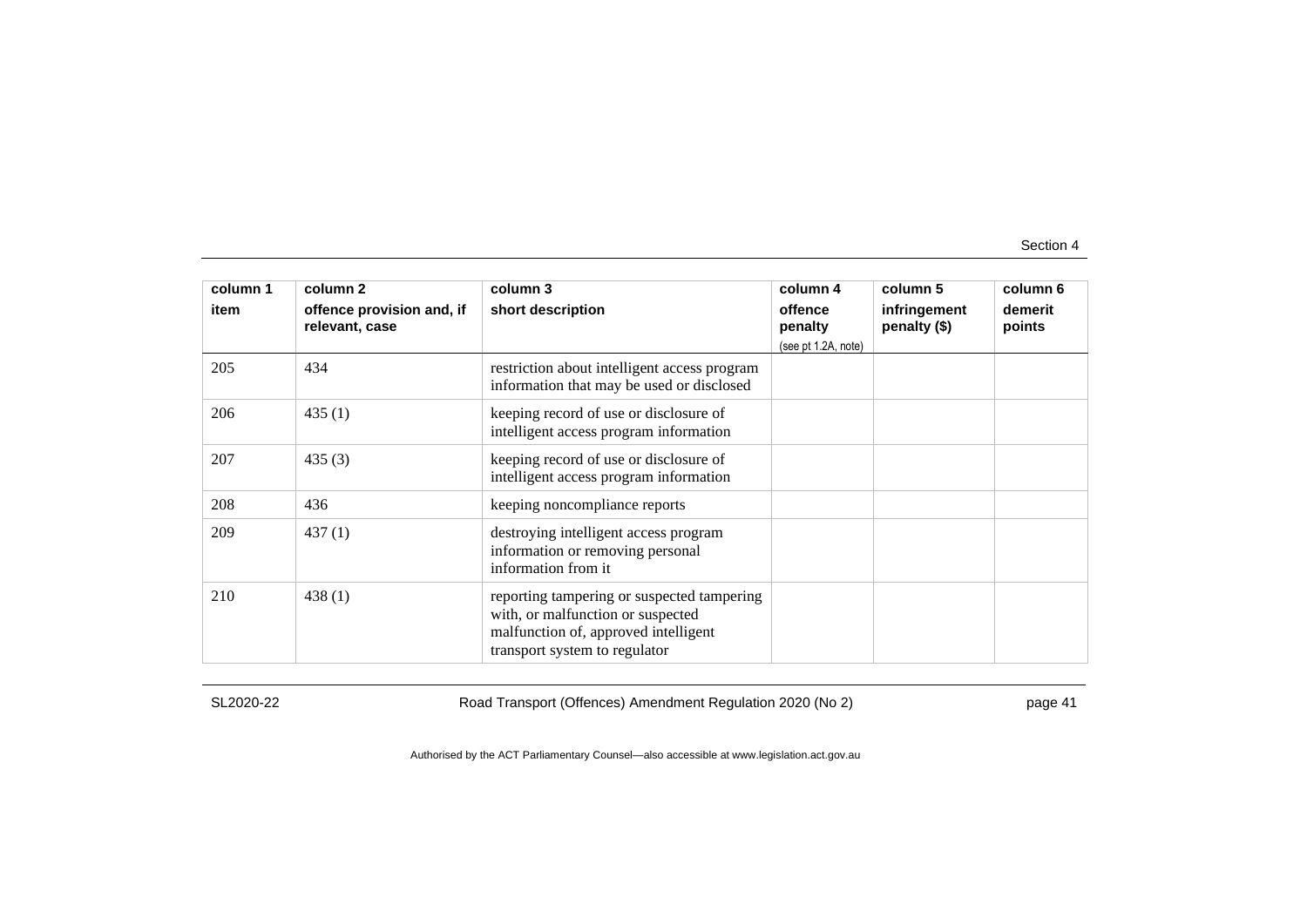| column 1 | column 2                                    | column 3                                                                                                                      | column 4            | column 5                     | column 6          |
|----------|---------------------------------------------|-------------------------------------------------------------------------------------------------------------------------------|---------------------|------------------------------|-------------------|
| item     | offence provision and, if<br>relevant, case | short description                                                                                                             | offence<br>penalty  | infringement<br>penalty (\$) | demerit<br>points |
|          |                                             |                                                                                                                               | (see pt 1.2A, note) |                              |                   |
| 211      | 439(1)                                      | restriction on disclosing information about<br>tampering or suspected tampering with<br>approved intelligent transport system |                     |                              |                   |
| 212      | 439(3)                                      | restriction on disclosing information about<br>tampering or suspected tampering with<br>approved intelligent transport system |                     |                              |                   |
| 213      | 441 $(1)$                                   | collecting intelligent access program<br>information                                                                          |                     |                              |                   |
| 214      | 441 $(2)$                                   | collecting intelligent access program<br>information                                                                          |                     |                              |                   |
| 215      | 442                                         | protecting intelligent access program<br>information collected                                                                |                     |                              |                   |
| 216      | 443(1)                                      | making individuals aware of personal<br>information held                                                                      |                     |                              |                   |

page 42 Road Transport (Offences) Amendment Regulation 2020 (No 2)

SL2020-22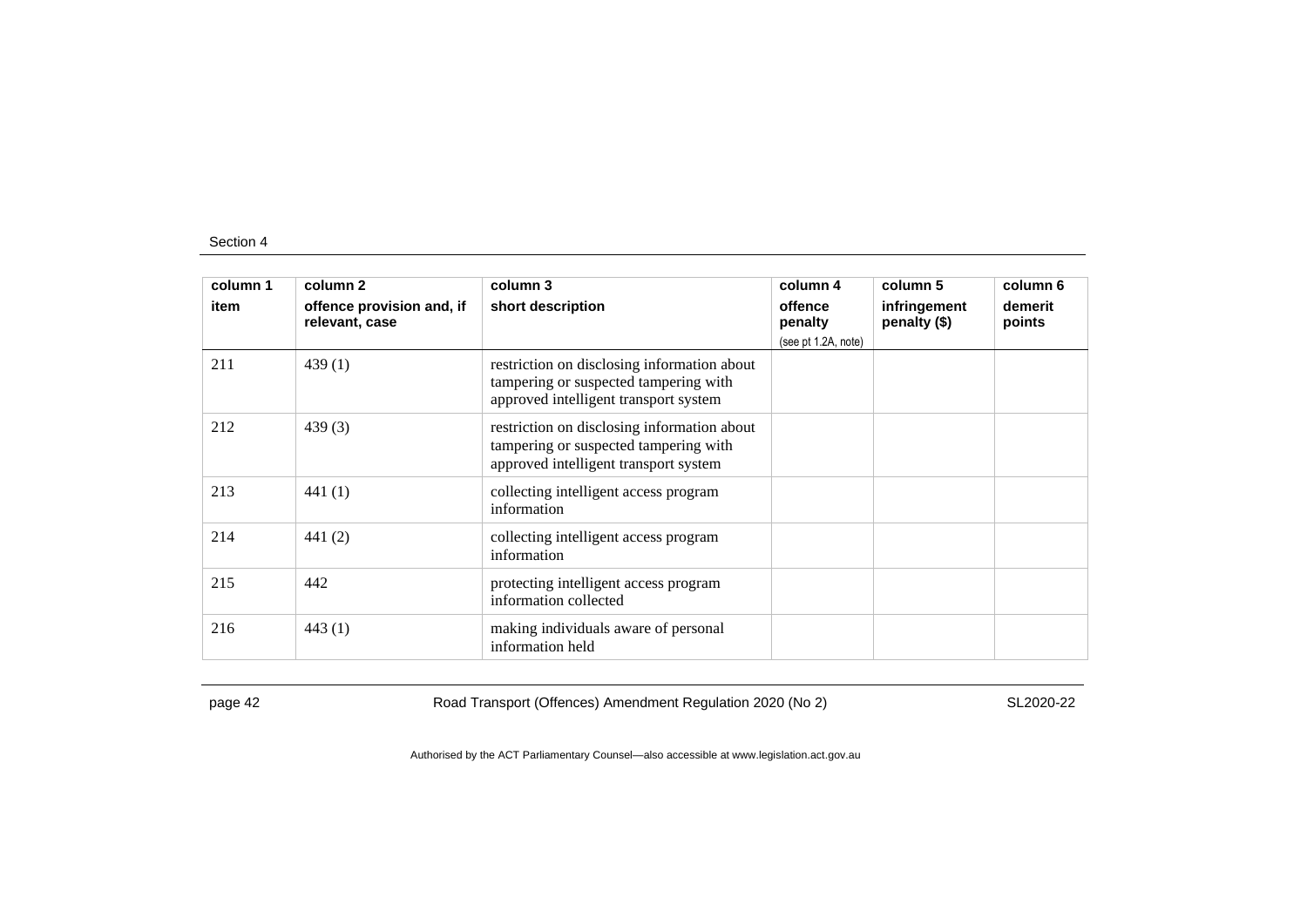| column 1<br>item | column 2<br>offence provision and, if<br>relevant, case | column 3<br>short description                                                             | column 4<br>offence<br>penalty<br>(see pt 1.2A, note) | column 5<br>infringement<br>penalty (\$) | column 6<br>demerit<br>points |
|------------------|---------------------------------------------------------|-------------------------------------------------------------------------------------------|-------------------------------------------------------|------------------------------------------|-------------------------------|
| 217              | 444(1)                                                  | giving individuals access to their personal<br>information                                |                                                       |                                          |                               |
| 218              | 445 $(2)$                                               | correcting errors etc.                                                                    |                                                       |                                          |                               |
| 219              | 445 $(4)$                                               | correcting errors etc                                                                     |                                                       |                                          |                               |
| 220              | 446                                                     | general restriction on use and disclosure of<br>intelligent access program information    |                                                       |                                          |                               |
| 221              | 448                                                     | restriction about intelligent access program<br>information that may be used or disclosed |                                                       |                                          |                               |
| 222              | 449 (1)                                                 | keeping record of use or disclosure of<br>intelligent access program information          |                                                       |                                          |                               |
| 223              | 449(2)                                                  | keeping record of use or disclosure of<br>intelligent access program information          |                                                       |                                          |                               |

SL2020-22

Road Transport (Offences) Amendment Regulation 2020 (No 2)

page 43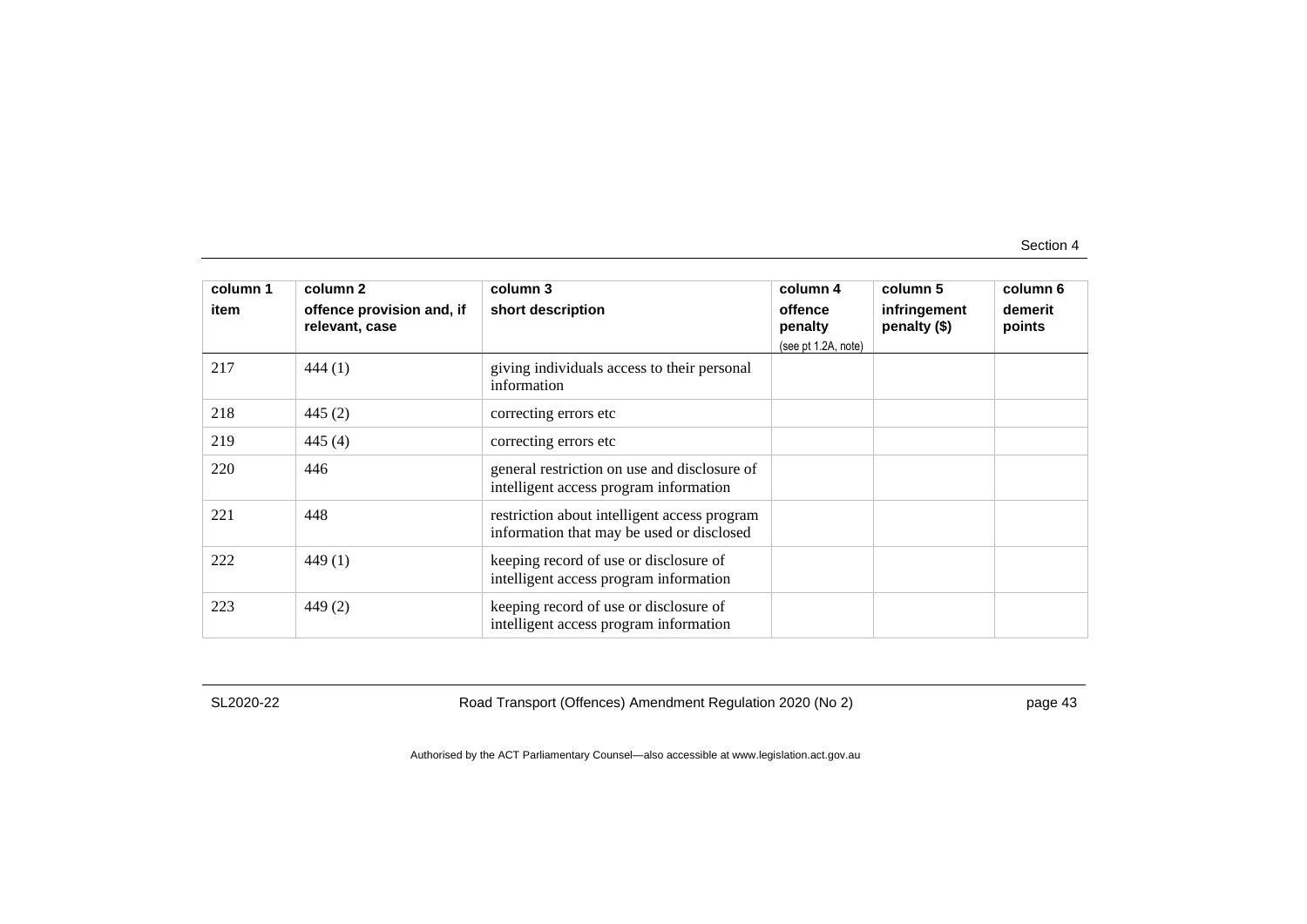| column 1 | column 2                                    | column 3                                                                                                                      | column 4            | column 5                     | column 6          |
|----------|---------------------------------------------|-------------------------------------------------------------------------------------------------------------------------------|---------------------|------------------------------|-------------------|
| item     | offence provision and, if<br>relevant, case | short description                                                                                                             | offence<br>penalty  | infringement<br>penalty (\$) | demerit<br>points |
|          |                                             |                                                                                                                               | (see pt 1.2A, note) |                              |                   |
| 224      | 449(3)                                      | keeping record of use or disclosure of<br>intelligent access program information                                              |                     |                              |                   |
| 225      | 450(1)                                      | destroying intelligent access program<br>information or removing personal<br>information from it                              |                     |                              |                   |
| 226      | 451                                         | reporting contraventions by intelligent<br>access program service providers to TCA                                            |                     |                              |                   |
| 227      | 452                                         | reporting tampering or suspected tampering<br>with approved intelligent transport system<br>to regulator or TCA               |                     |                              |                   |
| 228      | 453(1)                                      | restriction on disclosing information about<br>tampering or suspected tampering with<br>approved intelligent transport system |                     |                              |                   |

page 44 Road Transport (Offences) Amendment Regulation 2020 (No 2)

SL2020-22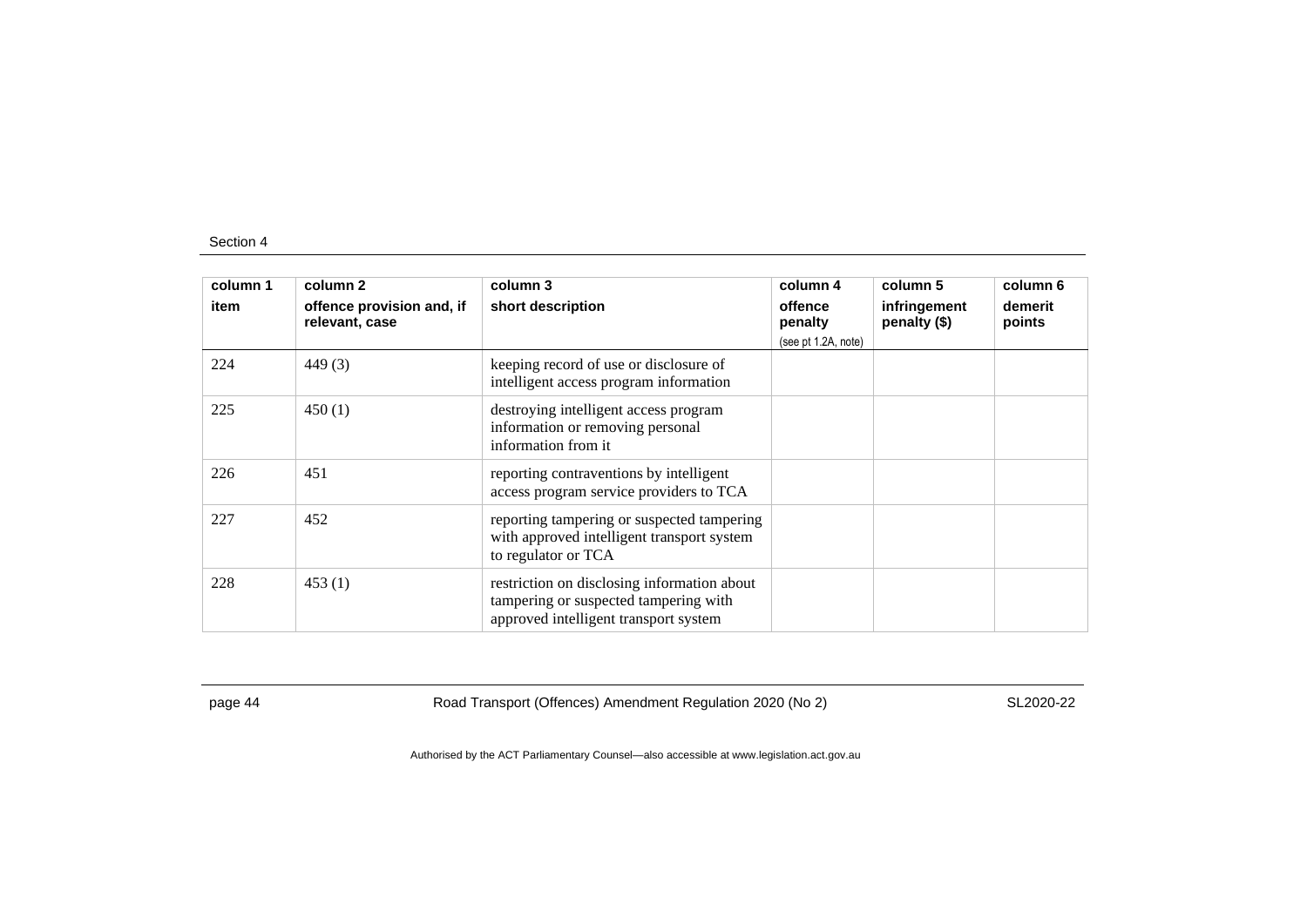| column 1<br>item | column 2<br>offence provision and, if<br>relevant, case | column 3<br>short description                                                                                                 | column 4<br>offence<br>penalty<br>(see pt 1.2A, note) | column 5<br>infringement<br>penalty (\$) | column 6<br>demerit<br>points |
|------------------|---------------------------------------------------------|-------------------------------------------------------------------------------------------------------------------------------|-------------------------------------------------------|------------------------------------------|-------------------------------|
| 229              | 453(2)                                                  | restriction on disclosing information about<br>tampering or suspected tampering with<br>approved intelligent transport system |                                                       |                                          |                               |
| 230              | 454(1)                                                  | offence to tamper with approved intelligent<br>transport system                                                               |                                                       |                                          |                               |
| 231              | 454(2)                                                  | offence to tamper with approved intelligent<br>transport system                                                               |                                                       |                                          |                               |
| 232              | 466(2A)                                                 | accreditation labels for maintenance<br>management accreditation and mass<br>management accreditation                         |                                                       | 341                                      |                               |
| 233              | 466(2B)                                                 | accreditation labels for maintenance<br>management accreditation and mass<br>management accreditation                         |                                                       | 341                                      |                               |

SL2020-22

Road Transport (Offences) Amendment Regulation 2020 (No 2)

page 45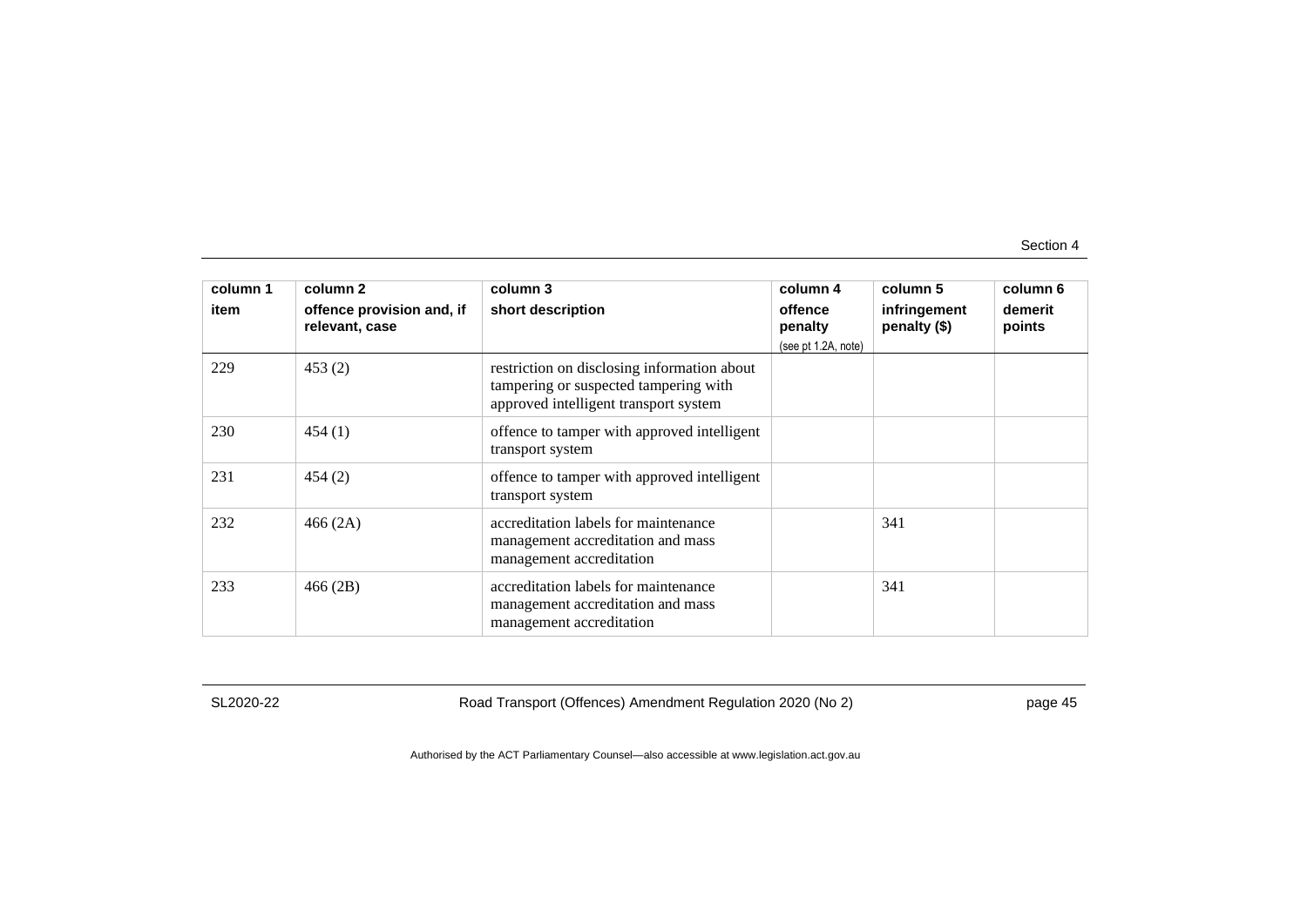| column 1 | column 2                                    | column 3                                                                                                           | column 4            | column 5                     | column 6          |
|----------|---------------------------------------------|--------------------------------------------------------------------------------------------------------------------|---------------------|------------------------------|-------------------|
| item     | offence provision and, if<br>relevant, case | short description                                                                                                  | offence<br>penalty  | infringement<br>penalty (\$) | demerit<br>points |
|          |                                             |                                                                                                                    | (see pt 1.2A, note) |                              |                   |
| 234      | 467                                         | compliance with conditions of BFM<br>accreditation or AFM accreditation                                            |                     | 685                          |                   |
| 235      | 468 $(1)$                                   | driver operating under BFM accreditation<br>or AFM accreditation must carry<br>accreditation details               |                     | 341                          |                   |
| 236      | 468 (3)                                     | driver operating under BFM accreditation<br>or AFM accreditation must carry<br>accreditation details               |                     | 341                          |                   |
| 237      | 469(2)                                      | driver must return particular documents if<br>stops operating under BFM accreditation or<br>AFM accreditation etc. |                     | 454                          |                   |
| 238      | 470 (2)                                     | general requirements applying to operator<br>with heavy vehicle accreditation                                      |                     |                              |                   |

page 46 Road Transport (Offences) Amendment Regulation 2020 (No 2)

SL2020-22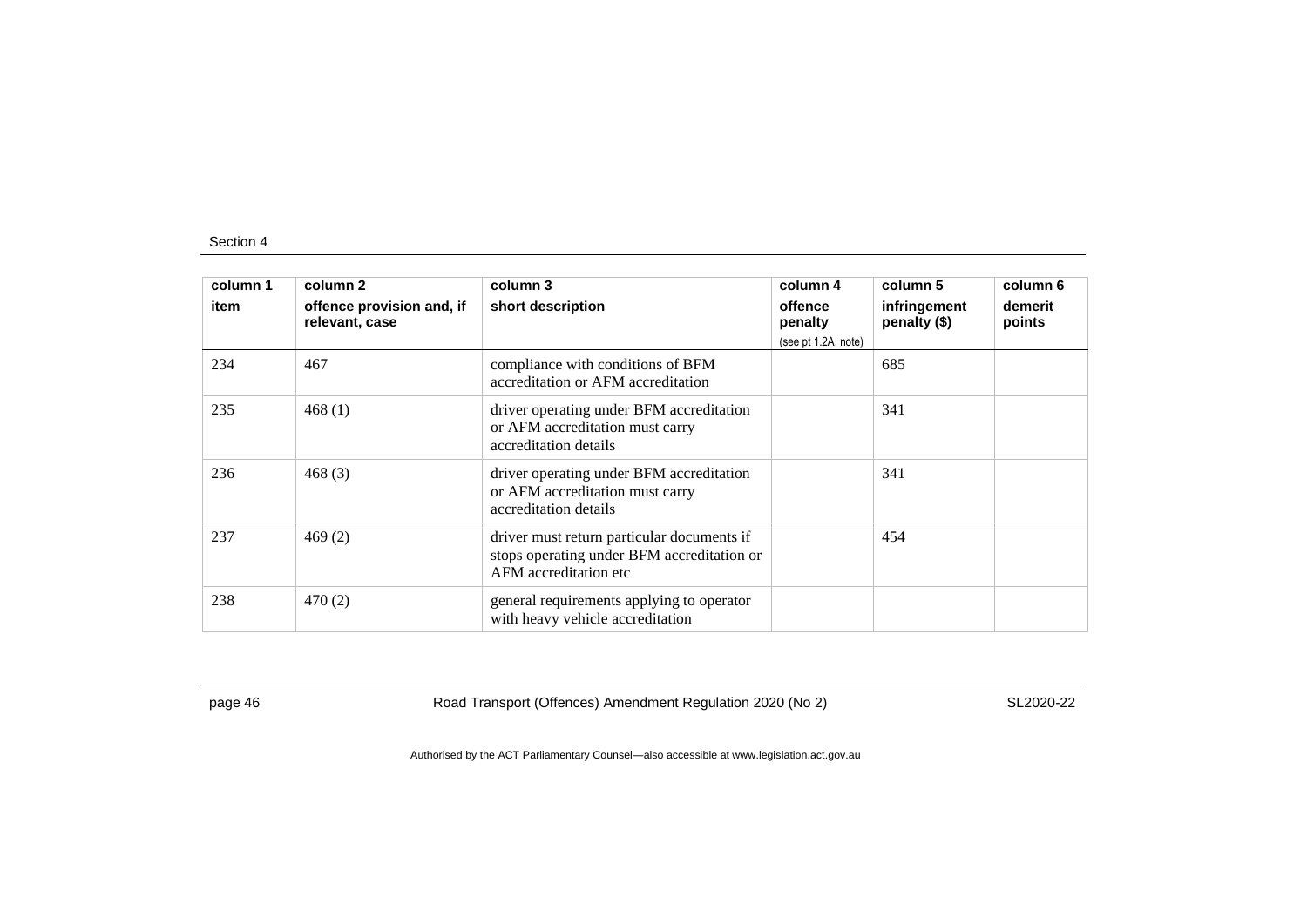| column 1<br>item | column 2<br>offence provision and, if<br>relevant, case | column 3<br>short description                                                                     | column 4<br>offence<br>penalty<br>(see pt 1.2A, note) | column 5<br>infringement<br>penalty (\$) | column 6<br>demerit<br>points |
|------------------|---------------------------------------------------------|---------------------------------------------------------------------------------------------------|-------------------------------------------------------|------------------------------------------|-------------------------------|
| 239              | 470(3)                                                  | general requirements applying to operator<br>with heavy vehicle accreditation                     |                                                       | 685                                      |                               |
| 240              | 470(4)                                                  | general requirements applying to operator<br>with heavy vehicle accreditation                     |                                                       |                                          |                               |
| 241              | 470(5)                                                  | general requirements applying to operator<br>with heavy vehicle accreditation                     |                                                       |                                          |                               |
| 242              | 470(6)                                                  | general requirements applying to operator<br>with heavy vehicle accreditation                     |                                                       |                                          |                               |
| 243              | 470(8)                                                  | general requirements applying to operator<br>with heavy vehicle accreditation                     |                                                       | 341                                      |                               |
| 244              | 471(2)                                                  | operator must give notice of amendment,<br>suspension or ending of heavy vehicle<br>accreditation |                                                       | 685                                      |                               |

SL2020-22

Road Transport (Offences) Amendment Regulation 2020 (No 2)

page 47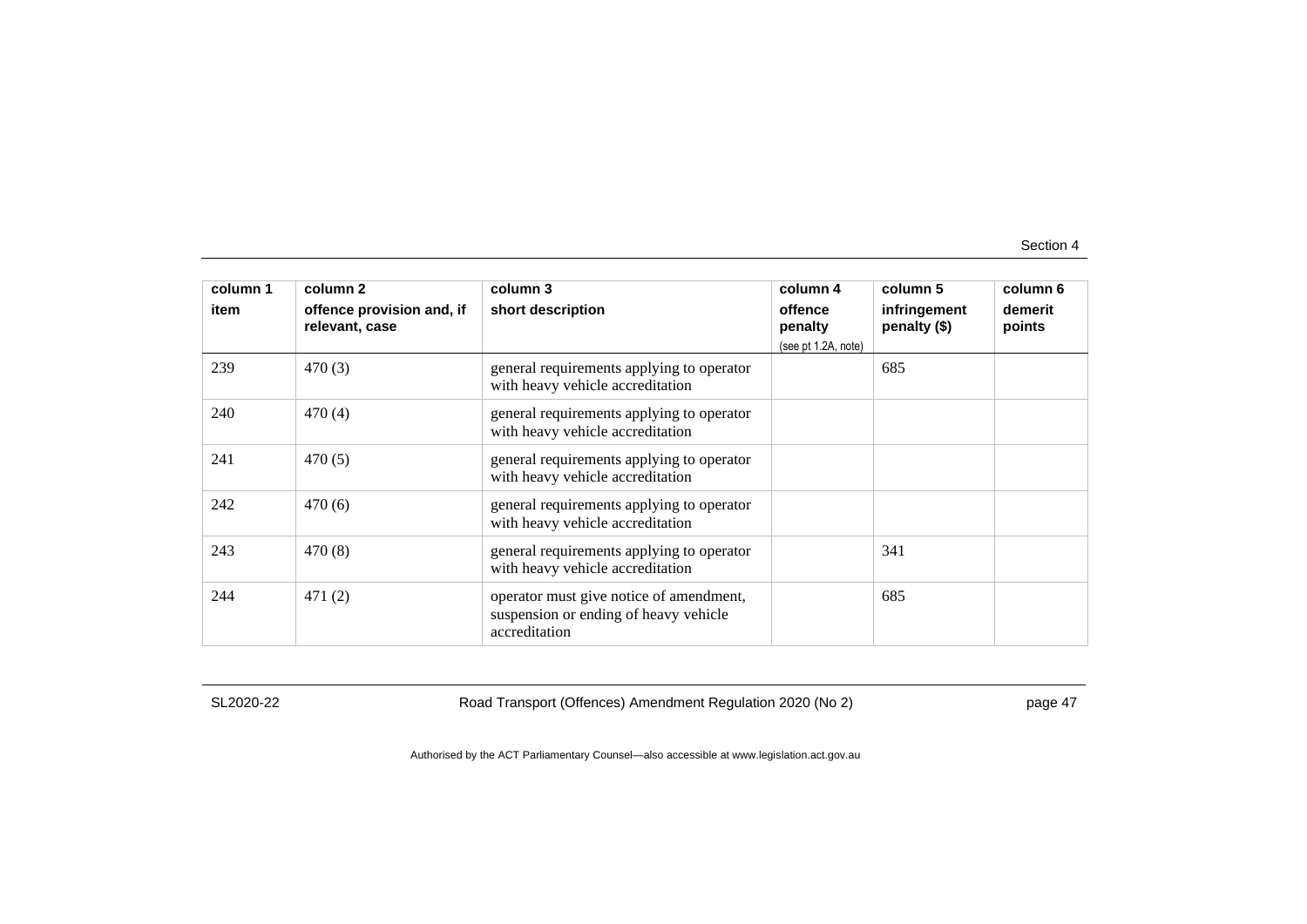| column 1 | column 2                                    | column 3                                                                                          | column 4            | column 5                     | column 6          |
|----------|---------------------------------------------|---------------------------------------------------------------------------------------------------|---------------------|------------------------------|-------------------|
| item     | offence provision and, if<br>relevant, case | short description                                                                                 | offence<br>penalty  | infringement<br>penalty (\$) | demerit<br>points |
|          |                                             |                                                                                                   | (see pt 1.2A, note) |                              |                   |
| 245      | 471(3)                                      | operator must give notice of amendment,<br>suspension or ending of heavy vehicle<br>accreditation |                     | 454                          |                   |
| 246      | 476(2)                                      | return of accreditation certificate                                                               |                     | 685                          |                   |
| 247      | 477(1)                                      | replacement of defaced etc accreditation<br>certificate                                           |                     |                              |                   |
| 248      | 478(1)                                      | offences relating to auditors                                                                     |                     |                              |                   |
| 249      | 478(2)                                      | offences relating to auditors                                                                     |                     |                              |                   |
| 250      | 478(3)                                      | offences relating to auditors                                                                     |                     |                              |                   |
| 251      | 478(4)                                      | offences relating to auditors                                                                     |                     |                              |                   |
| 252      | 488                                         | return of identity card                                                                           |                     | 454                          |                   |

page 48 Road Transport (Offences) Amendment Regulation 2020 (No 2)

SL2020-22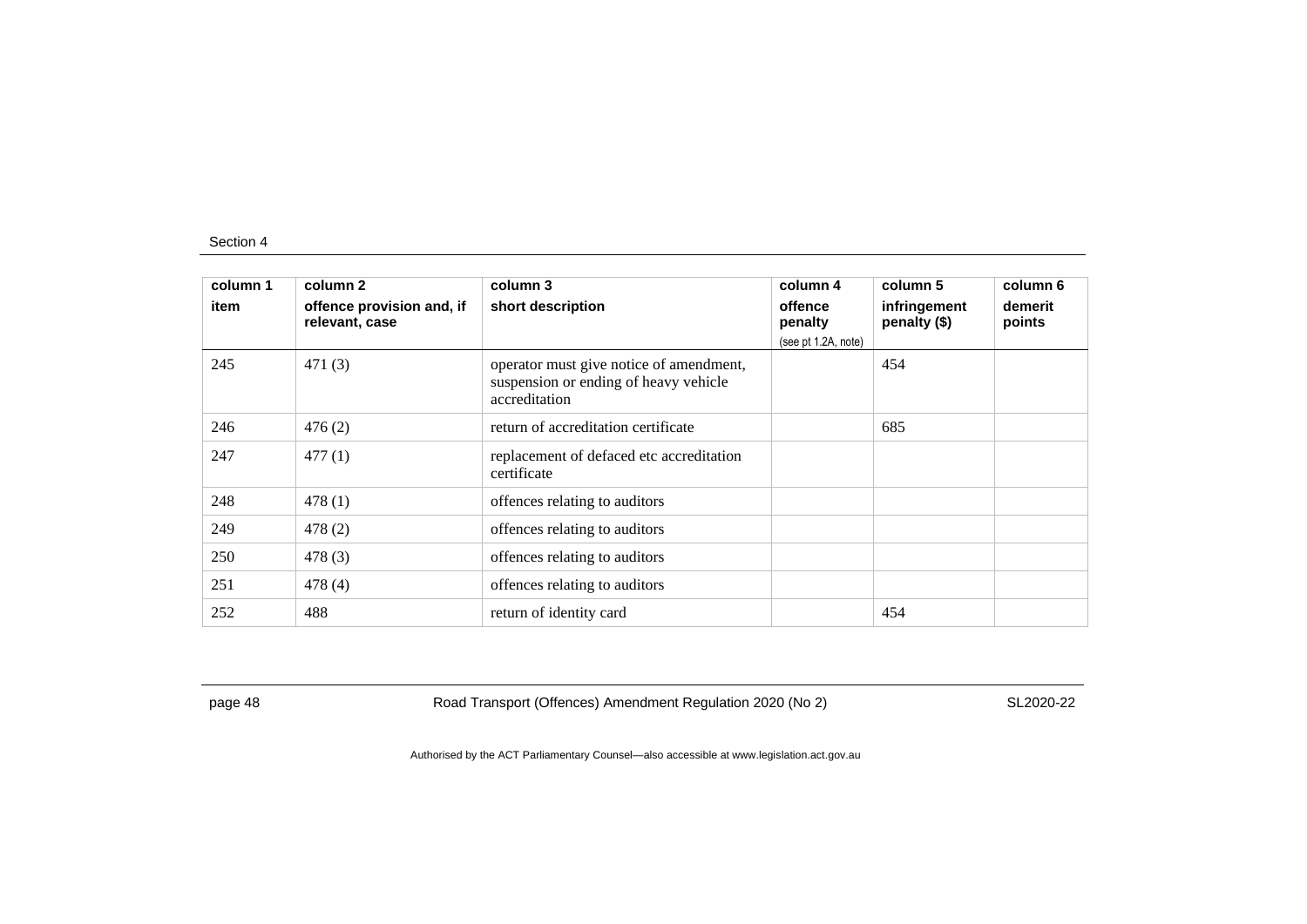| column 1<br>item | column 2<br>offence provision and, if<br>relevant, case | column 3<br>short description                                                                      | column 4<br>offence<br>penalty<br>(see pt 1.2A, note) | column 5<br>infringement<br>penalty (\$) | column 6<br>demerit<br>points |
|------------------|---------------------------------------------------------|----------------------------------------------------------------------------------------------------|-------------------------------------------------------|------------------------------------------|-------------------------------|
| 253              | 513(4)                                                  | direction to stop heavy vehicle to enable<br>exercise of other powers                              |                                                       | 685                                      |                               |
| 254              | 514(3)                                                  | direction not to move or interfere with<br>heavy vehicle etc to enable exercise of<br>other powers |                                                       | 685                                      |                               |
| 255              | 516(3)                                                  | direction to move heavy vehicle to enable<br>exercise of other powers                              |                                                       | 685                                      |                               |
| 256              | 517(4)                                                  | direction to move heavy vehicle if causing<br>harm etc                                             |                                                       | 685                                      |                               |
| 257              | 522(5)                                                  | power to order presentation of heavy<br>vehicles for inspection                                    |                                                       | 685                                      |                               |
| 258              | 524(5)                                                  | direction to leave heavy vehicle                                                                   |                                                       | 685                                      |                               |
| 259              | 526(4)                                                  | issue of vehicle defect notice                                                                     |                                                       | 341                                      |                               |

SL2020-22

Road Transport (Offences) Amendment Regulation 2020 (No 2)

page 49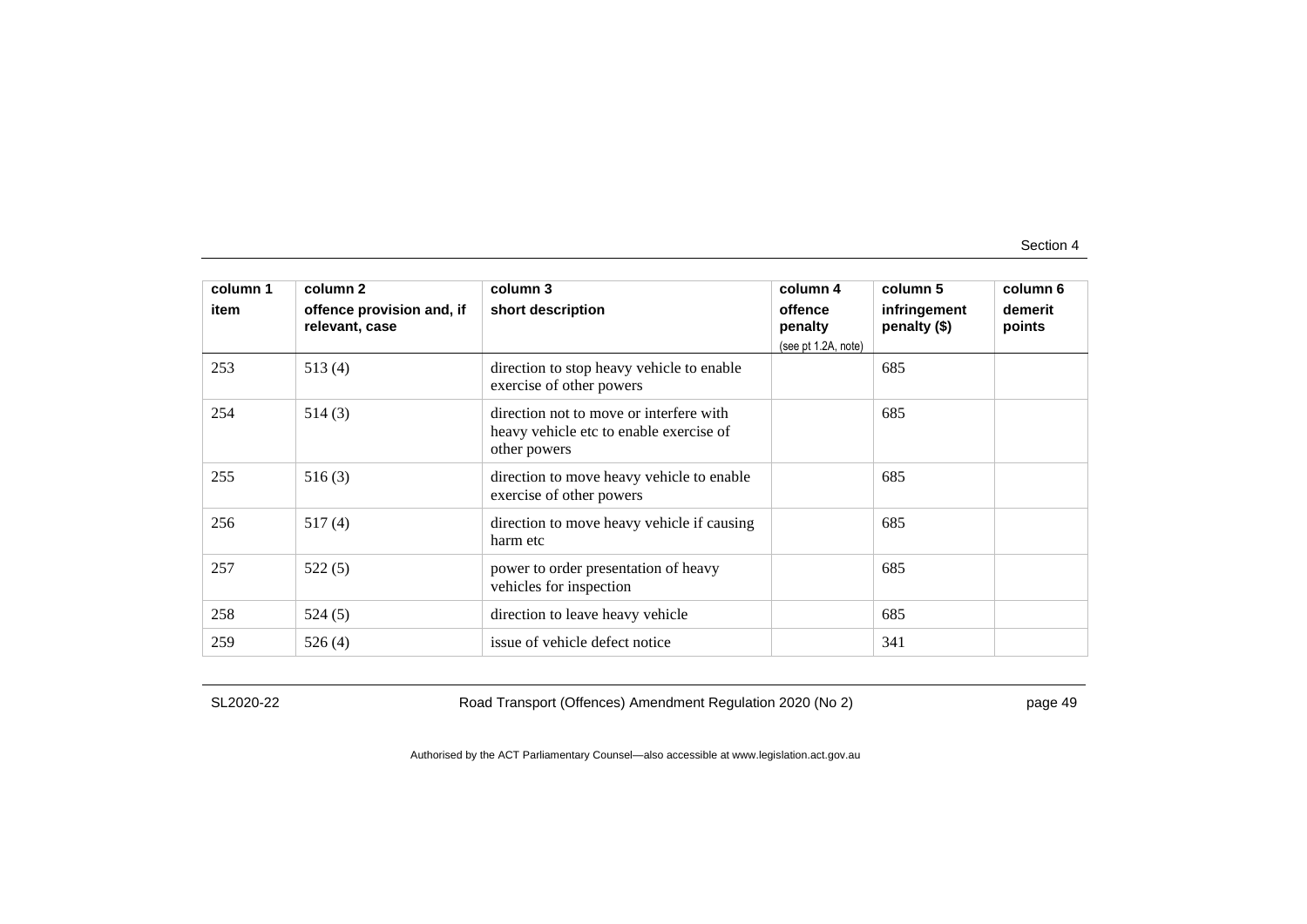| column 1 | column 2                                    | column 3                                                                                | column 4            | column 5                       | column 6          |
|----------|---------------------------------------------|-----------------------------------------------------------------------------------------|---------------------|--------------------------------|-------------------|
| item     | offence provision and, if<br>relevant, case | short description                                                                       | offence<br>penalty  | infringement<br>penalty $(\$)$ | demerit<br>points |
|          |                                             |                                                                                         | (see pt 1.2A, note) |                                |                   |
| 260      | 528(3)                                      | defective vehicle labels                                                                |                     | 341                            |                   |
| 261      | 529                                         |                                                                                         |                     |                                |                   |
| 261.1    | minor defect<br>٠                           | using defective heavy vehicles contrary to<br>vehicle defect notice—minor defect        |                     | 685                            | $1$ (NS)          |
| 261.2    | major defect<br>٠                           | using defective heavy vehicles contrary to<br>vehicle defect notice—major defect        |                     | 685                            | $3$ (NS)          |
| 261.3    | self-clearing defect<br>$\bullet$           | using defective heavy vehicle contrary to<br>vehicle defect notice—self-clearing defect |                     | 341                            |                   |
| 262      | 531 (4)                                     | amendment or withdrawal of vehicle defect<br>notices                                    |                     | 341                            |                   |
| 263      | 533 $(7)$                                   | powers for minor risk breach of mass,<br>dimension or loading requirement               |                     | 1 1 3 9                        |                   |

page 50 Road Transport (Offences) Amendment Regulation 2020 (No 2)

SL2020-22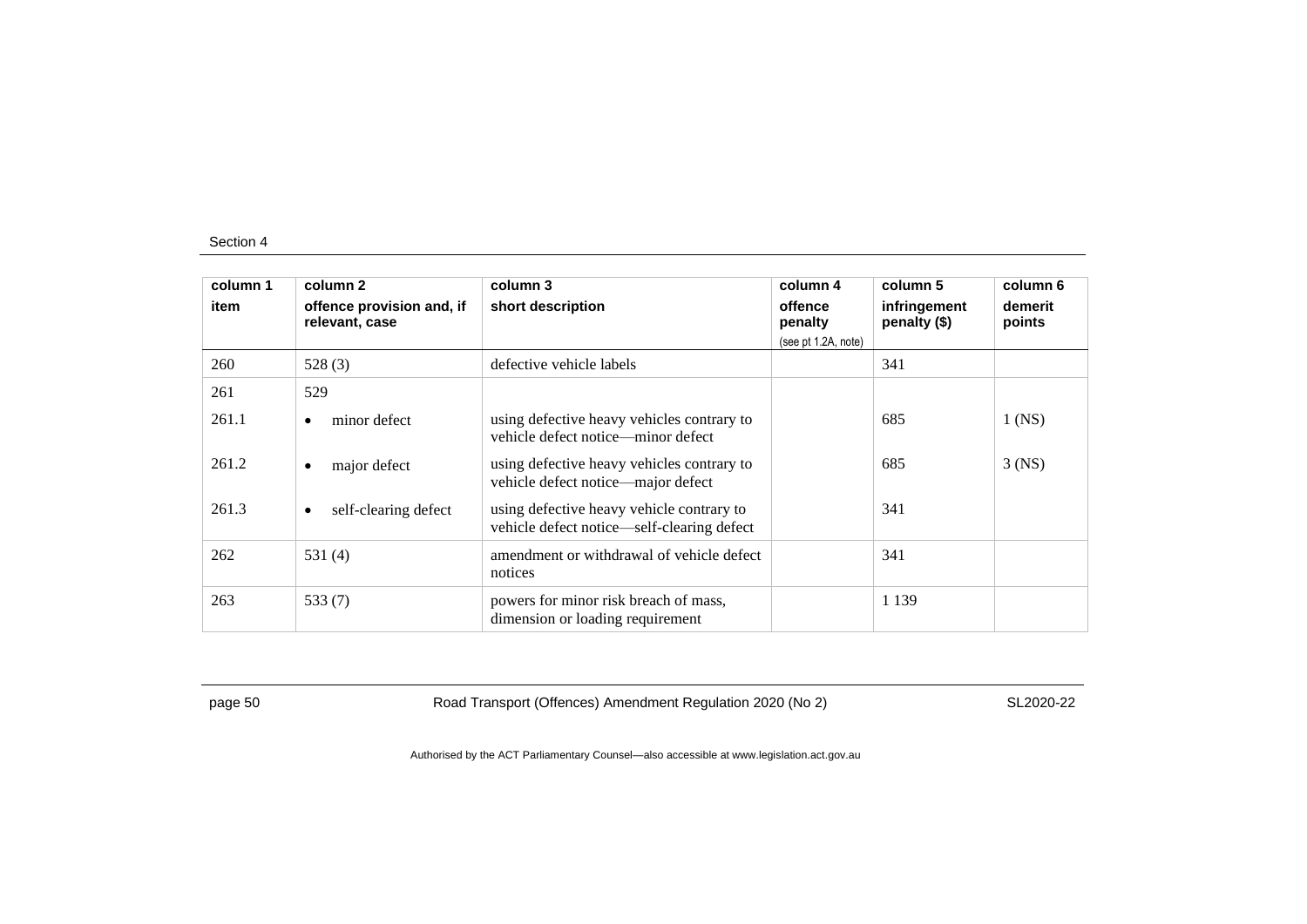| column 1<br>item | column 2<br>offence provision and, if<br>relevant, case | column 3<br>short description                                                   | column 4<br>offence<br>penalty<br>(see pt 1.2A, note) | column 5<br>infringement<br>penalty (\$) | column 6<br>demerit<br>points |
|------------------|---------------------------------------------------------|---------------------------------------------------------------------------------|-------------------------------------------------------|------------------------------------------|-------------------------------|
| 264              | 534(5)                                                  | powers for substantial risk breach of mass,<br>dimension or loading requirement |                                                       | 1 1 3 9                                  |                               |
| 265              | 535 $(5)$                                               | powers for severe risk breach of mass,<br>dimension or loading requirement      |                                                       |                                          |                               |
| 266              | 542(1)                                                  | compliance with requirement under this<br>division                              |                                                       |                                          |                               |
| 267              | 553 $(3)$                                               | requirement of person in control of thing to<br>be seized                       |                                                       |                                          |                               |
| 268              | 558 $(1)$                                               | noncompliance with embargo notice                                               |                                                       |                                          |                               |
| 269              | 558 (3)                                                 | noncompliance with embargo notice                                               |                                                       |                                          |                               |
| 270              | 559 $(3)$                                               | power to secure embargoed thing                                                 |                                                       |                                          |                               |
| 271              | 559 $(4)$                                               | power to secure embargoed thing                                                 |                                                       |                                          |                               |

SL2020-22

Road Transport (Offences) Amendment Regulation 2020 (No 2)

page 51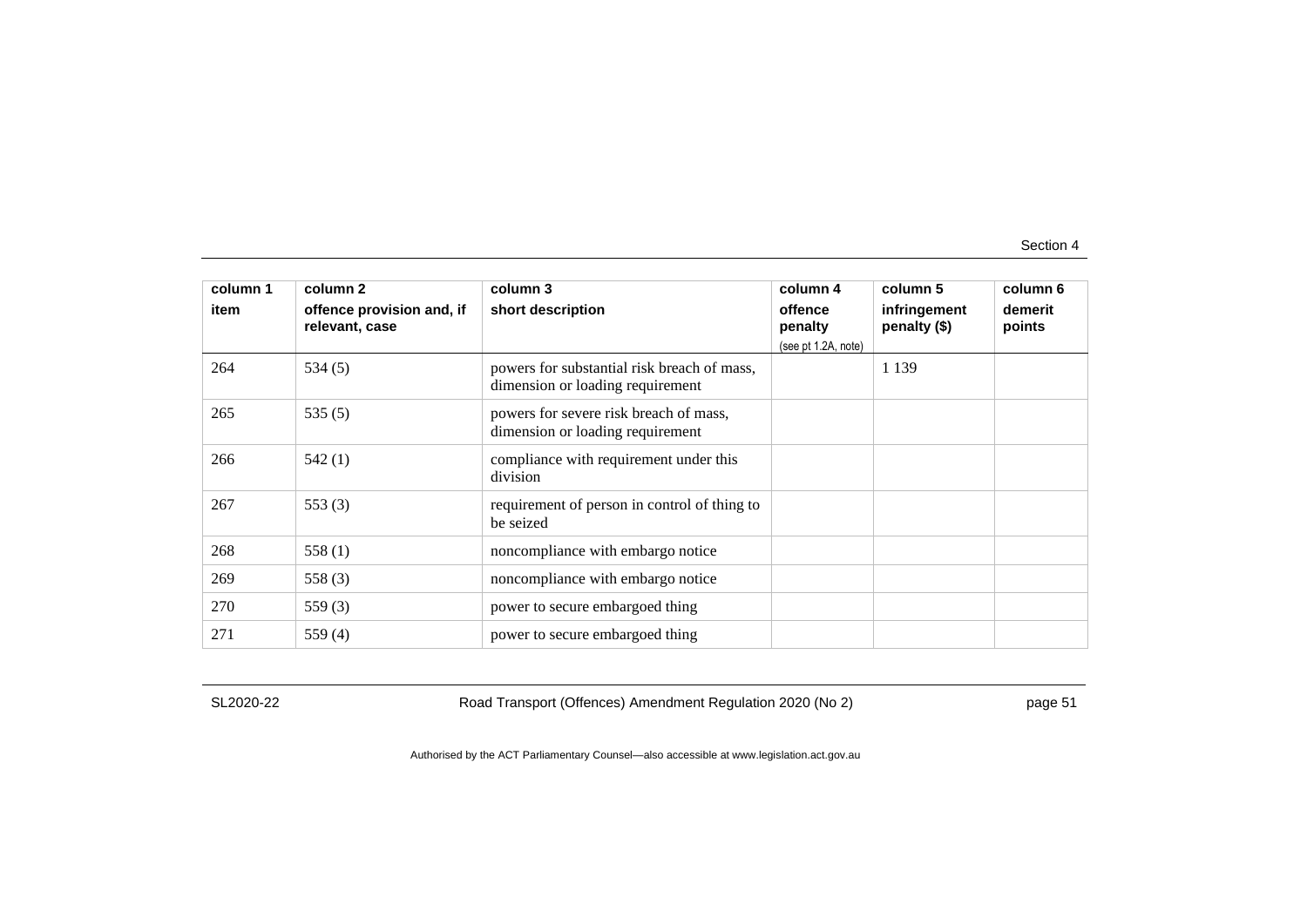| column 1<br>item | column 2<br>offence provision and, if<br>relevant, case | column 3<br>short description                             | column 4<br>offence<br>penalty<br>(see pt 1.2A, note) | column 5<br>infringement<br>penalty (\$) | column 6<br>demerit<br>points |
|------------------|---------------------------------------------------------|-----------------------------------------------------------|-------------------------------------------------------|------------------------------------------|-------------------------------|
| 272              | 559 $(5)$                                               | power to secure embargoed thing                           |                                                       |                                          |                               |
| 273              | 567 $(4)$                                               | power to require name, address and date of<br>birth       |                                                       | 341                                      |                               |
| 274              | 567A                                                    | power to require production of driver<br>licence          | 20pu                                                  | 203                                      |                               |
| 275              | 567B                                                    | power to require people to disclose identity<br>of driver | 20pu                                                  | 297                                      |                               |

page 52 Road Transport (Offences) Amendment Regulation 2020 (No 2)

SL2020-22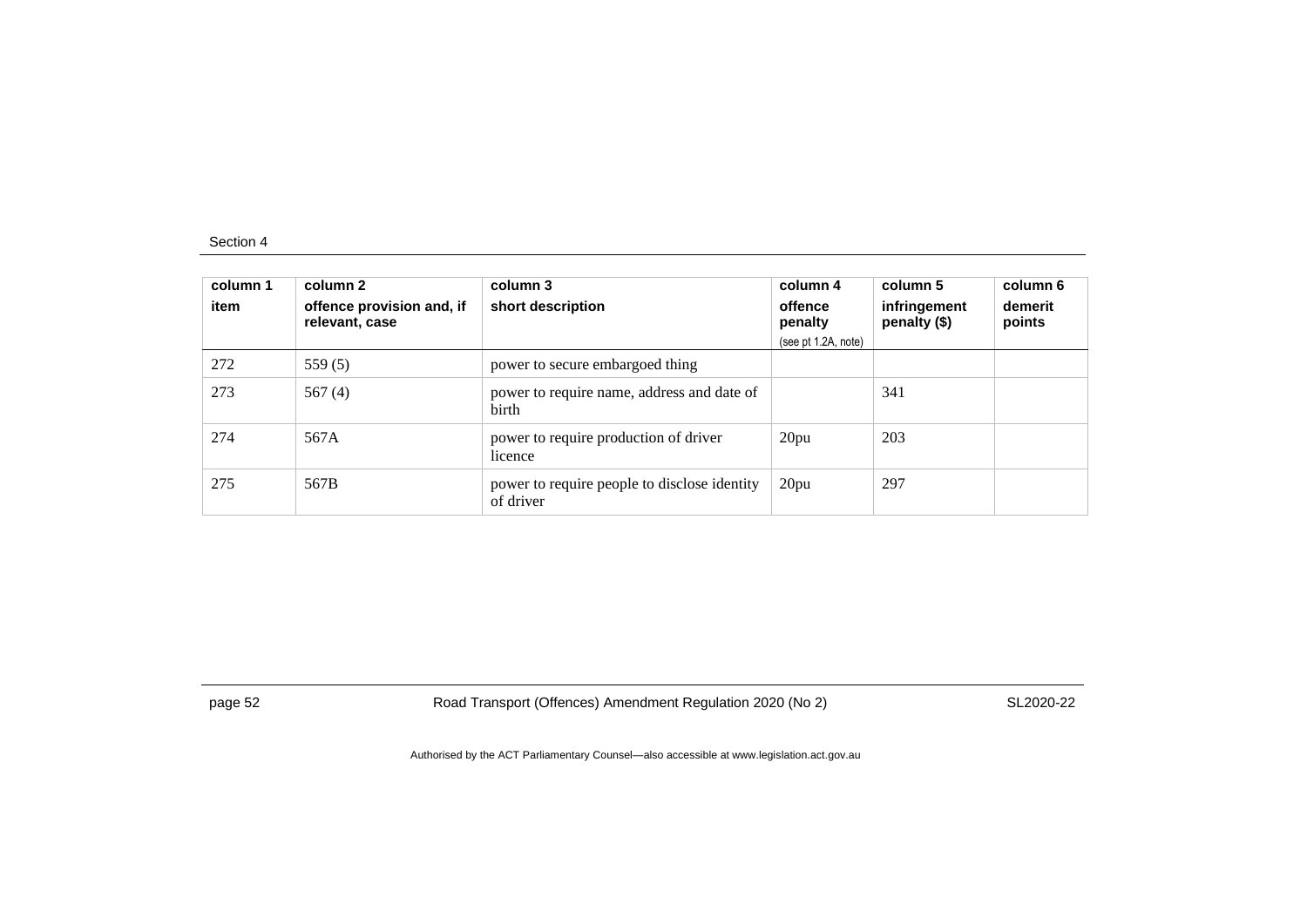| column 1 | column 2                                                          | column 3                                                                                                                 | column 4            | column 5                                                                                                                                                                                        | column 6          |
|----------|-------------------------------------------------------------------|--------------------------------------------------------------------------------------------------------------------------|---------------------|-------------------------------------------------------------------------------------------------------------------------------------------------------------------------------------------------|-------------------|
| item     | offence provision and, if<br>relevant, case                       | short description                                                                                                        | offence<br>penalty  | infringement<br>penalty (\$)                                                                                                                                                                    | demerit<br>points |
|          |                                                                   |                                                                                                                          | (see pt 1.2A, note) |                                                                                                                                                                                                 |                   |
| 276      | 568 $(3)$                                                         |                                                                                                                          |                     |                                                                                                                                                                                                 |                   |
| 276.1    | requirement to<br>٠<br>produce driver licence                     | power to require production of document<br>etc required to be in driver's possession-<br>driver licence                  |                     | 685                                                                                                                                                                                             |                   |
| 276.2    | requirement to<br>٠<br>produce document,<br>device or other thing | power to require production of document<br>etc required to be in driver's possession-<br>document, device or other thing |                     | an amount equal<br>to $10\%$ of the<br>amount of the<br>maximum<br>penalty for an<br>offence of<br>failing to keep<br>the document<br>device or other<br>thing in the<br>driver's<br>possession |                   |

SL2020-22

Road Transport (Offences) Amendment Regulation 2020 (No 2)

page 53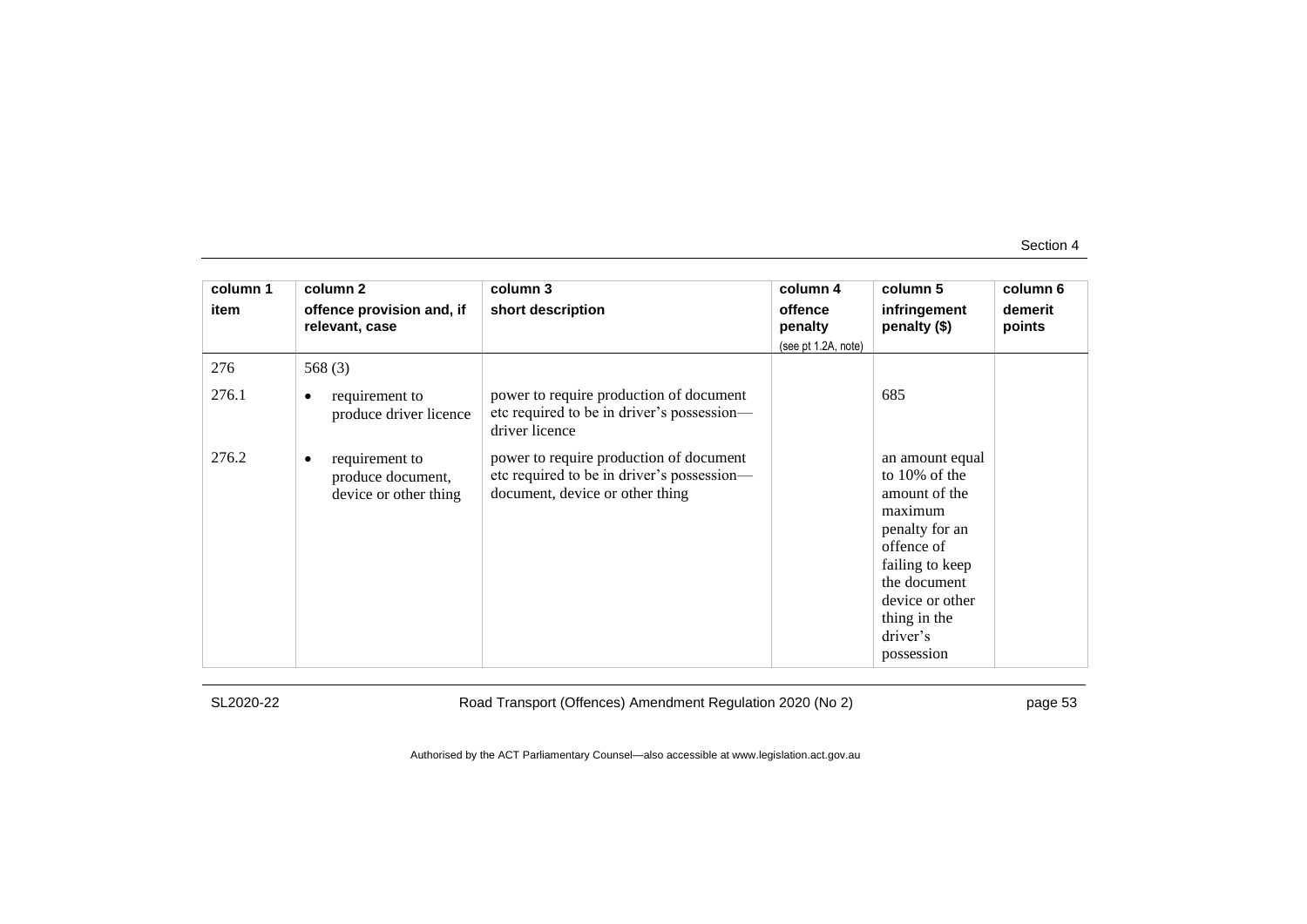| column 1 | column 2                                    | column 3                                                                             | column 4                                  | column 5                     | column 6          |
|----------|---------------------------------------------|--------------------------------------------------------------------------------------|-------------------------------------------|------------------------------|-------------------|
| item     | offence provision and, if<br>relevant, case | short description                                                                    | offence<br>penalty<br>(see pt 1.2A, note) | infringement<br>penalty (\$) | demerit<br>points |
| 277      | 568 (7)                                     | power to require production of document<br>etc required to be in driver's possession |                                           | 341                          |                   |
| 278      | 569(2)                                      | power to require production of documents<br>etc generally                            |                                           | 685                          |                   |
| 279      | 569 (7)                                     | power to require production of documents<br>etc generally                            |                                           | 341                          |                   |
| 280      | 570(3)                                      | power to require information about heavy<br>vehicles                                 |                                           |                              |                   |
| 281      | 570A (5)                                    | requiring information                                                                |                                           |                              |                   |
| 282      | 573(1)                                      | contravention of improvement notice                                                  |                                           |                              |                   |
| 283      | 576C                                        | compliance with prohibition notice                                                   |                                           |                              |                   |
| 284      | 577(4)                                      | power to require reasonable help                                                     |                                           |                              |                   |

page 54 Road Transport (Offences) Amendment Regulation 2020 (No 2)

SL2020-22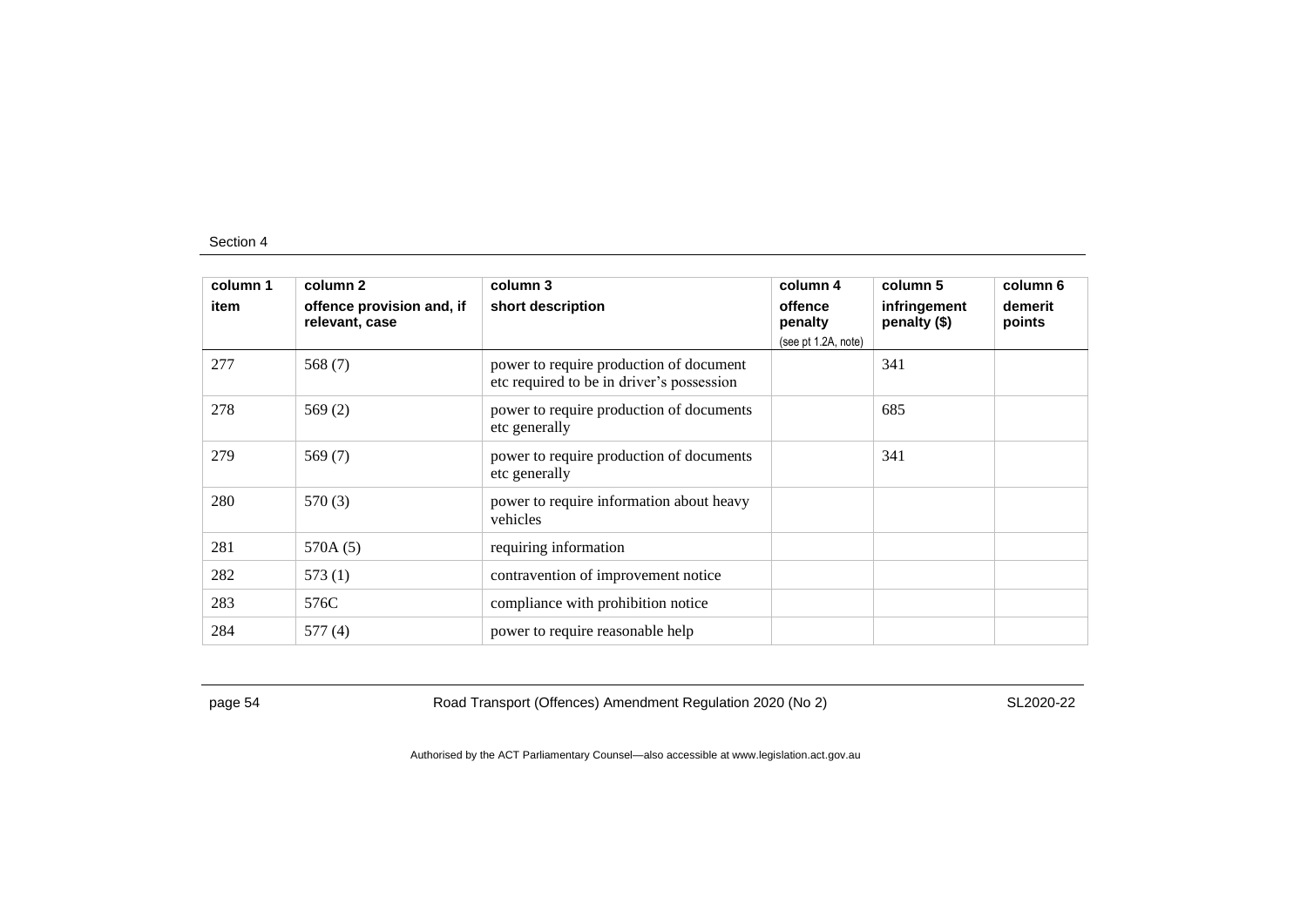| column 1<br>item | column 2<br>offence provision and, if<br>relevant, case | column 3<br>short description                                    | column 4<br>offence<br>penalty<br>(see pt 1.2A, note) | column 5<br>infringement<br>penalty (\$) | column 6<br>demerit<br>points |
|------------------|---------------------------------------------------------|------------------------------------------------------------------|-------------------------------------------------------|------------------------------------------|-------------------------------|
| 285              | 584 $(1)$                                               | obstructing authorised officer                                   |                                                       |                                          |                               |
| 286              | 585                                                     | impersonating authorised officer                                 |                                                       |                                          |                               |
| 287              | 590B (2)                                                | effect of undertaking                                            |                                                       |                                          |                               |
| 288              | 604                                                     | contravention of supervisory intervention<br>order               |                                                       |                                          |                               |
| 289              | 610                                                     | contravention of prohibition order                               |                                                       |                                          |                               |
| 290              | 636(1)                                                  | liability of executive officers of<br>corporation                |                                                       |                                          |                               |
| 291              | 637(4)                                                  | treatment of unincorporated partnerships                         |                                                       |                                          |                               |
| 292              | 638(4)                                                  | treatment of other unincorporated bodies                         |                                                       |                                          |                               |
| 293              | 697(3)                                                  | general duties of persons exercising<br>functions under this law |                                                       |                                          |                               |

SL2020-22

Road Transport (Offences) Amendment Regulation 2020 (No 2)

page 55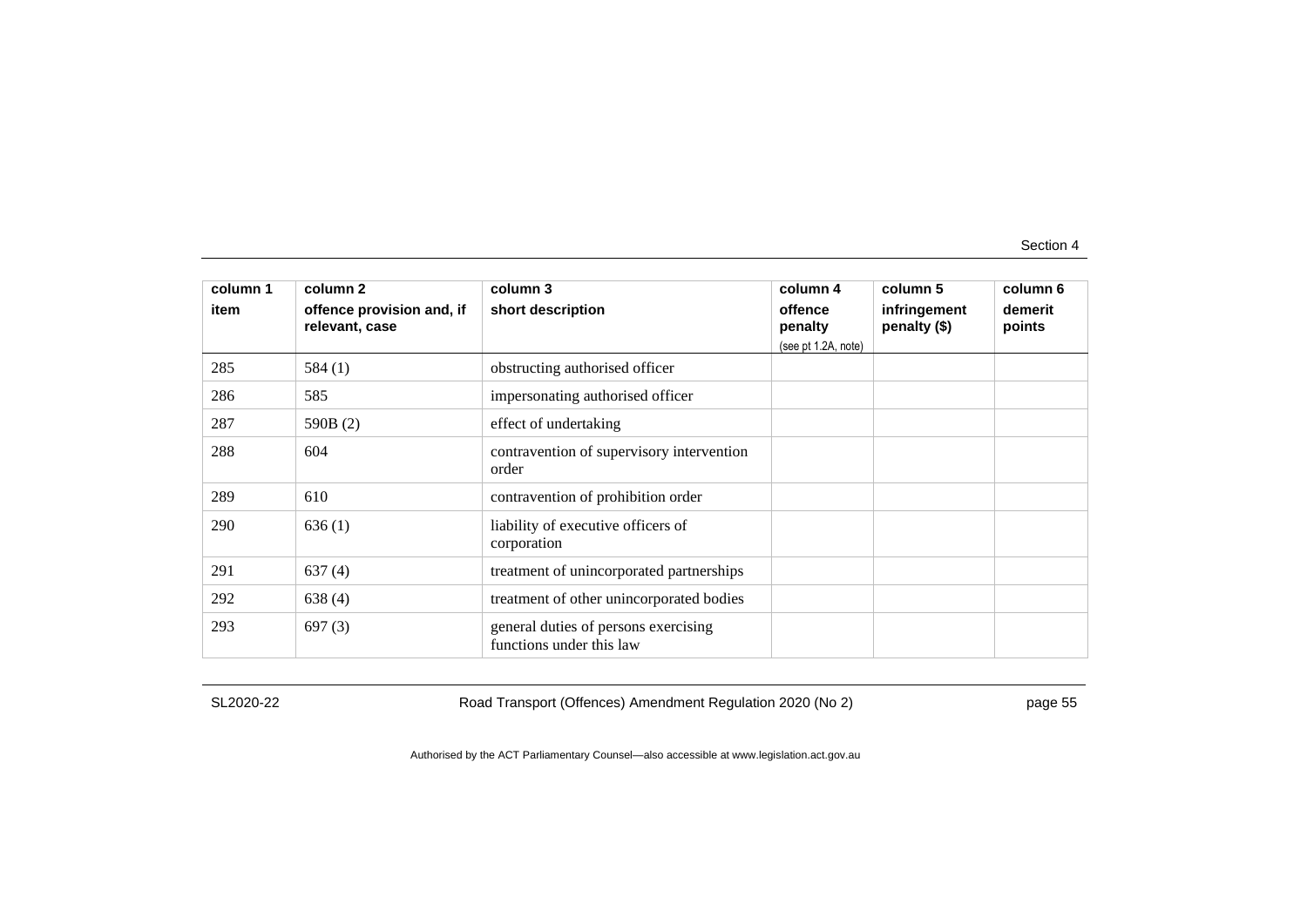| column 1 | column 2                                    | column 3                                                                                        | column 4            | column 5                     | column 6          |
|----------|---------------------------------------------|-------------------------------------------------------------------------------------------------|---------------------|------------------------------|-------------------|
| item     | offence provision and, if<br>relevant, case | short description                                                                               | offence<br>penalty  | infringement<br>penalty (\$) | demerit<br>points |
|          |                                             |                                                                                                 | (see pt 1.2A, note) |                              |                   |
| 294      | 699(1)                                      | discrimination against or victimisation of<br>employees                                         |                     |                              |                   |
| 295      | 699(2)                                      | discrimination against or victimisation of<br>employees                                         |                     |                              |                   |
| 296      | 700(4)                                      | order for damages or reinstatement                                                              |                     |                              |                   |
| 297      | 701(1)                                      | false or misleading statements                                                                  |                     |                              |                   |
| 298      | 701(2)                                      | false or misleading statements                                                                  |                     |                              |                   |
| 299      | 702(1)                                      | false or misleading documents                                                                   |                     |                              |                   |
| 300      | 702(3)                                      | false or misleading documents                                                                   |                     |                              |                   |
| 301      | 703(1)                                      | false or misleading information given by<br>responsible person to another responsible<br>person |                     |                              |                   |

page 56 Road Transport (Offences) Amendment Regulation 2020 (No 2)

SL2020-22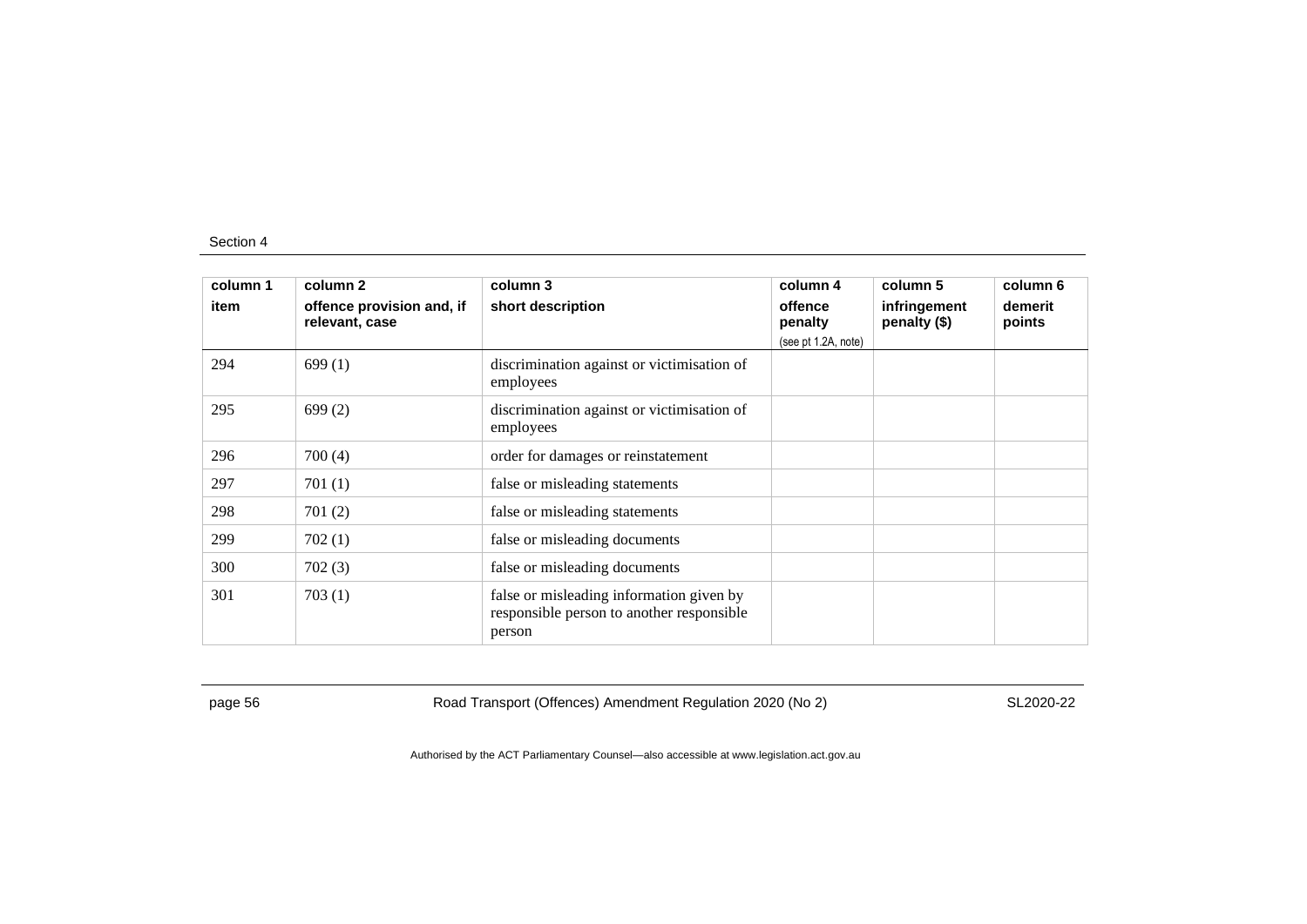| column 1 | column 2                                    | column 3                                                                                        | column 4                                  | column 5                     | column 6          |
|----------|---------------------------------------------|-------------------------------------------------------------------------------------------------|-------------------------------------------|------------------------------|-------------------|
| item     | offence provision and, if<br>relevant, case | short description                                                                               | offence<br>penalty<br>(see pt 1.2A, note) | infringement<br>penalty (\$) | demerit<br>points |
| 302      | 703(2)                                      | false or misleading information given by<br>responsible person to another responsible<br>person |                                           |                              |                   |
| 303      | 704(1)                                      | offence to falsely represent that heavy<br>vehicle authority is held etc                        |                                           |                              |                   |
| 304      | 704 (2)                                     | offence to falsely represent that heavy<br>vehicle authority is held etc                        |                                           |                              |                   |
| 305      | 704(3)                                      | offence to falsely represent that heavy<br>vehicle authority is held etc                        |                                           |                              |                   |
| 306      | 728(1)                                      | duty of confidentiality for protected<br>information                                            |                                           |                              |                   |
| 307      | 728A(1)                                     | duty of confidentiality for electronic work<br>diary protected information                      |                                           |                              |                   |

SL2020-22

Road Transport (Offences) Amendment Regulation 2020 (No 2)

page 57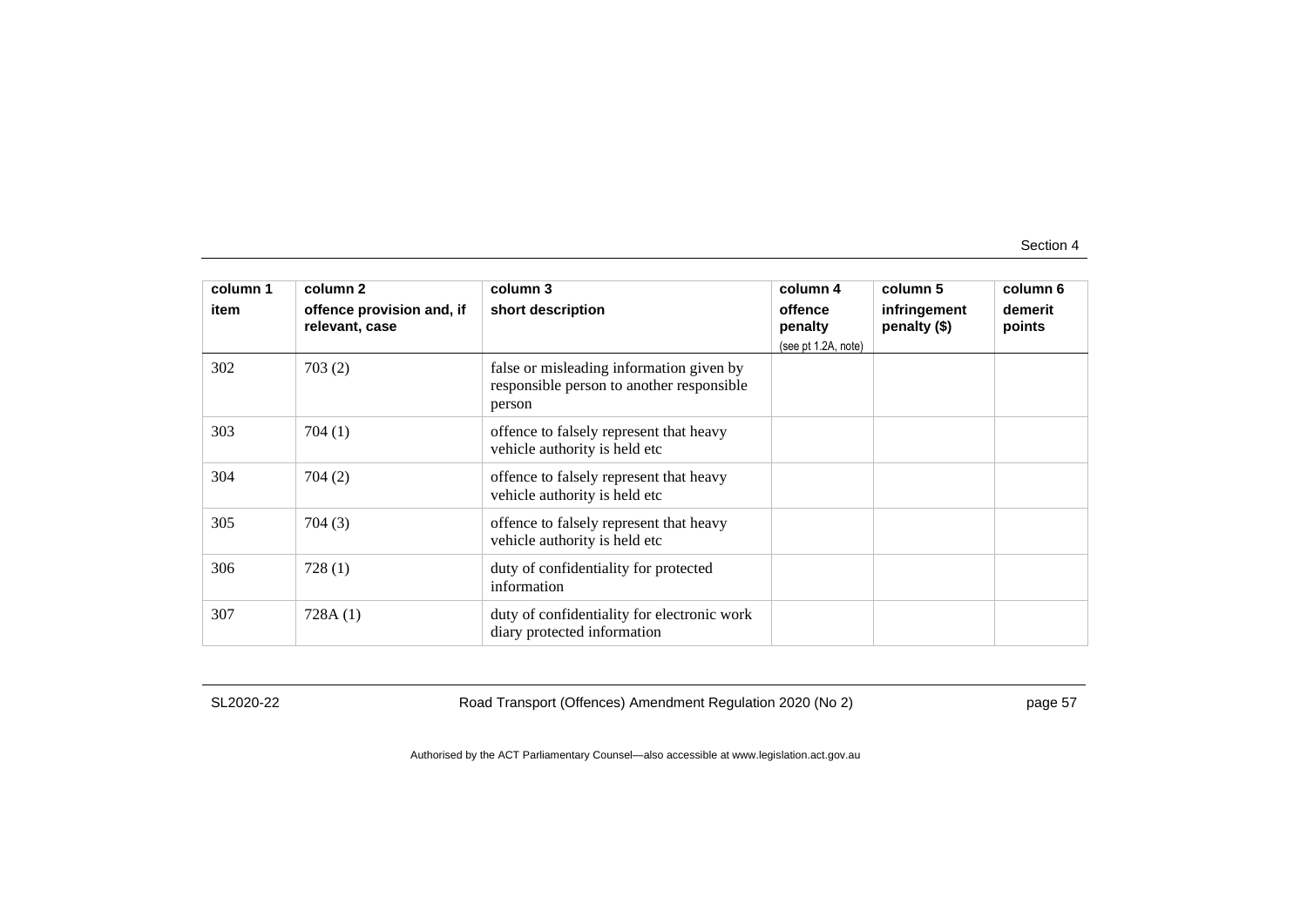| column 1<br>item | column 2<br>offence provision and, if<br>relevant, case | column 3<br>short description                                                                              | column 4<br>offence<br>penalty<br>(see pt 1.2A, note) | column 5<br>infringement<br>penalty (\$) | column 6<br>demerit<br>points |
|------------------|---------------------------------------------------------|------------------------------------------------------------------------------------------------------------|-------------------------------------------------------|------------------------------------------|-------------------------------|
| 308              | 729(1)                                                  | protected information only to be used for<br>authorised use                                                |                                                       |                                          |                               |
| 309              | 729(3)                                                  | protected information only to be used for<br>authorised use                                                |                                                       |                                          |                               |
| 310              | 729A(1)                                                 | electronic work diary protected information<br>only to be used for electronic work diary<br>authorised use |                                                       |                                          |                               |
| 311              | 729A (2)                                                | electronic work diary protected information<br>only to be used for electronic work diary<br>authorised use |                                                       |                                          |                               |

page 58 Road Transport (Offences) Amendment Regulation 2020 (No 2)

SL2020-22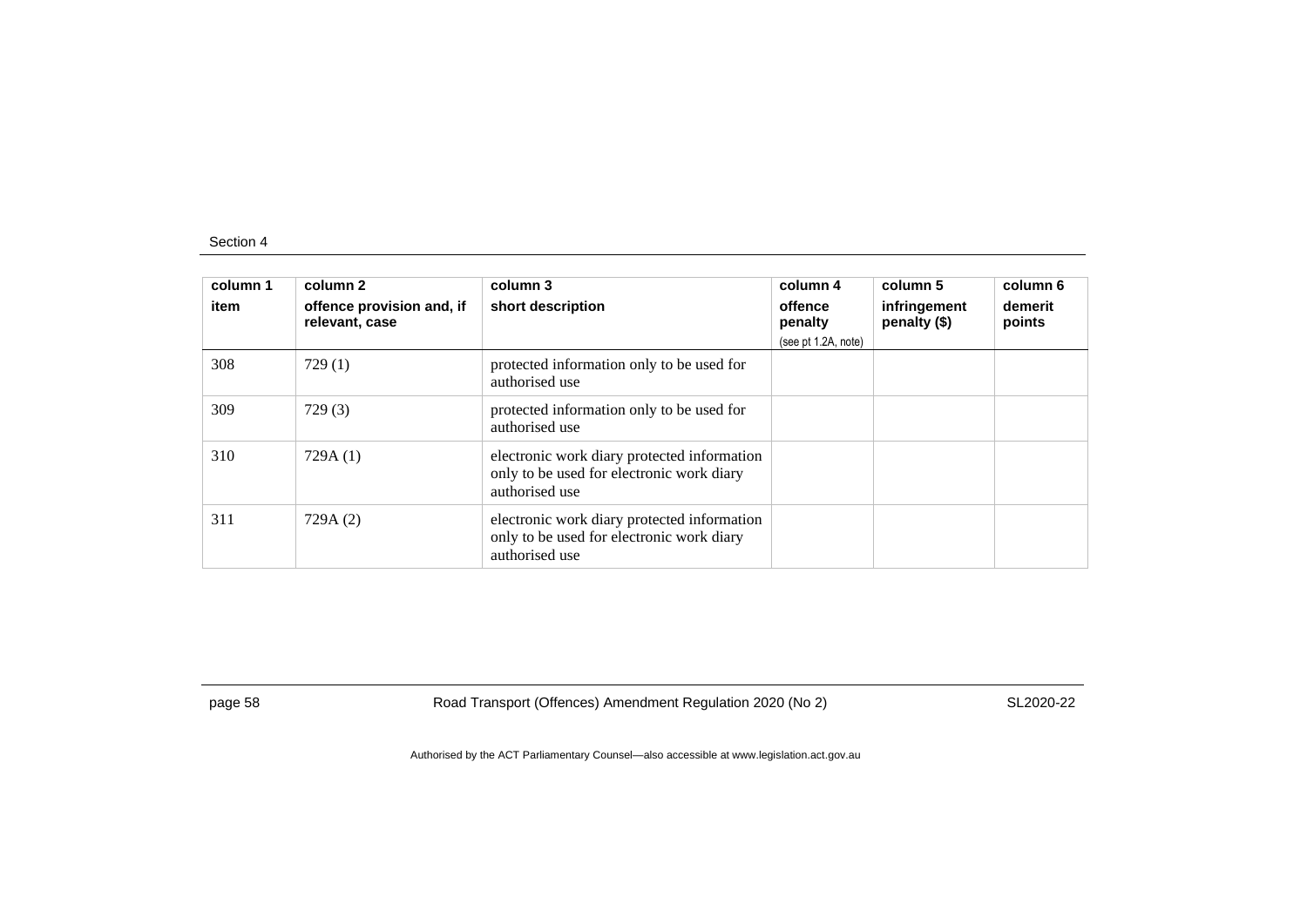## **Part 1.2B Heavy Vehicle (Mass, Dimension and Loading) National Regulation**

*Note* Offence penalties are set under the *[Heavy Vehicle National Law \(ACT\)](http://www.legislation.act.gov.au/a/db_49155/default.asp)*, s 737 and the *[Heavy Vehicle \(General\) National](https://www.legislation.nsw.gov.au/#/browse/inForce/regulations/H)  [Regulation](https://www.legislation.nsw.gov.au/#/browse/inForce/regulations/H)* (NSW), s 70. A summary of the penalties may be found on the *[National Heavy Vehicle Regulator](https://www.nhvr.gov.au/law-policies/penalties-and-infringements)* website.

| column 1<br>item | column 2<br>offence provision and, if<br>relevant, case | column 3<br>short description                                                                                                   | column 4<br>offence<br>penalty<br>(see pt 1.2B, note) | column 5<br>infringement<br>penalty (\$) | column 6<br>demerit<br>points |
|------------------|---------------------------------------------------------|---------------------------------------------------------------------------------------------------------------------------------|-------------------------------------------------------|------------------------------------------|-------------------------------|
|                  | 16(2)                                                   | contravening conditions applying to HML<br>heavy vehicles being used in an area or on<br>a route declared by an HML declaration |                                                       | 341                                      |                               |
|                  | 28                                                      | contravening conditions of HML permit                                                                                           |                                                       | 341                                      |                               |
|                  | 34(2)                                                   | return of HML permit                                                                                                            |                                                       | 454                                      |                               |
| 4                | 35(1)                                                   | replacement of defaced etc HML permit                                                                                           |                                                       |                                          |                               |

SL2020-22

Road Transport (Offences) Amendment Regulation 2020 (No 2)

page 59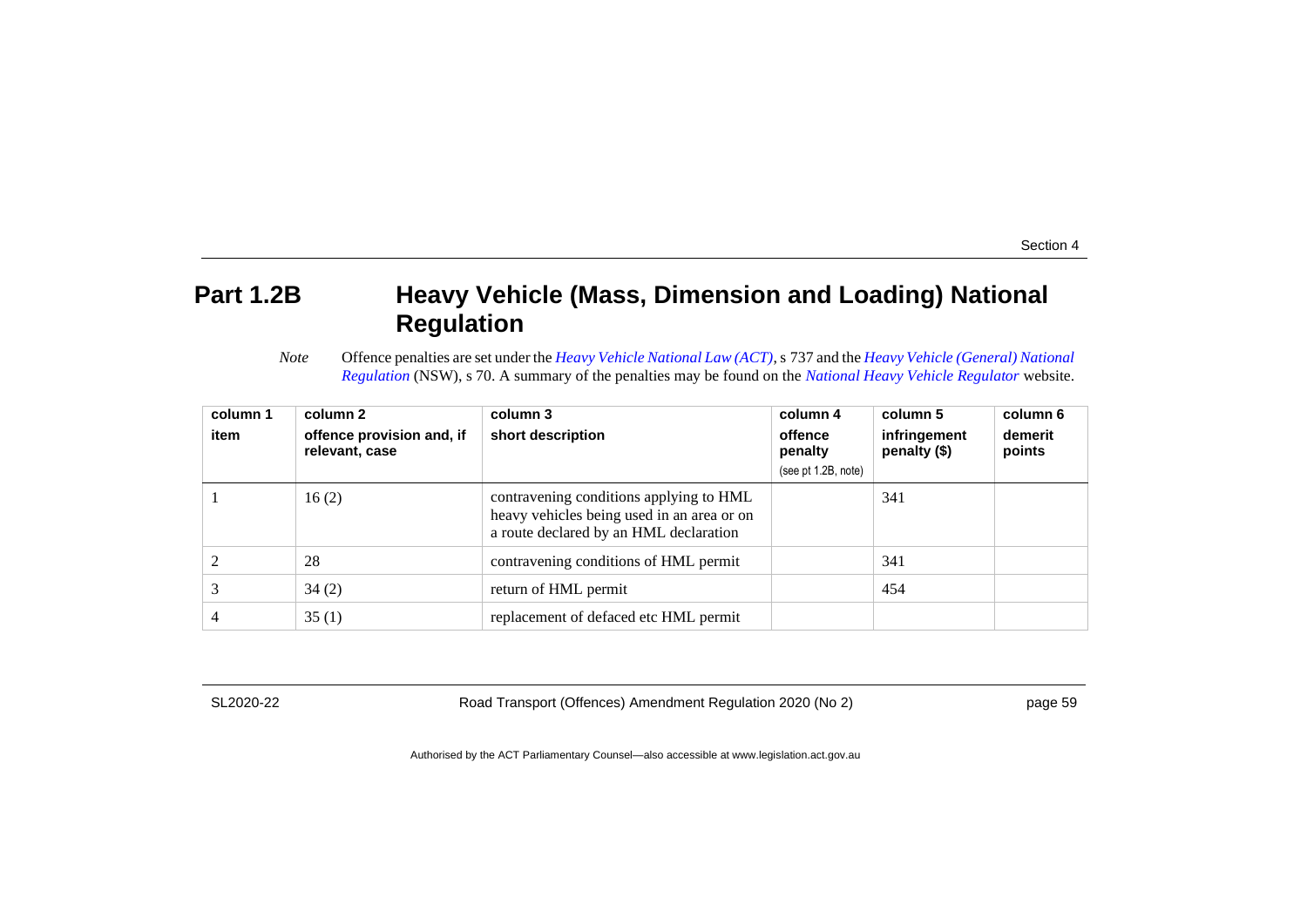## **Part 1.2C Heavy Vehicle (Fatigue Management) National Regulation**

*Note* Offence penalties are set under the *[Heavy Vehicle National Law \(ACT\)](http://www.legislation.act.gov.au/a/db_49155/default.asp)*, s 737 and the *[Heavy Vehicle \(General\)](https://www.legislation.nsw.gov.au/#/browse/inForce/regulations/H)  [National Regulation](https://www.legislation.nsw.gov.au/#/browse/inForce/regulations/H)* (NSW), s 70. A summary of the penalties may be found on the *[National Heavy Vehicle](https://www.nhvr.gov.au/law-policies/penalties-and-infringements)  [Regulator](https://www.nhvr.gov.au/law-policies/penalties-and-infringements)* website.

| column 1 | column 2                                    | column 3                           | column 4                                  | column 5                     | column 6          |
|----------|---------------------------------------------|------------------------------------|-------------------------------------------|------------------------------|-------------------|
| item     | offence provision and, if<br>relevant, case | short description                  | offence<br>penalty<br>(see pt 1.2C, note) | infringement<br>penalty (\$) | demerit<br>points |
|          | 18A(1)                                      | change between forms of work diary |                                           | 17 <sub>1</sub>              |                   |

page 60 Road Transport (Offences) Amendment Regulation 2020 (No 2)

SL2020-22